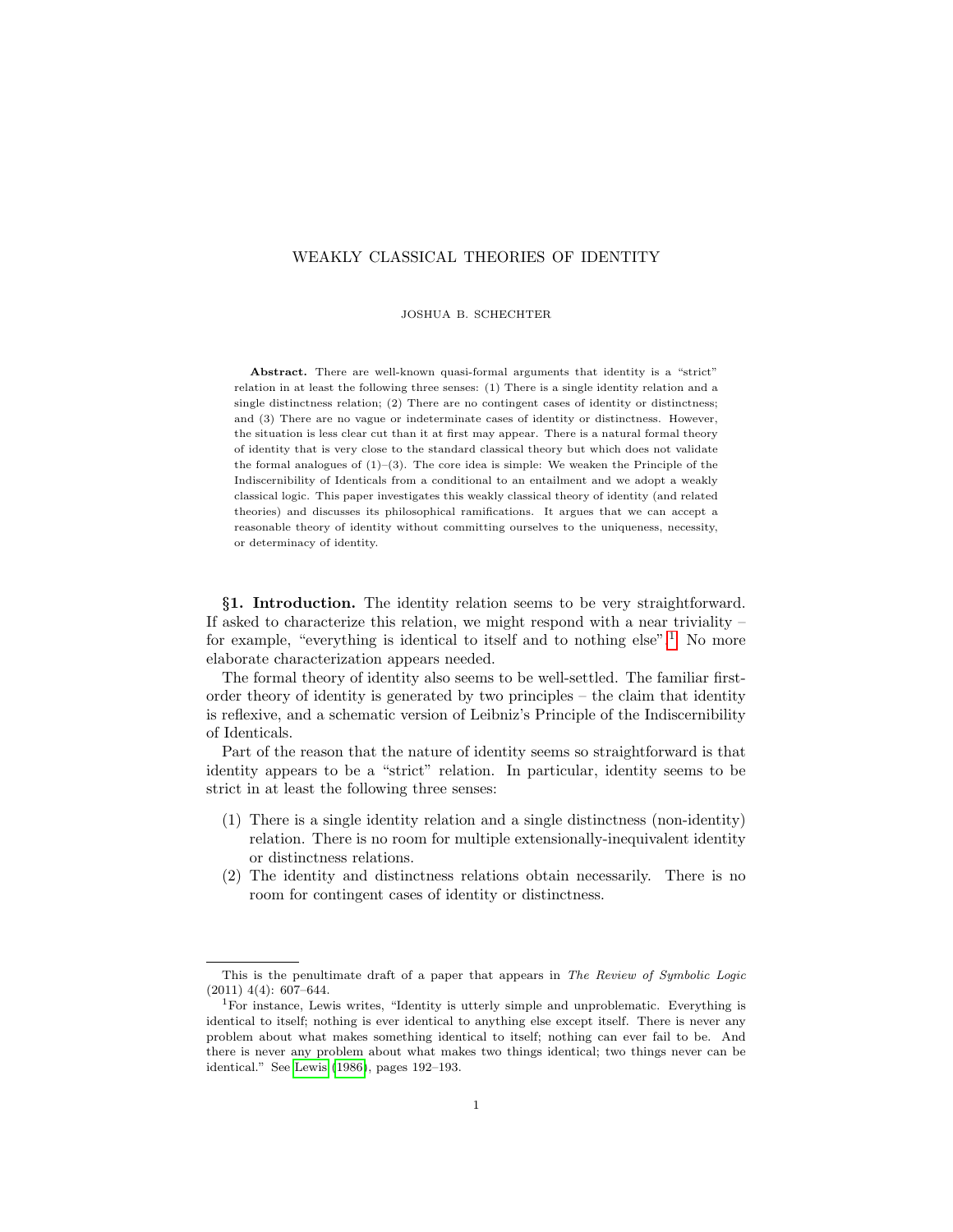# 2 JOSHUA B. SCHECHTER

(3) The identity and distinctness relations obtain definitely and determinately. There is no room for vague or indeterminate cases of identity or distinct- $\mathrm{ness.}^2$  $\mathrm{ness.}^2$ 

Indeed, there are compelling quasi-formal arguments for each of these three claims.

To be sure, there can be indeterminate and contingent identity statements. Well-known examples include the contingent "Benjamin Franklin is identical to the first Postmaster General"[3](#page-1-1) and the indeterminate "Princeton is identical to Princeton Borough" (as opposed to the surrounding Princeton Township).<sup>[4](#page-1-2)</sup> But in these cases, the contingency or indeterminacy seems not to derive from the identity relation as such. Rather, the contingency and indeterminacy seems to derive from the ways in which terms in the two sentences designate their referents. The description "the first Postmaster General" is not a rigid designator. It does not designate the same object – namely, Benjamin Franklin – in every possible world. The term "Princeton" does not determinately refer to a single geographic region. It refers indeterminately to Princeton Borough, Princeton Township, and perhaps other geographical regions. When we restrict our attention to singular terms that designate their objects both rigidly and determinately, examples of contingent or indeterminate identity statement are hard to find. According to orthodoxy, then,  $(1)-(3)$  are true.

However, the technical situation is less clear cut than it may at first appear. There is a natural theory of identity that provides more wiggle room than one might have thought possible. This theory is very close to the standard classical theory of identity, but does not validate the formal analogues of  $(1)$ – $(3)$ . The core idea is simple: We weaken the Principle of the Indiscernibility of Identicals from a conditional to an entailment (or equivalently, to a rule). We also adopt a weakly classical logic – a logic that validates the classical entailments but not the classical meta-rules. In the resulting theory, the standard arguments for the formal analogues of  $(1)$ – $(3)$  do not go through. Weaker versions of the formal results do obtain. But they do not rule out the possibility of multiple extensionally-inequivalent identity relations or the possibility of contingent or indeterminate cases of identity.

Perhaps this result will turn out to be a mere logical curiosity. But it provides evidence that we can adopt a reasonable theory of identity without claiming that identity is unique, necessary, or determinate. If we have reason – from metaphysics, perhaps – to reject one of these claims, we can do so without radically changing our logic or our theory of identity. At the very least, we can stay neutral on these issues.

Indeed, I suspect that this result tells us something deep and interesting about the nature of identity and the power of classical logic. It shows us where the strength of the familiar theory of identity comes from. And this is so even if we ultimately reject weakly classical theories as insufficiently powerful.

<span id="page-1-0"></span><sup>&</sup>lt;sup>2</sup>In this paper, I treat vagueness as a species of indeterminacy. So far as I can tell, nothing hangs on this assumption.

<span id="page-1-1"></span> $3$ See [Kripke](#page-38-0) [\(1971\)](#page-38-0).

<span id="page-1-2"></span><sup>4</sup>See [Lewis](#page-39-1) [\(1988\)](#page-39-1).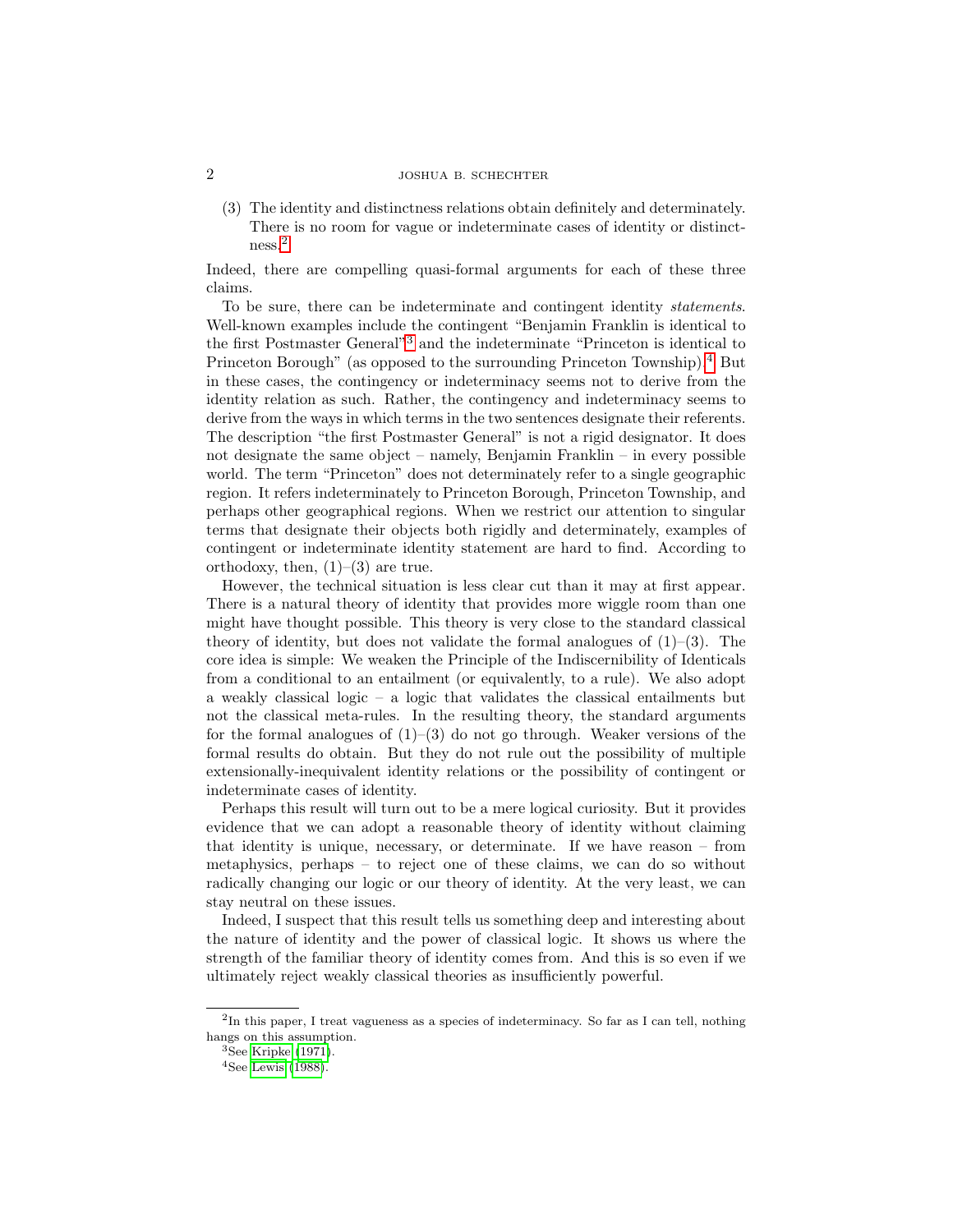This paper will proceed as follows: In the next section, I rehearse the quasiformal arguments for the strictness of identity. In section three, I develop the proof theory and model theory for weakly classical theories of identity. I first discuss a simple theory of identity that contains the claim that identity is reflexive and a version of the Principle of the Indiscernibility of Identicals in rule form. I then consider theories that contain additional principles. I provide a natural algebraic semantics for each of these theories and prove strong soundness and strong completeness results. In section four, I examine how to add a modal operator to the language. In section five, I present an alternative relational semantics. In section six, I return to the quasi-formal arguments for the strictness of identity and show how they break down. Finally, in section seven, I briefly discuss the potential philosophical ramifications of these results.

§2. Arguments for the Strictness of Identity. Here are the basic principles of the familiar classical theory of identity:[5](#page-2-0)

 $x = x$  Reflexivity (Re)  $x = y \rightarrow (E(x) \leftrightarrow E(y))$  Indiscernibility of Identicals<sup>c</sup> (PII<sup>c</sup>) These two principles are schemas such that x and y are arbitrary terms and  $E$ is an arbitrary formula. For simplicity, we can assume that the language lacks function symbols. Thus, the only terms are constants and variables. The formula  $E(y)$  differs from the formula  $E(x)$  only in that it may have a free occurrence of y in some or all of the places that  $E(x)$  has a free occurrence of x. (We treat all occurrences of constants as free.)

2.1. The Collapse Argument. The core of the collapse argument is a simple formal result. Suppose we have a language with two identity predicates,  $=_1$ and  $=_2$ . Suppose they each obey the classical theory of identity. That is, suppose that the theory contains:

| $x =_1 x$                                         | $Reflexivity_1 (Re_1)$                                                                    |
|---------------------------------------------------|-------------------------------------------------------------------------------------------|
| $x =_2 x$                                         | Reflexivity <sub>2</sub> $(Re2)$                                                          |
| $x=_1 y \rightarrow (E(x) \leftrightarrow E(y))$  | Indiscernibility of Identicals <sup><math>c</math></sup> (PII <sup><math>c</math></sup> ) |
| $x =_2 y \rightarrow (E(x) \leftrightarrow E(y))$ | Indiscernibility of Identicals <sup>c</sup> (PII <sup>c</sup> )                           |
|                                                   |                                                                                           |

Here,  $E(x)$  ranges over formulas of the entire language.

Given this theory, we can show that  $=1$  and  $=2$  are fully intersubstitutable. That is, any pair of formulas that differ only in the subscripts on some or all of their identity symbols logically entail each other.

PROOF. Let x and y be arbitrary constants or variables. By Re<sub>2</sub>,  $\vdash x =_2 x$ . By PII<sup>c</sup><sub>1</sub>,  $\vdash x =_1 y \rightarrow (x =_2 x \leftrightarrow x =_2 y)$ . Since  $x =_2 x, x =_1 y \rightarrow (x =_2 x \leftrightarrow x)$  $x =_2 y$   $\vdash x =_1 y \rightarrow x =_2 y$ , it follows that  $\vdash x =_1 y \rightarrow x =_2 y$ . Similarly, using  $\text{Re}_1 \text{ and } \text{PII}_2^c, \vdash x =_2 y \to x =_1 y. \text{ So}, \vdash x =_1 y \leftrightarrow x =_2 y.$ 

In classical logic, we have the following principle: If  $\vdash A \leftrightarrow B$  then  $\vdash E \leftrightarrow$  $E\langle B/A \rangle$ , where A, B, and E are arbitrary formulas and  $E\langle B/A \rangle$  differs from E only in that it has occurrences of  $B$  in some or all of the places where  $E$  has occurrences of A. (This is the principle of the substitution of logical equivalents.)

<span id="page-2-0"></span><sup>&</sup>lt;sup>5</sup>In what follows, I follow the standard practice of ignoring the use-mention distinction where there is little chance of confusion.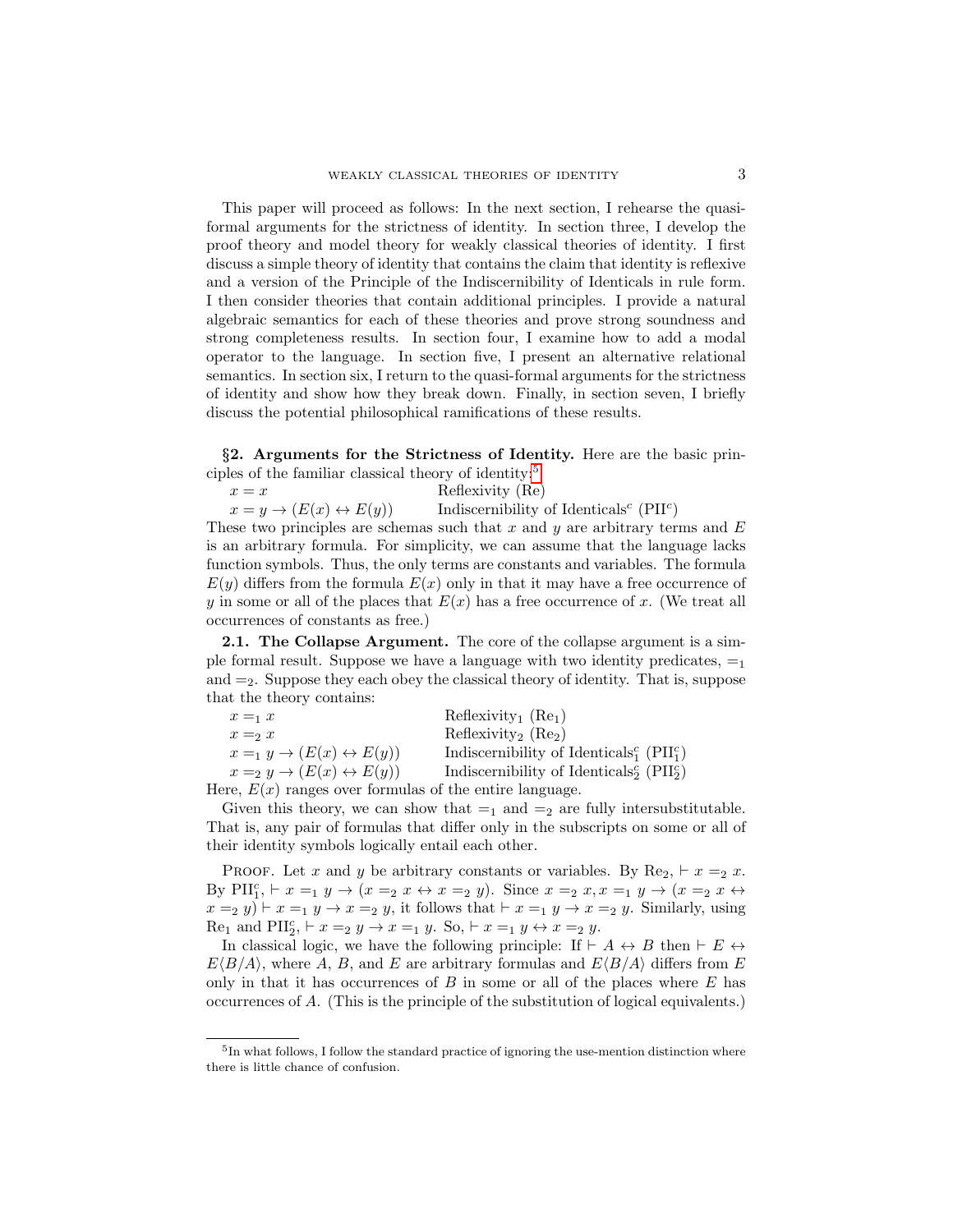So for any formula  $E, \vdash E \leftrightarrow E\langle x =_2 y/x =_1 y \rangle$ . It follows that  $E + E\langle x =_2$  $y/x =_1 y$ . Thus,  $=_1$  and  $=_2$  are fully intersubstitutable.<sup>[6](#page-3-0)</sup>

This result can be used to argue for several striking claims. First, it can be used to argue that two people who each speak a language with an identity predicate must have identity predicates with the very same extension.<sup>[7](#page-3-1)</sup> In particular, if the speakers disagree about the truth of an identity claim, at least one of them must be wrong. For otherwise, we could combine their languages. The two identity predicates would presumably each obey the classical theory of identity in the combined language but would be inequivalent. This violates the formal result.<sup>[8](#page-3-2)</sup>

Second, the formal result can be used to argue that if a speaker employs an identity predicate, it determinately refers to a single determinate relation. For otherwise, there would be at least two inequivalent precisifications of the speaker's predicate. These precisifications could be added to the speaker's language. The precisifications would presumably each obey the classical theory of identity in the expanded language but would be inequivalent. This again violates the formal result.

Finally, and perhaps more surprisingly, the formal result can be used to argue that identity obtains necessarily (for any reasonable kind of alethic necessity). For otherwise, we could define a second identity predicate,  $=$ ', such that  $x = y$ holds just in case  $\Box x = y$ , where  $\Box$  is the relevant necessitation operator. Since  $\vdash x = x$ , we have it that  $\vdash \Box x = x$  (by the Necessitation principle of modal logic).<sup>[9](#page-3-3)</sup> Moreover,  $\vdash \Box x = y \rightarrow x = y$  (by the T principle of modal logic). Using  $PII^c$ ,  $\vdash \Box x = y \rightarrow (E(x) \leftrightarrow E(y))$ . So =' obeys the classical theory of identity but is inequivalent with =. This again violates the formal result.

One might worry that these arguments prove too much. After all, there are cases of contingent and indeterminate identity statements. What should we say about them? The answer is that the Principle of the Indiscernibility of Identicals should not be taken to apply in contexts where designators can fail to be rigid or fail to determinately refer. In what follows, we'll assume that this constraint is met – all terms in the language will be assumed to designate both rigidly and determinately.

Each of the three ways of applying the collapse argument can be challenged. For example, against the first argument, it might be claimed that one cannot always include the identity predicates of distinct languages in a common language. Alternatively, it might be claimed that when a language with an identity predicate is expanded with additional vocabulary, there may come to be a violation of the Principle of the Indiscernibility of Identicals where there wasn't one originally. Against the second argument, it might be claimed that there are cases

<span id="page-3-0"></span> ${}^{6}$ A version of this argument can be found in [Williamson](#page-39-2) [\(2007\)](#page-39-2). He traces it back to [Quine](#page-39-3) [\(1961\)](#page-39-3).

<span id="page-3-1"></span><sup>&</sup>lt;sup>7</sup>If distinct predicates can have the same extension but different meanings, the two identity predicates may nevertheless have different meanings.

<span id="page-3-2"></span><sup>8</sup>An analogous argument can be made for mental representations rather than public language expressions.

<span id="page-3-3"></span><sup>&</sup>lt;sup>9</sup>One might object to this on the grounds that  $\square a = a$  is equivalent to  $\square \exists xx = a$ , and so  $\Box a = a$  entails that a necessarily exists. Following [Kripke](#page-38-0) [\(1971\)](#page-38-0), we can avoid this worry by taking  $\Box$  to be a weak necessitation operator:  $\Box A$  is true if A is true in every world in which the objects mentioned in A exist.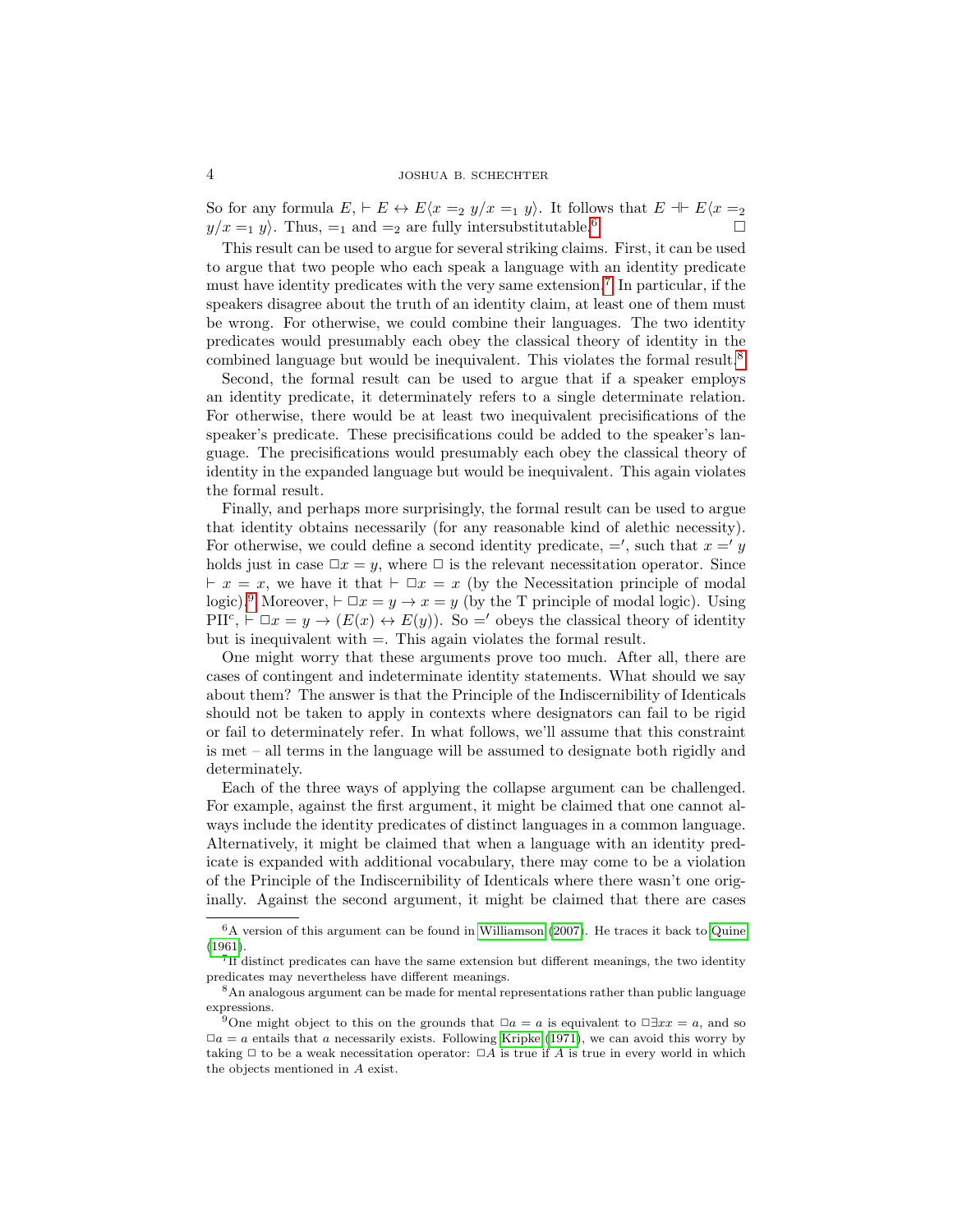of indeterminacy without distinct precisifications. Alternatively, it might be claimed that precisifications of the identity predicate can violate the Principle of the Indiscernibility of Identicals with respect to formulas containing occurrences of distinct precisifications. Against the third argument, it might be claimed that the Principle of the Indiscernibility of Identicals fails in modal contexts. And so on. As is probably obvious, these challenges carry a whiff of desperation about them, at least in the absence of significant defense and elaboration.

2.2. The Modal Argument. The second quasi-formal argument for the strictness of identity consists of a cluster of related results in classical identity theory with a single one-place modal operator. If the modal operator,  $\Box$ , is governed by a normal modal logic, we can show that  $\vdash x = y \rightarrow \Box x = y$ .

PROOF. By Re,  $\vdash x = x$ . By Necessitation,  $\vdash \Box x = x$ . By PII<sup>c</sup>,  $\vdash x = y \rightarrow$  $(\Box x = x \to \Box x = y)$ . Since  $\Box x = x, x = y \to (\Box x = x \to \Box x = y) \vdash x = y \to x$  $\Box x = y$ , we have it that  $\vdash x = y \rightarrow \Box x = y$ .<sup>10</sup> [10](#page-4-0)

This proof relies only on the Necessitation principle of modal logic. Given additional modal principles, we can derive further results. For example, consider the B principle:  $\vdash A \to \Box \neg \Box \neg A$ . In the modal logic KB, we can show that  $\vdash \neg x = y \rightarrow \Box \neg x = y.$ 

PROOF. By the previous result,  $\vdash x = y \rightarrow \Box x = y$ . Since  $\vdash x = y \leftrightarrow$  $\neg\neg x = y$ , using K it follows that  $\vdash \Box x = y \leftrightarrow \Box \neg \neg x = y$ . So  $\vdash x = y \rightarrow \Box$  $\Box \neg \neg x = y$ . By contraposition,  $\vdash \neg \Box \neg \neg x = y \rightarrow \neg x = y$ . Again using K,  $\vdash \Box \neg \Box \neg \neg x = y \rightarrow \Box \neg x = y$ . By B,  $\vdash \neg x = y \rightarrow \Box \neg \Box \neg \neg x = y$ . Therefore,  $\vdash \neg x = y \rightarrow \Box \neg x = y.$ 

Putting these two results together, it follows that in any normal extension of KB, the necessity of identity and the necessity of distinctness obtain. It further follows that  $\vdash \neg \Box x = y \rightarrow \Box \neg x = y$  and  $\vdash \neg \Box \neg x = y \rightarrow \Box x = y$ . That is, if an identity is not necessary, its negation is necessary. If the negation of an identity is not necessary, the identity is necessary. Moreover, using the Law of the Excluded Middle,  $\vdash \Box x = y \lor \Box \neg x = y$ . In other words, for any identity claim, either it or its negation is a necessary truth.

Now consider the D principle:  $\vdash \Box A \rightarrow \neg \Box \neg A$ . In the modal logic KD, we can show that  $\vdash \Box \neg x = y \rightarrow \neg x = y$ .

PROOF. By D,  $\vdash \Box x = y \rightarrow \neg \Box \neg x = y$ . By contraposition,  $\vdash \Box \neg x = y \rightarrow \bot$  $\neg \Box x = y$ . By the above results,  $\vdash x = y \rightarrow \Box x = y$ . By contraposition,  $\vdash \neg \Box x = y \rightarrow \neg x = y.$  Therefore,  $\vdash \Box \neg x = y \rightarrow \neg x = y.$ 

In the modal logic KDB, we can show that  $\vdash \Box x = y \rightarrow x = y$ .

PROOF. By D,  $\vdash \Box x = y \rightarrow \neg \Box \neg x = y$ . By the above results, in any extension of KB,  $\vdash \neg x = y \rightarrow \Box \neg x = y$ . By contraposition,  $\vdash \neg \Box \neg x = y \rightarrow x = y$ . Therefore,  $\vdash \Box x = y \rightarrow x = y$ .

<span id="page-4-0"></span> $10$ This argument is commonly referred to as the "Barcan-Kripke argument". The first proof of the necessity of identity appears in [Barcan](#page-38-1) [\(1947\)](#page-38-1). A version of this argument is also stated in [Kripke](#page-38-0) [\(1971\)](#page-38-0). Kripke doesn't explicitly endorse the argument (although he does endorse its conclusion). Kripke writes that the argument "has been stated many times in recent philosophy."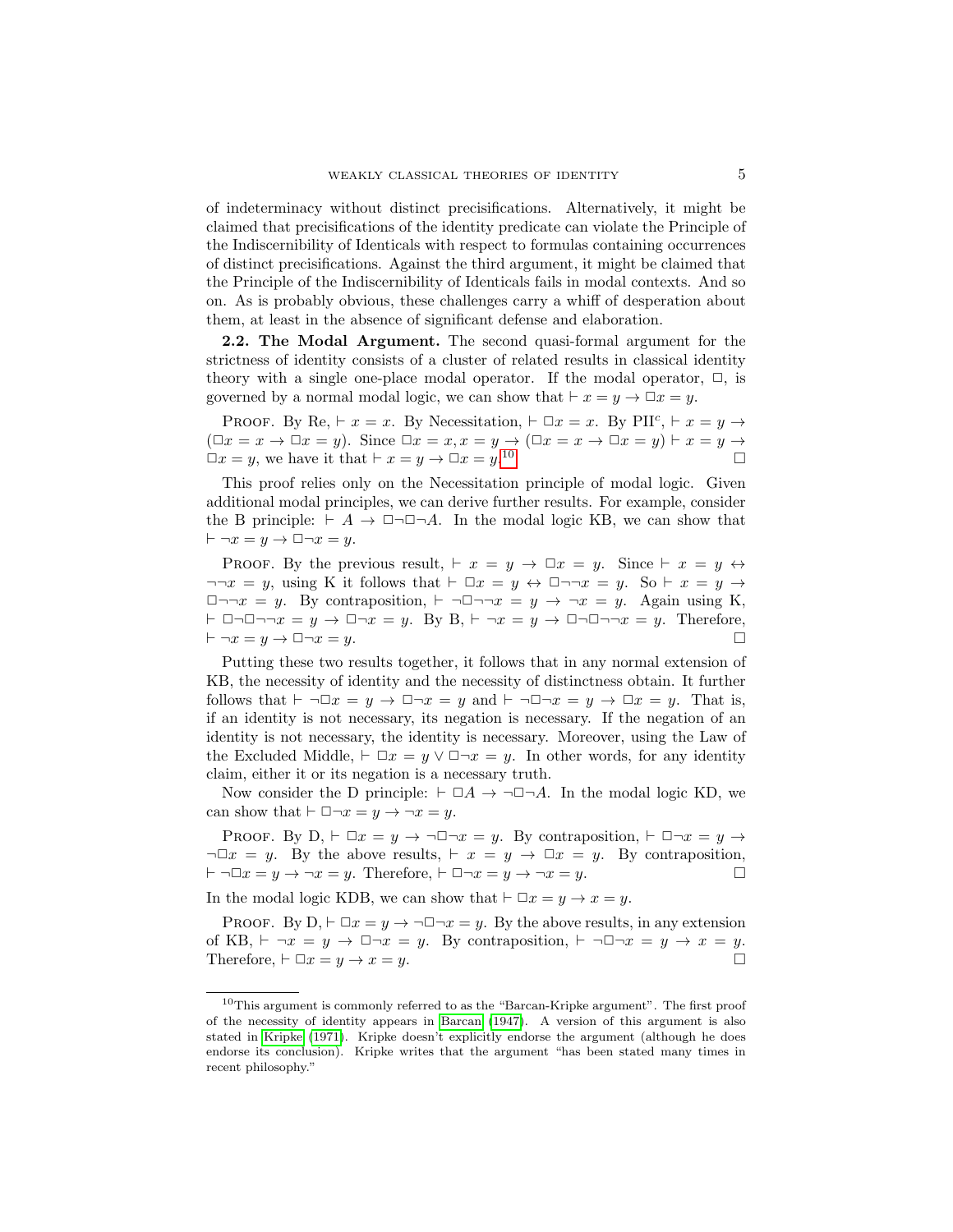Thus, in any normal extension of KDB,  $x = y$  and  $\Box x = y$  are logically equivalent, as are  $\neg x = y$  and  $\Box \neg x = y$ . In particular, these results apply to the modal logic S5 – the best candidate for the logic of metaphysical necessity. This suggests that we should accept the necessity of identity and the necessity of distinctness. There is no room for any kind of contingency in the identity and distinctness relations.

2.3. The Vagueness Argument. The final argument for the strictness of identity that I'll consider is a version of Evans's argument that there can be no vague objects. $11$ 

Let V be an operator such that  $VA$  stands for the claim that it is vague whether A. We first show that  $\vdash \nabla x = y \rightarrow \neg x = y$ . The only principle for V that we'll need is that it is not vague whether logical truths obtain.

PROOF. By Re,  $\vdash x = x$ . By the non-vagueness of logical truths,  $\vdash \neg V x = x$ . By PII<sup>c</sup>,  $\vdash x = y \rightarrow (\neg \nabla x = x \leftrightarrow \neg \nabla x = y)$ . Since  $\neg \nabla x = x, x = y \rightarrow$  $(\neg \nabla x = x \leftrightarrow \neg \nabla x = y) \vdash x = y \rightarrow \neg \nabla x = y$ , it follows that  $\vdash x = y \rightarrow$  $\neg \nabla x = y$ <sup>[12](#page-5-1)</sup> By contraposition,  $\neg \nabla x = y \rightarrow \neg x = y$ .

This suggests that if it is vague whether an identity holds, the identity is false. Presumably, if an identity is false it is not vague whether it holds.<sup>[13](#page-5-2)</sup> Thus, we can conclude that identity cannot be vague.

If it is vague whether  $\neg x = y$ , it is vague whether  $x = y$ . So we should endorse  $\vdash V \neg x = y \rightarrow V x = y$ . Combining this with the above result,  $\vdash V \neg x = y \rightarrow$  $\neg x = y$ . This suggests that if it is vague whether a non-identity holds, the identity is false. Presumably, if an identity is false it is not vague whether the non-identity holds.<sup>[14](#page-5-3)</sup> Thus, we can conclude that non-identity cannot be vague, either.

There is a somewhat different (and perhaps better) strategy that can be used to argue that identity and distinctness are not vague.<sup>[15](#page-5-4)</sup> In particular, we can apply the results of the previous subsection. Suppose Det is an operator such that  $Det A$  stands for the claim that it is definitely the case that  $A$ . (Thus, we can understand V A to be equivalent to  $\neg$ Det  $A \wedge \neg$ Det  $\neg A$ .) If Det obeys the Necessitation principle of modal logic (as seems plausible), then by the results of the previous subsection,  $\vdash x = y \rightarrow$  Det  $x = y$ . If, in addition, Det obeys the principles of the modal logic KB (as also seems plausible), then  $\vdash \neg x = y \rightarrow$ Det  $\neg x = y$ . In KB, then, both identities and non-identities are definite. From this, it follows that  $\vdash \neg \text{Det } x = y \rightarrow \text{Det } \neg x = y$  and  $\vdash \neg \text{Det } \neg x = y \rightarrow \text{Det } x =$ y. That is, if it is not definite that an identity holds, it is definite that it does

<span id="page-5-0"></span><sup>&</sup>lt;sup>11</sup>See [Evans](#page-38-2) [\(1978\)](#page-38-2). See [Salmon](#page-39-4) [\(1981\)](#page-39-4), page 243, for essentially the same argument. Evans's main concern is whether the world can contain vague objects and not whether identity can be vague. As [Williamson](#page-39-5) [\(1994\)](#page-39-5), page 256, points out, it is plausible that we can accept the existence of vague objects without accepting vague identities. So even if Evans's argument works against vague identity, it may not rule out the existence of vague objects.

<span id="page-5-1"></span> $12$ Notice that the argument to this point is analogous to the Barcan-Kripke argument, with  $\neg V$  playing the role of  $\Box$ . The analogy is not perfect, however, since  $\neg VA$  is not the claim that A is definitely true but the claim that it not vague whether A is true.

<span id="page-5-2"></span><sup>13</sup>This claim can be questioned.

<span id="page-5-3"></span><sup>&</sup>lt;sup>14</sup>This claim can also be questioned.

<span id="page-5-4"></span><sup>15</sup>This may be related to what Evans had in mind with the second argument in his paper.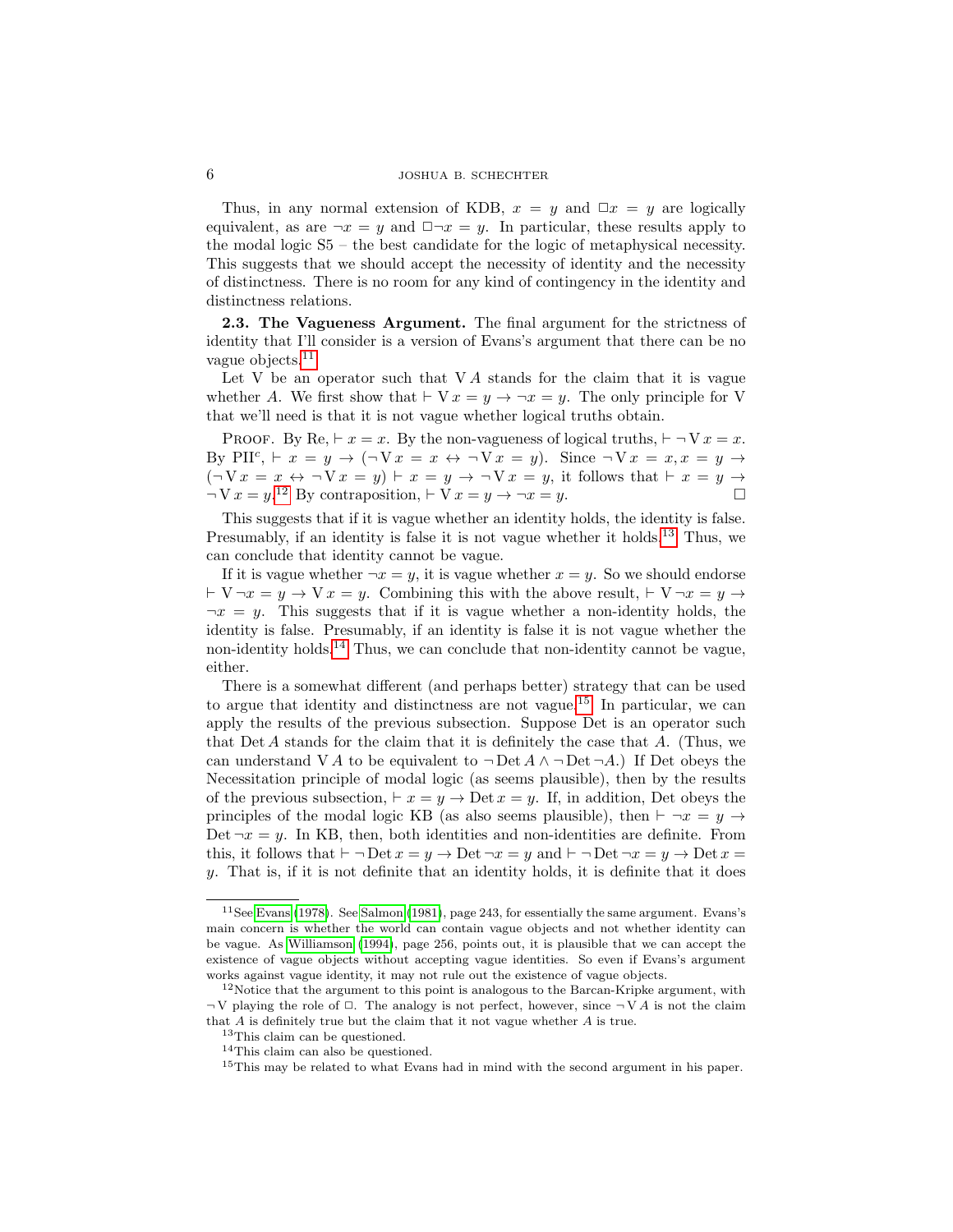not hold. If it is not definite that an identity does not hold, it is definite that the identity does hold. Moreover, by the Law of the Excluded Middle, it follows that  $\vdash$  Det  $x = y \lor$  Det  $\neg x = y$ . In other words, for any identity statement, either it or its negation is definite. (And therefore, both  $\vdash \neg V x = y$  and  $\vdash \neg V \neg x = y$ .) This suggests that we should accept the definiteness of identity and distinctness. There is no room for vagueness in the identity or distinctness relations.<sup>[16](#page-6-0)</sup>

Similarly, if we interpret  $V A$  as the claim that it is indeterminate whether  $A$ and Det A as the claim that it is determinately the case that  $A$ , we can argue that there is no room for any kind of indeterminacy in the identity or distinctness relations.

2.4. Weakly Classical Identity Theory. What should we make of these arguments? One option is to simply accept their conclusions. This may ultimately be the best response. But it seems much too quick to close off our options in metaphysics on the basis of these rather superficial-seeming grounds. It is worth investigating how the arguments may be resisted.

A second option is to move to a very different base logic. There are several non-classical logics that could be explored. For instance, we could move to an intuitionistic logic.<sup>[17](#page-6-1)</sup> If we did that, we would still be able to prove that  $\vdash x =_1 y \leftrightarrow x =_2 y$ , that  $\vdash x = y \rightarrow \Box x = y$ , and that  $\vdash x = y \rightarrow \overline{\mathrm{Det}} x = y$ . But we would no longer be able to prove that  $\vdash \Box x = y \lor \Box \neg x = y$  or that  $\vdash$  Det  $x = y \lor$  Det  $\neg x = y$ . Alternatively, we could move to a logic in which  $B, A \to (B \to C) \nvdash A \to C^{18}$  $B, A \to (B \to C) \nvdash A \to C^{18}$  $B, A \to (B \to C) \nvdash A \to C^{18}$  In such a logic, the proofs of  $\vdash x=_1 y \leftrightarrow x=_2 y$ ,  $\vdash x = y \rightarrow \Box x = y$ , and  $\vdash x = y \rightarrow \Box y = y$  would fail. Needless to say, these are radical proposals.

A third option is to retain classical logic but reject the standard first-order theory of identity. The trouble with this suggestion is that it is not at all clear what should go in its place.

The strategy of this paper is to try to make the *minimal* possible changes in logic and identity theory and still escape the arguments for the strictness of identity. It turns out that two small changes suffice.

The first change is to weaken the theory of identity. Reflexivity seems nonnegotiable. The idea, then, is to slightly weaken the Principle of the Indiscernibility of Identicals. The natural suggestion is to weaken the principle from a conditional to an entailment (or to a rule). There are two salient proposals for doing so:

$$
x = y, E(x)/E(y) \qquad \text{PII}^e
$$
  

$$
x = y/E(x) \leftrightarrow E(y) \qquad \text{PII}^{e'}
$$

These two rules are equivalent over a very weak base logic. In particular, all that is needed beyond the usual structural rules are two principles for the biconditional:  $A, A \leftrightarrow B \vdash B$  and  $\vdash A \leftrightarrow A$ .

<span id="page-6-0"></span> $16$ Indeed, it is plausible that Det obeys the principles of the modal logic KDB. By the results of the previous subsection, it follows that  $x = y$  and Det  $x = y$  are logically equivalent, as are  $\neg x = y$  and Det  $\neg x = y$ .

<span id="page-6-1"></span><sup>17</sup>See [Putnam](#page-39-6) [\(1983\)](#page-39-6) and [Wright](#page-39-7) [\(2001\)](#page-39-7) for the suggestion that the correct account of vagueness requires moving to an intuitionistic logic.

<span id="page-6-2"></span> $18$ Such logics are sometimes proposed to deal with the semantic paradoxes. See, for example, [Field](#page-38-3) [\(2008\)](#page-38-3).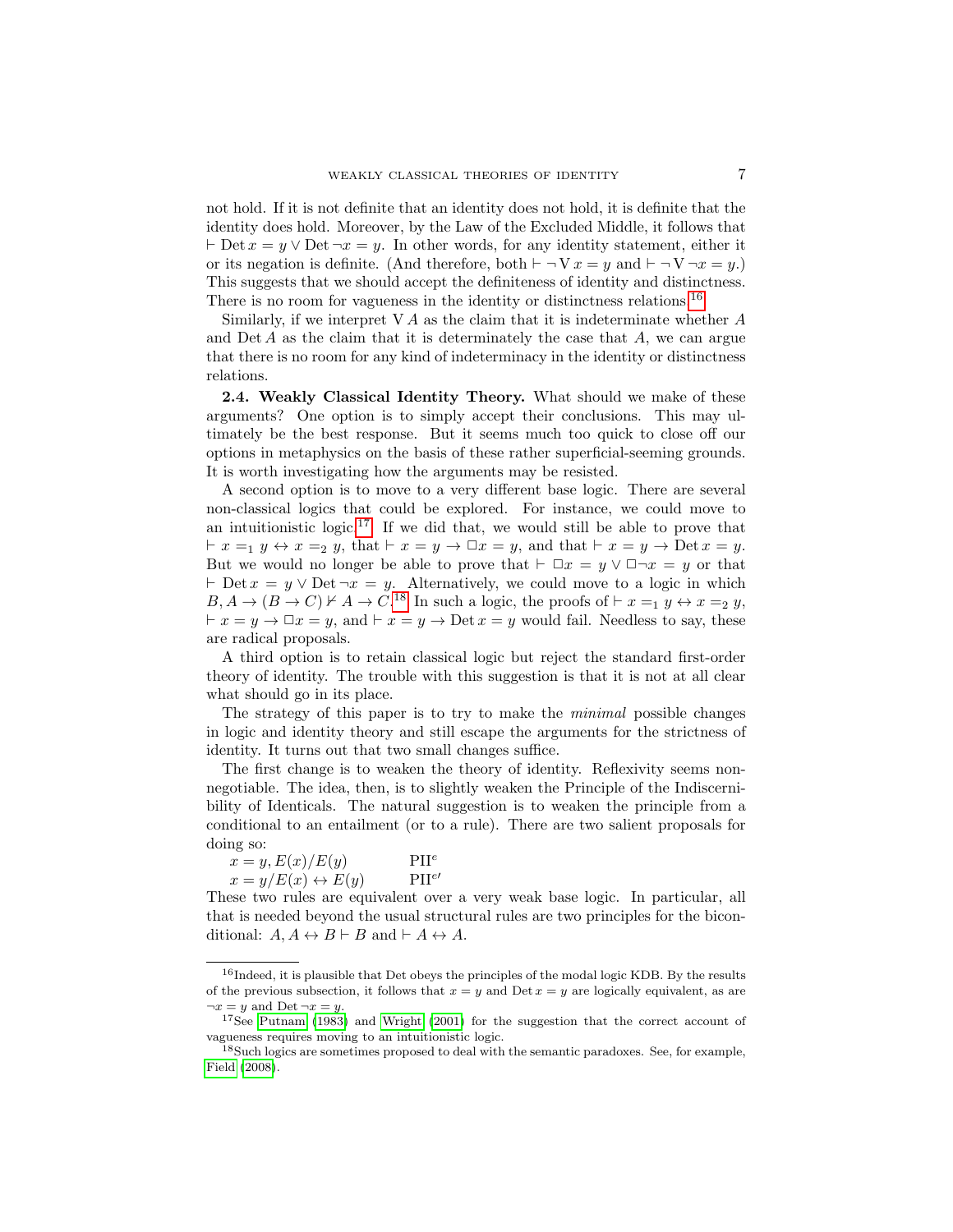### 8 JOSHUA B. SCHECHTER

PROOF. By PII<sup>e</sup>,  $x = y$ ,  $E(x) \leftrightarrow E(x) \vdash E(x) \leftrightarrow E(y)$ . But  $\vdash E(x) \leftrightarrow E(x)$ . So  $x = y \vdash E(x) \leftrightarrow E(y)$ .

By  $PII^{e'}, x = y \vdash E(x) \leftrightarrow E(y)$ .  $E(x), E(x) \leftrightarrow E(y) \vdash E(y)$ . So  $x = y, E(x) \vdash$  $E(y).$ 

We can therefore adopt either of these two rules as our version of the Principle of the Indiscernibility of Identicals. For concreteness, we'll adopt  $PII<sup>e,19</sup>$  $PII<sup>e,19</sup>$  $PII<sup>e,19</sup>$  This is a familiar rule – it is the standard elimination rule for identity in Natural Deduction-style formulations of identity theory.

In (strongly) classical logic,  $PII<sup>c</sup>$  and  $PII<sup>e</sup>$  are equivalent. The second change we need to make is to slightly weaken our base logic. In particular, we weaken the logic to weakly classical logic.

Given a consequence relation for a language that contains at least the usual propositional logical constants, we say that the consequence relation is weakly classical just in case each classically valid formula is valid and each classically valid entailment is valid. (For the purpose of this definition, we do not count identity as a logical constant. So  $PIC<sup>c</sup>$  does not count as a classical validity.) We say that the consequence relation is *strongly classical* if, in addition, each classically valid meta-rule is valid. In particular, the consequence relation must have as valid Conditional Introduction, Disjunction Elimination (that is, Reasoning by Cases), and Negation Introduction (that is, Reductio).

Over weakly classical logic, Conditional Introduction, Disjunction Elimination, and Negation Introduction are equivalent. These meta-rules are also equivalent to the principle of Entailment Congruence: If  $\Gamma, A \vdash B$  and  $\Gamma, B \vdash A$  then  $\Gamma, E \vdash E\langle B/A \rangle$ . So we can characterize a strongly classical logic as a weakly classical logic that validates any one of these meta-rules.

If we're working in a language in which there are only the usual logical connectives and quantifiers (in addition to individual constants, functions, and predicates), any weakly classical consequence relation is strongly classical. But if the language contains additional vocabulary, a weakly classical consequence relation need not be strongly classical. For instance, there are weakly classical theories of truth and weakly classical theories of determinateness that are not strongly classical.<sup>[20](#page-7-1)</sup> Perhaps surprisingly, the same is true for identity. As we will see below, if our theory of identity is axiomatized by Re and PII<sup>e</sup>, the weakly classical consequence relation will not be strongly classical.<sup>[21](#page-7-2)</sup> This provides just enough wiggle room to block the arguments for  $(1)$ – $(3)$ .

# §3. Basic Results.

3.1. The Language. We can begin our investigation in a very simple language. The language has an infinite stock of individual constants,  $a_1, a_2, a_3, \ldots$ , the familiar logical connectives,  $\neg, \wedge, \vee, \rightarrow, \leftrightarrow$ , the identity predicate,  $=$ , and

<span id="page-7-0"></span><sup>19</sup>The superscript "c" stands for "conditional" and the superscript "e" stands for "entailment".

<span id="page-7-1"></span> $^{20}$ Logics for truth or determinate truth based on supervaluational semantics provide important examples of this.

<span id="page-7-2"></span> $^{21}$ By contrast, by Lemma [3.15,](#page-15-0) if our theory of identity consists of Re and PII<sup>c</sup>, the consequence relation will be strongly classical.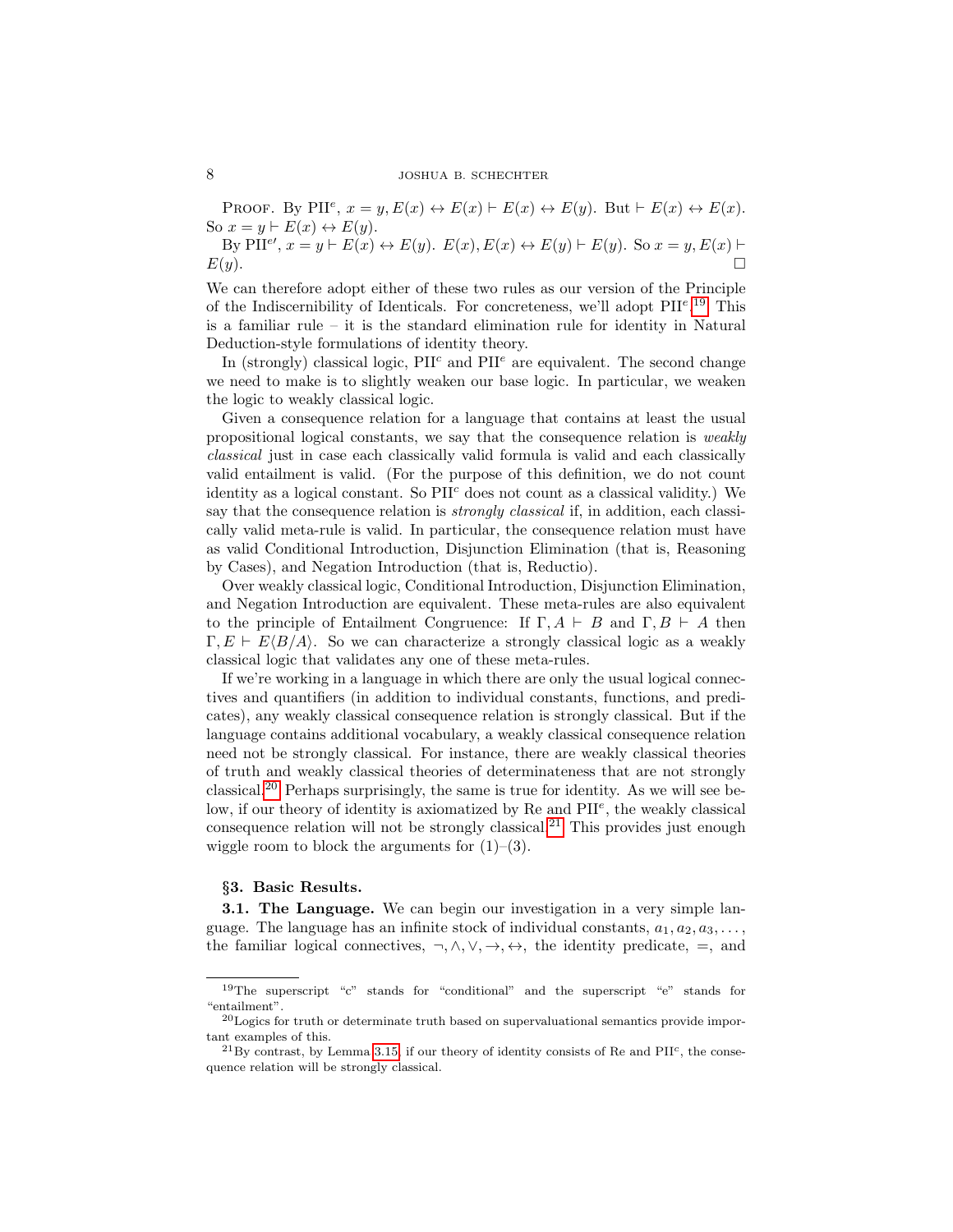the parentheses, ( and ). The language does not contain variables, quantifiers, function symbols, or any additional predicates.

We use  $a, b$ , and c to stand for arbitrary constants. We use  $A, B$ , and C to stand for arbitrary sentences. We use  $\Gamma$ ,  $\Delta$ , and  $\Theta$  to stand for arbitrary sets of sentences.

The formation rules for sentences are the obvious ones. The only atomic sentences are expressions of the form  $a = b$ , where a and b are constants. If A and B are sentences, so are  $\neg A$ ,  $(A \wedge B)$ ,  $(A \vee B)$ ,  $(A \rightarrow B)$ , and  $(A \leftrightarrow B)$ . Nothing else is a sentence.

3.2. Proof Theory. We operate with a weakly classical consequence relation. So we can make use of any of the standard Hilbert-style axiomatizations of classical propositional logic for our language.<sup>[22](#page-8-0)</sup> For simplicity, we can assume that the only rule of inference in the chosen axiomatization is Modus Ponens. In addition, we add the following two schemas:

| $a = a$ | Reflexivity (Re) |
|---------|------------------|
|---------|------------------|

 $a = b, E(a)/E(b)$  Indiscernibility of Identicals<sup>e</sup> (PII<sup>e</sup>)

The sentence  $E(b)$  differs from the sentence  $E(a)$  only in that it may have occurrences of b in some or all of the places that  $E(a)$  has occurrences of a.

We let  $\top$  stand for an arbitrary theorem of the logic.

3.3. Semantics. We employ an algebraic approach to semantics. Each model for the language is based on a Boolean algebra. There are two ways of understanding what these Boolean algebras represent. On one way of understanding the semantics, the elements of the Boolean algebras are truth values. On an alternative – and preferable – way of understanding the semantics, the elements of the Boolean algebras are propositions. They are not truth values but the contents expressed by sentences.

There is a choice to make regarding the designated values of our semantics. We could insist that the sole designated value in a model be the top element of the relevant Boolean algebra. Alternatively, we could make use of a proper filter of elements of the Boolean algebra – a non-empty proper upper subset of the algebra that is closed under finite infima.

If we understand the elements of the Boolean algebra to be a set of propositions, we can understand this choice as follows: On one view, a proposition is a set of possible worlds, precisifications, or some other kind of entity. Employing a semantics where the designated value is the top element is akin to a supervaluational semantics on which a sentence is true if it is true on all precisifications. Employing a semantics where the designated values form a proper filter of propositions is akin to a modal semantics on which a sentence is true if it expresses a set of worlds that contains the actual world (or some privileged set of worlds).<sup>[23](#page-8-1)</sup> In what follows, I'll discuss both approaches, but I'll largely

<span id="page-8-0"></span><sup>22</sup>We could instead make use of a Natural Deduction-style formulation of classical propositional logic, so long as the meta-rules were restricted so that  $PII^e$  cannot be applied in subderivations.

<span id="page-8-1"></span> $^{23}$ More precisely, there is a natural correspondence between (i) a complete atomic Boolean algebra with a complete proper filter of designated values and (ii) a set of worlds with a privileged subset of worlds to supervaluate over. If the filter contains only the top element of the Boolean algebra, the corresponding privileged set of worlds is the set of all worlds. If the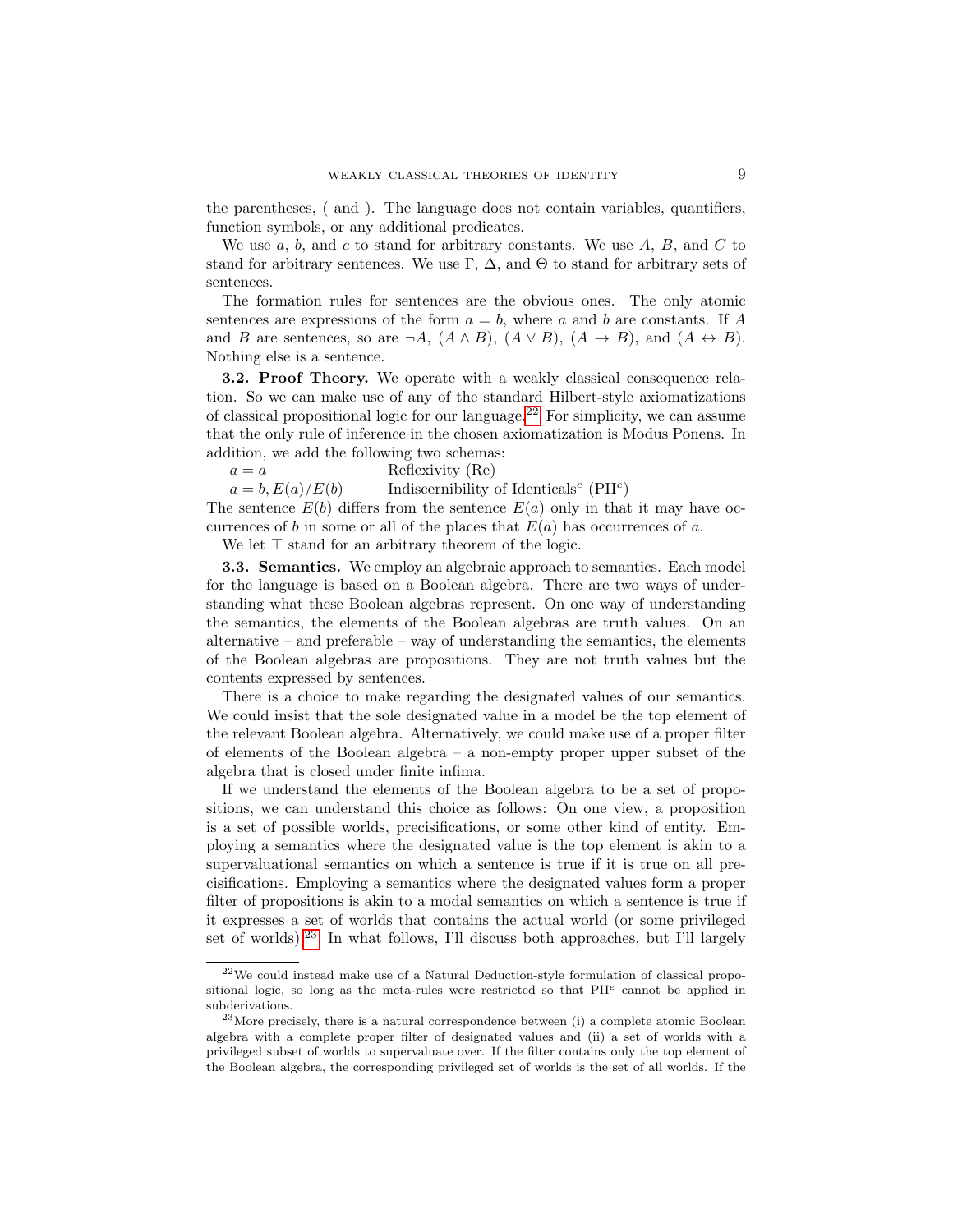focus on the filter-based approach. This is for two reasons. First, it is philosophically more natural in most contexts. Second, there are technical reasons for making use of a filter-based semantics when we extend the language by adding an alethic modal operator. In particular, on the most straightforward way of adding a modal operator to the single designated value semantics, it turns out that if A is true in a model so is  $\Box A$ . When we turn to the case of vagueness and indeterminacy, however, the single designated value approach will become relevant.

In greater detail, here is the filter-based semantics: A model,  $M$ , is an ordered sextuple  $\langle S, \leq, F, D, I, \Phi \rangle$ , such that  $\langle S, \leq \rangle$  is a non-trivial<sup>[24](#page-9-0)</sup> Boolean algebra. F is a proper filter of the Boolean algebra.  $D$  is a non-empty set – the domain of the model. I is a function from  $D \times D$  to  $S$  – the identity function of the model.  $\Phi$  is a function from the set of constants to  $D$  – the interpretation function of the model.

We write p and q for arbitrary elements of S. We write d, e, and f for arbitrary elements of the domain.

Given any sentence A of the language, we write  $||A||^{\mathcal{M}}$  for the semantic value of  $A$  in the model  $M$ . When the model is clear from context, we omit the superscript. The semantic value of  $A$  in  $M$  is recursively defined as follows:

- $\|a = b\| = I(\Phi(a), \Phi(b));$
- $\|\neg A\| = -\|A\|;$
- $||A \wedge B|| = ||A|| \cap ||B||;$
- $||A \vee B|| = ||A|| \sqcup ||B||;$
- $||A \to B|| = -||A|| \sqcup ||B||;$
- $||A \leftrightarrow B|| = (-||A|| \sqcup ||B||) \sqcap (-||B|| \sqcup ||A||).$

Here,  $\vdash$ ,  $\sqcap$ , and  $\sqcup$  are the complement, infimum, and supremum functions for the Boolean algebra, respectively. We write 0 and 1 for the bottom and top elements of the algebra, respectively.

Given a model M, we write  $\mathcal{M} \models A$  to mean that A is true in M. This obtains just in case  $||A|| \in F$ . We write  $\mathcal{M} \models \Gamma$  to mean that every member of  $\Gamma$  is true in M.

Notice that in any model,  $||A \rightarrow B|| = 1$  just in case  $||A|| \le ||B||$ .  $||A \leftrightarrow B|| = 1$ just in case  $||A|| = ||B||$ .

In this semantics, we'll want theorems to have value 1 in each model (and not merely a designated value). Otherwise, we can find a model in which the theorem is not designated – we simply take a model in which a theorem has a value other than 1 and modify it by setting the filter to contain only 1.

We must impose constraints on models so that our theory of identity comes out as true in every model. In particular, there are two constraints that are needed:

- $I(d, d) = 1$ ;
- If  $I(d, e) \in F$  then for any f,  $I(d, f) = I(e, f)$  and  $I(f, d) = I(f, e)$ .

filter is an ultrafilter, the corresponding privileged set of worlds is a singleton. See section 5.3 for relevant discussion.

<span id="page-9-0"></span> $24$ That is, S has at least two elements.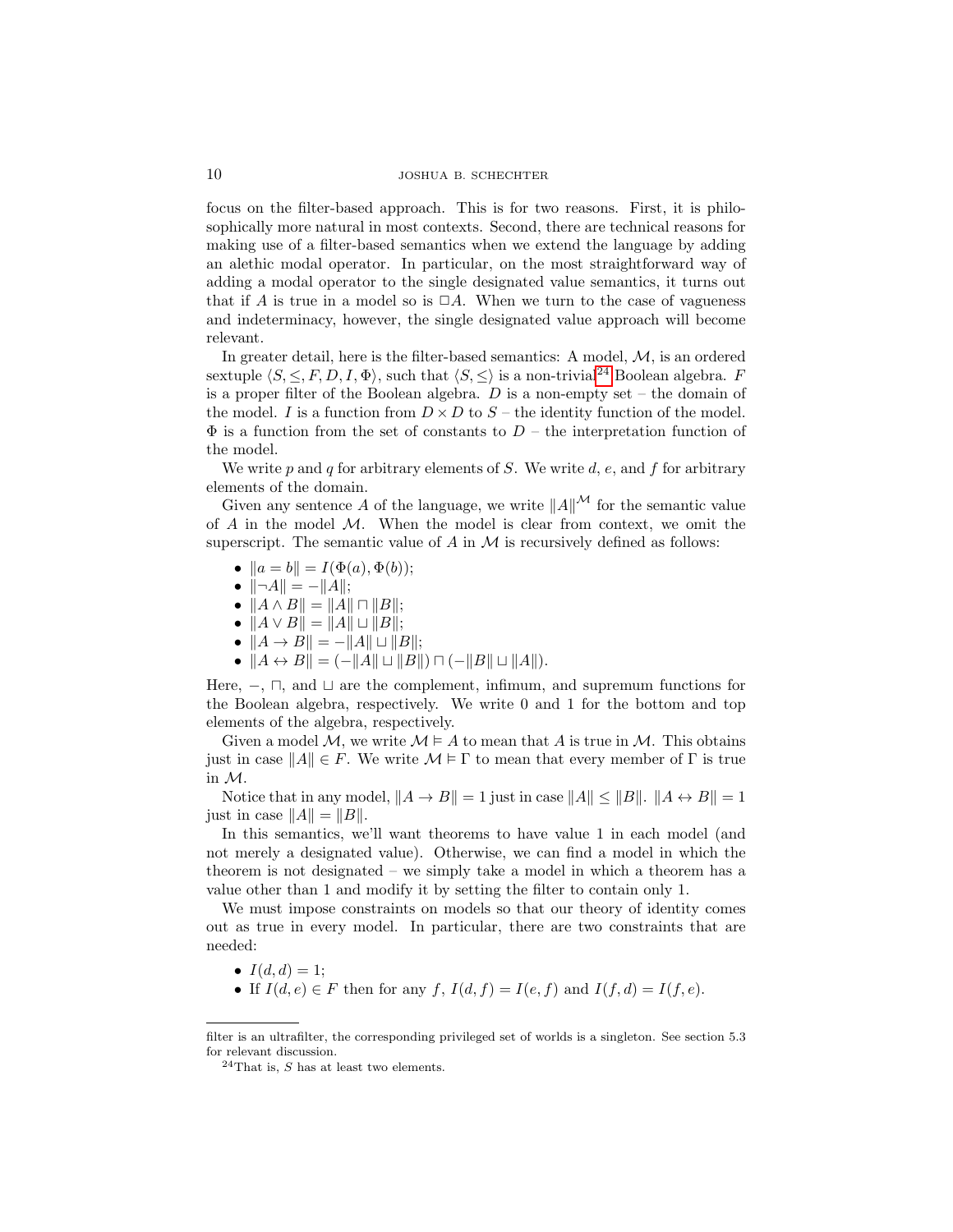The first constraint is needed so that each instance of Reflexivity has value 1 in every model. The second constraint is needed for  $PII<sup>e</sup>$ . In what follows, models will be understood to satisfy these two constraints. (We'll add further constraints below.)

Notice that the two constraints jointly entail that if  $I(d, e) \in F$  then  $I(d, e) =$ 1: Suppose  $I(d, e) \in F$ . Then  $I(d, e) = I(e, e)$  (by the second constraint) = 1 (by the first constraint). Thus, in any model, a designated identity statement has the top value in the Boolean algebra.

We write  $\models A$  to mean that A is valid. This obtains just in case for every model M,  $\mathcal{M} \models A$ . We write  $\Gamma \models A$  to mean that  $\Gamma$  entails A. This obtains just in case for every model  $\mathcal{M}$ , if  $\mathcal{M} \models \Gamma$  then  $\mathcal{M} \models A$ .<sup>[25](#page-10-0)</sup>

The single designated value semantics is similar. We simply add the constraint that in any model, the only element of  $F$  is the top element of its Boolean algebra.

3.4. Soundness. It is straightforward to show that the proof theory is strongly sound with respect to our filter-based semantics. That is, if  $\Gamma \vdash A$  then  $\Gamma \vDash A$ .

<span id="page-10-1"></span>LEMMA 3.1. In any model, if  $||a = b|| \in F$  then  $||E(a)|| = ||E(b)||$ .

PROOF. Suppose  $||a = b|| \in F$ . We prove the result by induction on the complexity of E.

- $E(a)$  is  $a = c$ : If  $E(b)$  is  $a = c$ , the result is trivial. Suppose instead that  $E(b)$  is  $b = c$ .  $||E(a)|| = ||a = c|| = I(\Phi(a), \Phi(c)) = I(\Phi(b), \Phi(c))$  (by the second constraint) =  $||b = c|| = E(b)$ .
- The cases where  $E(a)$  is  $c = a$  or  $a = a$  are similar.
- $E(a)$  is  $\neg G(a)$ .  $||E(a)|| = ||\neg G(a)|| = -||G(a)|| = -||G(b)||$  (by induction)  $= ||\neg G(b)|| = ||E(b)||.$
- $E(a)$  is  $G(a) \wedge H(a)$ .  $||E(a)|| = ||G(a) \wedge H(a)|| = ||G(a)|| \cap ||H(a)||$  $||G(b)|| \cap ||H(b)||$  (by induction) =  $||G(b) \wedge H(b)|| = ||E(b)||$ .
- <span id="page-10-2"></span>• The remaining cases are similar.

$$
\Box
$$

LEMMA 3.2. If  $\vdash A$  then in any model,  $||A|| = 1$ .

PROOF. Suppose  $\vdash A$ . Let M be any model. We show that  $||A|| = 1$  by induction on the complexity of the proof of A.

- Propositional Logic. If A is a theorem of classical propositional logic, then  $||A|| = 1$ , since the model is based on a Boolean algebra.
- Reflexivity:  $||a = a|| = I(\Phi(a), \Phi(a)) = 1$  (by the first constraint).
- PII<sup>e</sup>: Suppose  $||a = b|| = 1$  and  $||E(a)|| = 1$ . By Lemma [3.1,](#page-10-1)  $||E(b)|| =$  $||E(a)|| = 1.$
- Modus Ponens: Suppose  $||A \rightarrow B|| = 1$ . So  $||A|| \le ||B||$ . So if  $||A|| = 1$ then  $||B|| = 1$ .

THEOREM 3.3 (Strong Soundness). If  $\Gamma \vdash A$  then  $\Gamma \models A$ .

PROOF. Suppose  $\Gamma \vdash A$ . Let M be any model such that  $\mathcal{M} \models \Gamma$ . We show that  $\mathcal{M} \models A$  by induction on the derivation of A from  $\Gamma$ .

- $A \in \Gamma$ : Since M is a model of  $\Gamma$ ,  $\mathcal{M} \models A$ .
- A is an axiom: By Lemma [3.2,](#page-10-2)  $\mathcal{M} \models A$ .

<span id="page-10-0"></span><sup>25</sup>Entailment is thus defined to be global rather than local validity.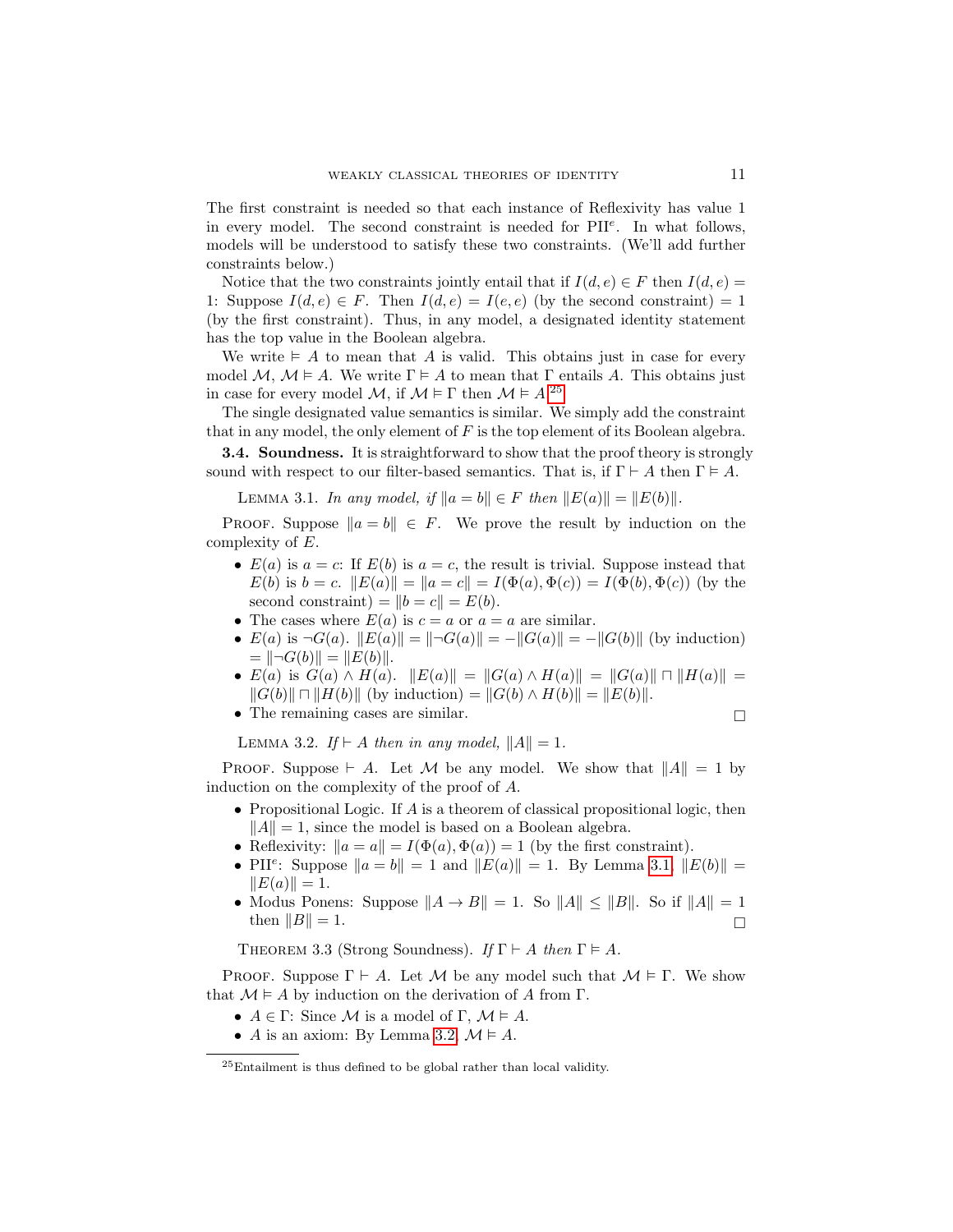### 12 JOSHUA B. SCHECHTER

- Modus Ponens: Suppose A is derived from B and  $B \to A$  via an application of Modus Ponens. By induction,  $\mathcal{M} \models B$  and  $\mathcal{M} \models B \rightarrow A$ . So  $||B|| \in F$  and  $||B \to A|| \in F$ . Since F is a filter,  $||B|| \cap ||B \to A|| \in F$ .  $||B|| \cap ||B \to A|| = ||B|| \cap (-||B|| \sqcup ||A||) = (||B|| \cap -||B||) \sqcup (||B|| \cap ||A||) =$  $0 \sqcup (\|B\| \sqcap \|A\|) = \|B\| \sqcap \|A\| \le \|A\|$ . Since F is a filter,  $\|A\| \in F$ .
- PII<sup>e</sup>: Suppose A is  $E(b)$  and is derived from  $a = b$  and  $E(a)$  via an application of PII<sup>e</sup>. By induction,  $\mathcal{M} \models a = b$ . By Lemma [3.1,](#page-10-1)  $\|\hat{E}(a)\|$  =  $||E(b)||$ . By induction,  $\mathcal{M} \models E(a)$ . So  $\mathcal{M} \models E(b)$ .

We are now in a position to show that  $PII<sup>c</sup>$  is not valid on the semantics.

PROPOSITION 3.4. PII<sup>c</sup> is not valid.

PROOF. Here is a countermodel: Let  $\mathcal{M} = \langle S, \leq, F, D, I, \Phi \rangle$ , where  $S =$  $\{1, s, t, 0\}; \langle S, \leq \rangle$  is the four element Boolean algebra such that  $0 < s, t < 1;$  $F = \{1\}; D = \{l, m, n\}; I(l, m) = I(m, l) = I(l, n) = I(n, l) = s \text{ and } I(m, n) = s$  $I(n, m) = t$ ; and  $\Phi(a_1) = l$ ,  $\Phi(a_2) = m$ , and  $\Phi(a_3) = n$ .

In this model,  $||a_1 = a_2 \rightarrow (a_1 = a_3 \leftrightarrow a_2 = a_3)|| = -s \sqcup (t \sqcap s) = t \notin F$ .  $\Box$ 

On the semantics, PII<sup>c</sup> does not follow from PII<sup>e</sup> because  $a = b, E(a) \vdash E(b)$ "says" that if  $a = b$  and  $E(a)$  get designated values, so does  $E(b)$ . The equivalent principle PII<sup>e</sup> "says" that if  $a = b$  gets a designated value, so does  $E(a) \leftrightarrow E(b)$ . But this tells us nothing about what happens if  $a = b$  gets an undesignated value. By contrast, PII<sup>c</sup> requires  $E(a) \leftrightarrow E(b)$  to have at least as great a value as  $a = b$ , whether or not  $a = b$  is designated.

Since  $PII^e$  is valid but  $PII^c$  is not, it immediately follows that Conditional Introduction is not a valid meta-rule. Thus:

COROLLARY 3.5. The consequence relation  $\models$  is weakly classical but not strongly classical.

**3.5. Completeness.** We can prove that the proof theory is strongly complete with respect to this algebraic semantics using a familiar kind of Lindenbaum-Tarski construction.

Given a set of sentences of the language,  $\Delta$ , we define the following relation on pairs of sentences in the language:  $A \sim^{\Delta} B$  just in case  $\Delta \vdash A \leftrightarrow B$ .

LEMMA 3.6.  $\sim^{\Delta}$  is an equivalence relation on sentences.

PROOF. Easy.

Let  $|A|^{\Delta}$  be the equivalence class of the sentence A generated by  $\sim^{\Delta}$ . We make the following definitions:

 $S^{\Delta} = \{|A|^{\Delta} | A \text{ is a sentence}\};$ 

 $|A|^{\Delta} \leq^{\Delta} |B|^{\Delta}$  just in case  $\Delta \vdash A \to B$ .

Our proof of completeness relies on the following well-known result:[26](#page-11-0)

<span id="page-11-1"></span>LEMMA 3.7.  $\langle S^{\Delta}, \leq^{\Delta} \rangle$  is a Boolean algebra in which  $-|A|^{\Delta} = |\neg A|^{\Delta}, |A|^{\Delta} \Box$  $|B|^{\Delta} = |A \wedge B|^{\Delta}, |A|^{\Delta} \sqcup |B|^{\Delta} = |A \vee B|^{\Delta},$  the top element  $\mathbf{1}^{\Delta} = |\mathcal{T}|^{\Delta}$ , and the bottom element  $\mathbf{0}^{\Delta} = |\neg \top|^{\Delta}$ .  $\langle \mathbf{S}^{\Delta}, \leq^{\Delta} \rangle$  is non-trivial just in case  $\Delta$  is consistent.

<span id="page-11-0"></span> $26$ See, for instance, [Rasiowa & Sikorski](#page-39-8) [\(1970\)](#page-39-8), chapter 6.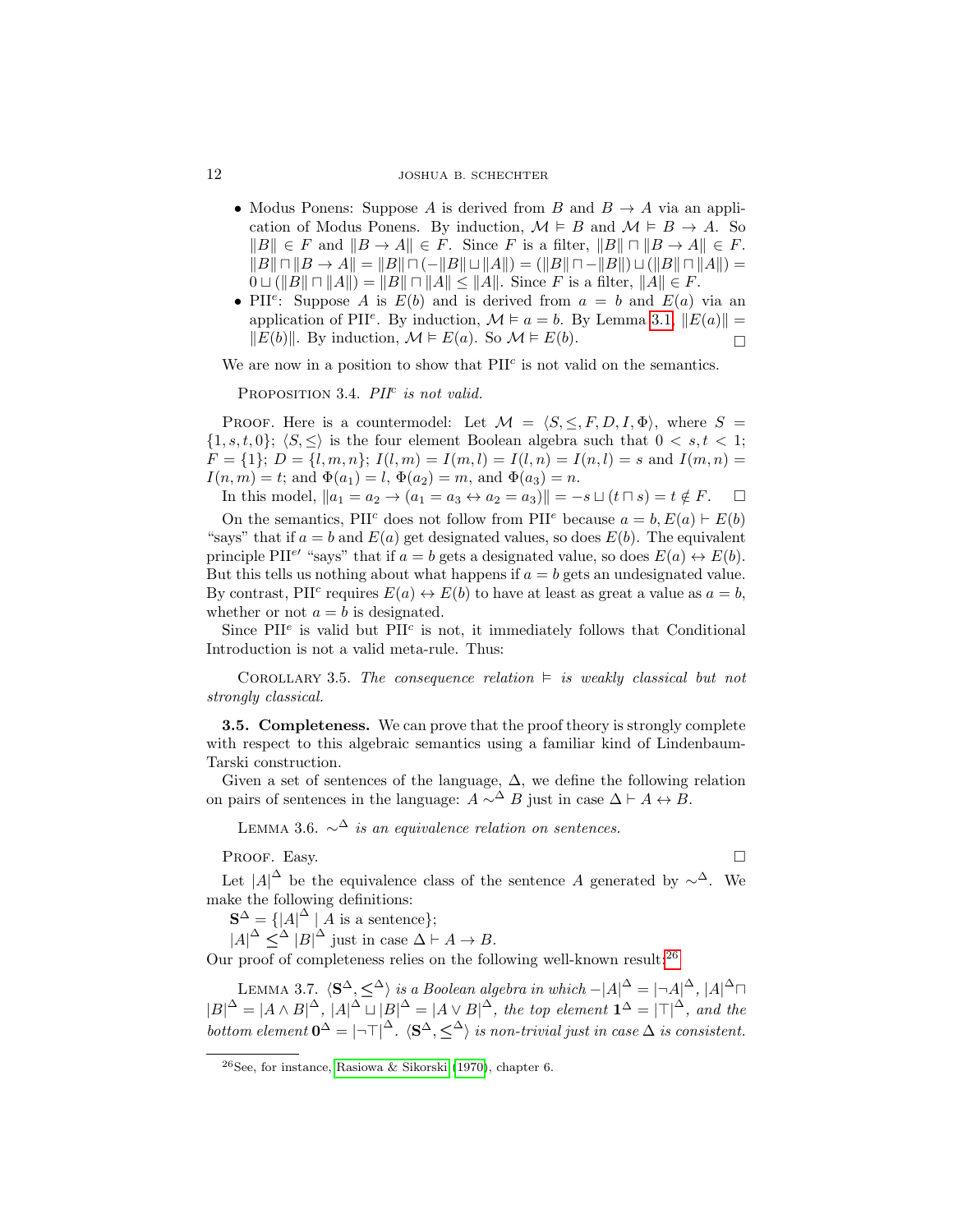Given any set of sentences,  $\Gamma$ , we define the following relation on pairs of terms in the language:  $a \equiv \Gamma b$  just in case  $\Gamma \vdash a = b$ .

LEMMA 3.8.  $\equiv^{\Gamma}$  is an equivalence relation on terms.

PROOF. By Re,  $\vdash a = a$ . So  $\Gamma \vdash a = a$ . So  $\equiv^{\Gamma}$  is reflexive.

Suppose  $\Gamma \vdash a = b$ . By PII<sup>e</sup>,  $a = b, a = a \vdash b = a$ . By R,  $\vdash a = a$ . So  $a = b \vdash b = a$ . So  $\Gamma \vdash b = a$ . Therefore,  $\equiv^{\Gamma}$  is symmetric.

Suppose  $\Gamma \vdash a = b$  and  $\Gamma \vdash b = c$ . By the above,  $a = b \vdash b = a$ . By PII<sup>e</sup>,  $b = a, b = c \vdash a = c$ . So  $\Gamma \vdash a = c$ . Therefore,  $\equiv^{\Gamma}$  is transitive.

For any constant a, let  $a^{\Gamma}$  be the equivalence class containing a generated by  $\equiv$ <sup>Γ</sup>. Let Γ<sup>=</sup> be the set of identity sentences derivable from Γ. Given any set of sentences, Γ, and any set  $\Delta$  such that  $\Gamma^{\pm} \subseteq \Delta \subseteq \Gamma$ , we make the following definitions:

 $\mathbf{F}^{\Gamma,\Delta} = \{ |A|^\Delta \mid \Gamma \vdash A \};$  $\mathbf{D}^{\Gamma} = \{a^{\Gamma} \mid a \text{ is a constant in the language}\};$  $\mathbf{I}^{\Gamma,\Delta}(a^{\Gamma},b^{\Gamma}) = |a=b|^{\Delta};$  $\mathbf{\Phi}^{\Gamma}(a) = a^{\Gamma};$  $\mathbf{M}^{\Gamma,\Delta} = \langle \mathbf{S}^\Delta, \mathbf{\leq}^\Delta, \mathbf{F}^{\Gamma,\Delta}, \mathbf{D}^\Gamma, \mathbf{I}^{\Gamma,\Delta}, \mathbf{\Phi}^\Gamma \rangle.$ 

<span id="page-12-0"></span>We can use  $M^{\Gamma,\Delta}$  as our model of  $\Gamma$  in the proof of strong completeness.

LEMMA 3.9. If  $\Gamma$  is consistent,  $\mathbf{M}^{\Gamma,\Delta}$  is a model.

PROOF.  $\langle S^{\Delta}, \leq^{\Delta} \rangle$  is a non-trivial Boolean algebra: Since  $\Gamma$  is consistent, so is  $\Delta$ . By Lemma [3.7,](#page-11-1)  $\langle S^{\Delta}, \leq^{\Delta} \rangle$  is a non-trivial Boolean algebra.

 $\mathbf{F}^{\Gamma,\Delta}$  is well-defined: If  $A \sim^{\Delta} B$  then  $\Delta \vdash A \leftrightarrow B$ . So  $\Gamma \vdash A \leftrightarrow B$ . So  $\Gamma \vdash A$ just in case  $\Gamma \vdash B$ .

 $\mathbf{F}^{\Gamma,\Delta}$  is non-empty:  $\Gamma \vdash \top$ . So  $\mathbf{1}^{\Delta} = |\top|^{\Delta} \in \mathbf{F}^{\Gamma,\Delta}$ .

 $\mathbf{F}^{\Gamma,\Delta}$  is an upper subset of the Boolean algebra: Suppose  $|A|^{\Delta} \in \mathbf{F}^{\Gamma,\Delta}$  and  $|A|^{\Delta} \leq^{\Delta} |B|^{\Delta}$ . Then  $\Gamma \vdash A$  and  $\Delta \vdash A \to B$ . Since  $\Delta \subseteq \Gamma$ ,  $\Gamma \vdash A \to B$ . So  $\Gamma \vdash B$ . So  $|B|^{\Delta} \in \mathbf{F}^{\Gamma,\Delta}$ .

 $\mathbf{F}^{\Gamma,\Delta}$  is a filter: Suppose  $|A|^{\Delta} \in \mathbf{F}^{\Gamma,\Delta}$  and  $|B|^{\Delta} \in \mathbf{F}^{\Gamma,\Delta}$ . So  $\Gamma \vdash A$  and  $\Gamma \vdash B$ . So  $\Gamma \vdash A \wedge B$ . So  $\left| A \wedge B \right|^\Delta \in \mathbf{F}^{\Gamma, \Delta}$ . By Lemma [3.7,](#page-11-1)  $\left| A \right|^\Delta \sqcap \left| B \right|^\Delta = \left| A \wedge B \right|^\Delta \in$  $\mathbf{F}^{\Gamma,\Delta}$ . So  $\mathbf{F}^{\Gamma,\Delta}$  is closed under finite infima.

 $\mathbf{F}^{\Gamma,\Delta}$  is a proper filter: Since  $\Gamma$  is consistent,  $\Gamma \nvdash A$  for some A. So  $|A|^{\Delta} \notin$  $\mathbf{F}^{\Gamma,\Delta}.$ 

Clearly,  $\mathbf{D}^{\Gamma}$  is a non-empty set and  $\mathbf{\Phi}^{\Gamma}$  is a function from the constants to  $\mathbf{D}^{\Gamma}$ 

 ${\bf I}^{\Gamma,\Delta}$  is well-defined: Suppose  $a^{\Gamma} = c^{\Gamma}$ . So Γ + a = c. So Γ = + a = c. Since  $\Gamma^{\pm} \subseteq \Delta, \Delta \vdash a = c.$  By  $\text{PII}^{e}, a = c \vdash a = b \leftrightarrow c = b.$  So  $\Delta \vdash a = b \leftrightarrow c = b.$  So  $|a = b|^{\Delta} = |c = b|^{\Delta}$ . Similarly, if  $b^{\Gamma} = c^{\Gamma}$  then  $|a = b|^{\Delta} = |a = c|^{\Delta}$ .

Finally, we must show that  $M^{\Gamma}$  satisfies the two constraints on models.

Constraint 1:  $\vdash a = a$ . So  $\vdash a = a \leftrightarrow \top$ . So  $\Delta \vdash a = a \leftrightarrow \top$ . Therefore,  $\mathbf{I}^{\Gamma,\Delta}(a^\Gamma,a^\Gamma)=|a=a|^\Delta=|\top|^\Delta=\mathbf{1}^\Delta.$ 

<span id="page-12-1"></span>Constraint 2: Suppose  $\mathbf{I}^{\Gamma,\Delta}(a^{\Gamma},b^{\Gamma}) \in \mathbf{F}^{\Gamma,\Delta}$ . So  $|a=b|^{\Delta} \in \mathbf{F}^{\Gamma,\Delta}$ . So  $\Gamma \vdash$  $a = b$ . So  $a^{\Gamma} = b^{\Gamma}$ . Therefore,  $\mathbf{I}^{\Gamma,\Delta}(a^{\Gamma},c^{\Gamma}) = \mathbf{I}^{\Gamma,\Delta}(b^{\Gamma},c^{\Gamma})$  and  $\mathbf{I}^{\Gamma,\Delta}(c^{\Gamma},a^{\Gamma}) =$  $\mathbf{I}^{\Gamma,\Delta}(c$  $\Gamma, b^{\Gamma}$ ).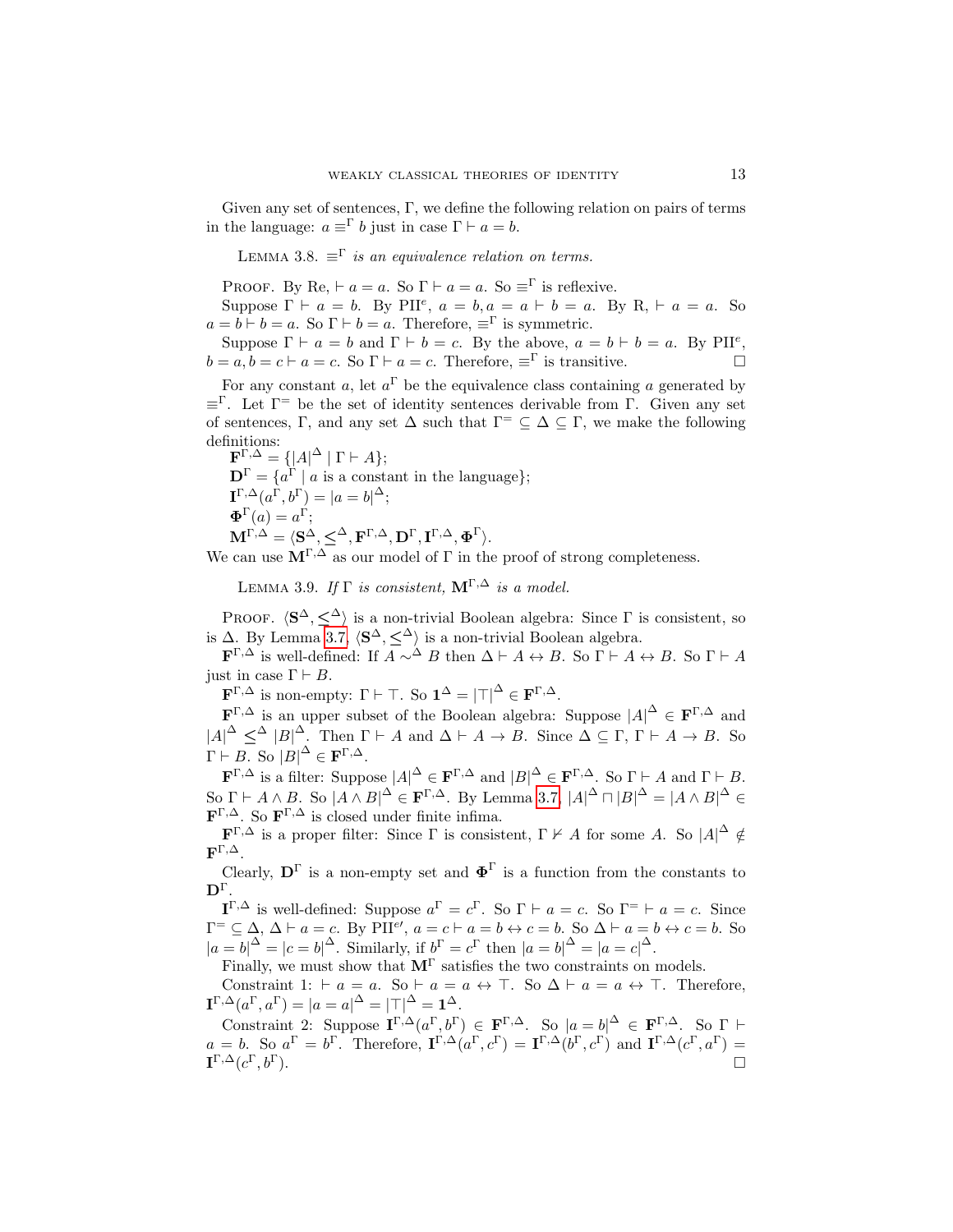LEMMA 3.10. If  $\Gamma$  is consistent,  $\mathbf{M}^{\Gamma,\Delta} \models A$  just in case  $\Gamma \models A$ .

PROOF. Suppose  $\Gamma$  is consistent. By Lemma [3.9,](#page-12-0)  $\mathbf{M}^{\Gamma,\Delta}$  is a model. We show that  $||A|| = |A|^{\Delta}$  by induction on the complexity of A.

- $||a = b|| = \mathbf{I}^{\Gamma,\Delta}(\mathbf{\Phi}^{\Gamma}(a), \mathbf{\Phi}^{\Gamma}(b)) = \mathbf{I}^{\Gamma,\Delta}(a^{\Gamma}, b^{\Gamma}) = |a = b|^{\Delta}.$
- $\|\neg A\| = -\|A\|^{\Delta}$  (by induction) =  $|\neg A|^{\Delta}$ .
- $||A \wedge B|| = ||A|| \cap ||B|| = |A|^{2} \cap |B|^{2}$  (by induction) =  $|A \wedge B|^{2}$ .
- The cases of  $\vee$ ,  $\rightarrow$ , and  $\leftrightarrow$  are similar.

Therefore,  $\mathbf{M}^{\Gamma,\Delta} \models A$  just in case  $||A|| \in \mathbf{F}^{\Gamma,\Delta}$  just in case  $|A|^\Delta \in \mathbf{F}^{\Gamma,\Delta}$  just in case  $\Gamma \vdash A$ .

Given these lemmas, we can show the following:

THEOREM 3.11 (Strong Completeness). If  $\Gamma \models A$  then  $\Gamma \vdash A$ .

PROOF. Suppose  $\Gamma \nvdash A$ . So  $\Gamma$  is consistent. By Lemma [3.9,](#page-12-0)  $\mathbf{M}^{\Gamma,\Delta}$  is a model. By Lemma [3.10,](#page-12-1)  $\mathbf{M}^{\Gamma,\Delta} \models \Gamma$  and  $\mathbf{M}^{\Gamma,\Delta} \not\models A$ . Therefore,  $\Gamma \not\models A$ .

COROLLARY 3.12 (Compactness). If  $\Gamma \models A$  then for some finite  $\Gamma_0 \subseteq \Gamma$ ,  $\Gamma_0 \models A$ .

PROOF. Suppose  $\Gamma \models A$ . By strong completeness,  $\Gamma \vdash A$ . So for some finite  $\Gamma_0 \subseteq \Gamma$ ,  $\Gamma_0 \vdash A$ . By strong soundness,  $\Gamma_0 \models A$ .

COROLLARY 3.13. Γ is consistent just in case  $\Gamma$  is satisfiable.

PROOF. If  $\Gamma$  is consistent, then by Lemma [3.9,](#page-12-0)  $\mathbf{M}^{\Gamma,\Delta}$  is a model. By Lemma [3.10,](#page-12-1)  $\mathbf{M}^{\Gamma,\Delta}$  satisfies  $\Gamma$ .

If  $\Gamma$  is satisfiable, then  $\Gamma \not\vdash A$  for some sentence A. By strong soundness,  $\Gamma \nvdash A$ . So  $\Gamma$  is consistent.

For concreteness, we can take  $M^{\Gamma,\Gamma^-}$  to be our official Lindenbaum-Tarski model for  $\Gamma$  for the filter-based semantics.

Notice that the strong completeness result still obtains if we add the constraint that the only designated value in a model is the top value of the Boolean algebra. This follows from the fact that the model  $M^{\Gamma,\Gamma}$  has only a single designated value.

PROOF. Suppose  $|A|^{\Gamma} \in \mathbf{F}^{\Gamma,\Gamma}$  and  $|B|^{\Gamma} \in \mathbf{F}^{\Gamma,\Gamma}$ . So  $\Gamma \vdash A$  and  $\Gamma \vdash B$ .  $A, B \vdash A \leftrightarrow B$ . So  $\Gamma \vdash A \leftrightarrow B$ . Therefore  $|A|^{\Gamma} = |B|^{\Gamma}$ .

We can therefore take  $M^{\Gamma,\Gamma}$  to be our official Lindenbaum-Tarski model for  $\Gamma$ for the single designated value semantics.

3.6. Comments. On the algebraic semantics, the identity relation is highly constrained when an identity statement is designated. In any model, all designated identity statements take the top value of the Boolean algebra. This is the residual sense in which identity is a strict relation in the semantics. However, there is no constraint when an identity statement is undesignated. Identity statements can take arbitrary undesignated semantic values. This is the significant wiggle room that is allowed by the semantics.

We can add a further requirement to the definition of a model without changing the consequence relation generated by the semantics. In particular, we can require that  $I(d, e) \in F$  just in case d is identical to e. (Here, "is identical to" is the identity relation in the meta-language.) This is a very natural requirement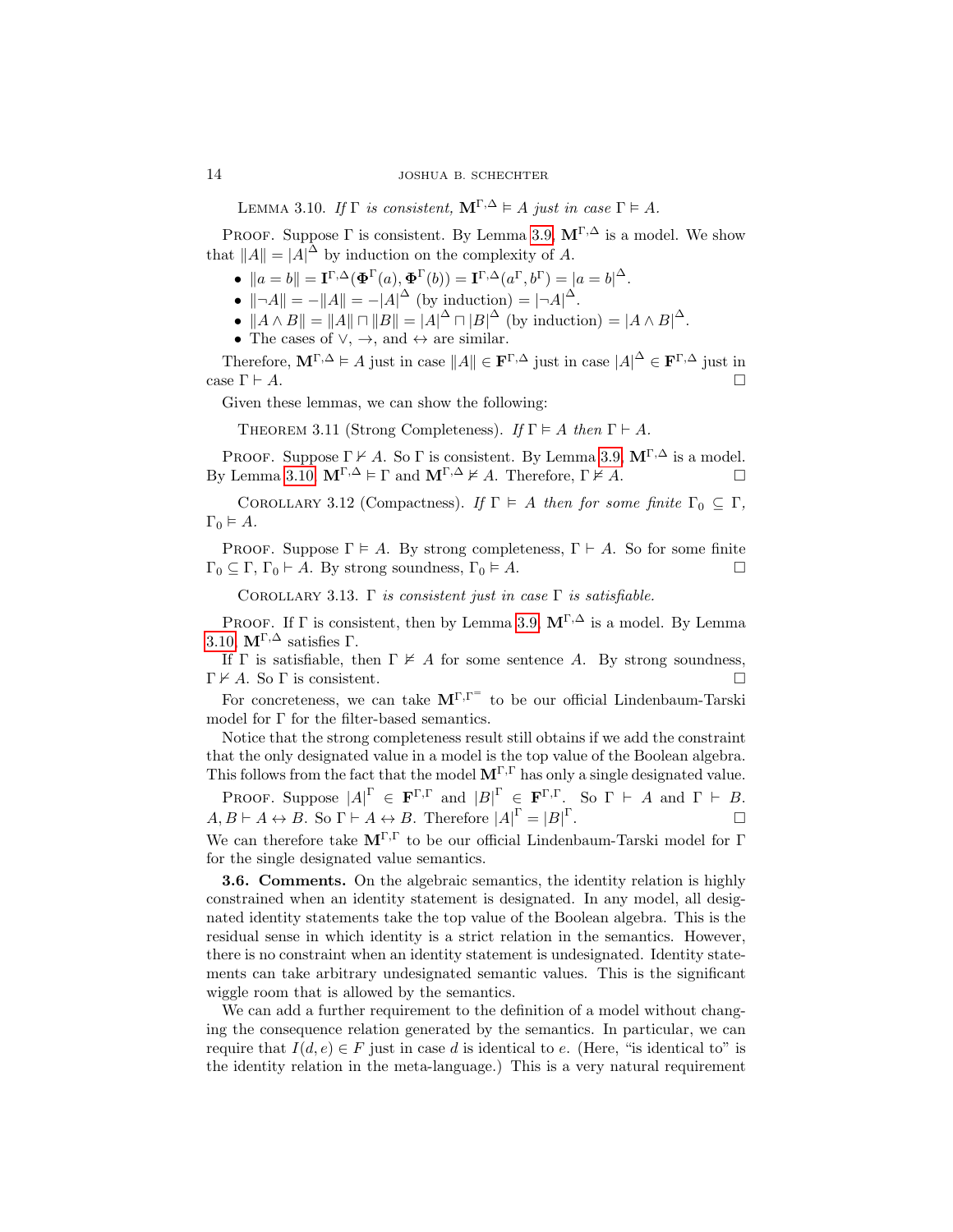to impose. Depending on one's view of the role of model theory, it might be thought to be a non-negotiable constraint.

Notice that the construction used in our proof of strong completeness,  $\mathbf{M}^{\Gamma,\Delta}$ , satisfies this requirement. (That was the reason for setting the domain of the constructed model to contain equivalence classes of constants.)

PROOF.  $\mathbf{I}^{\Gamma,\Delta}(a^{\Gamma},b^{\Gamma}) \in \mathbf{F}^{\Gamma,\Delta}$  just in case  $\Gamma \vdash a = b$  just in case  $a^{\Gamma} = b$ <sup>Γ</sup>.

So the proof of strong completeness (and related results) goes through even given this additional requirement.

If we impose this requirement, we can replace the two constraints on models listed above with a single constraint:

•  $I(d, e) \in F$  just in case  $I(d, e) = 1$  just in case d is identical to e.

In what follows, we'll impose this constraint on models.

There are other natural constraints that could also be imposed. For instance, we could require that the Boolean algebra of each model be complete – that is, closed under arbitrary infima and suprema – and atomic – that is, such that every non-zero element is greater than an atom, a non-zero element immediately greater than zero. If we were to impose these constraints, we'd presumably also want to require that the filter be complete – that is, closed under arbitrary infima. Adding these constraints would not change the consequence relation. This is a consequence of the results stated in section 5.

3.7. Symmetry and Transitivity. There is a problem with the consequence relation that we have so far characterized. There are intuitively correct claims about identity that turn out not to be valid. For instance, identity is intuitively symmetric. It is intuitively transitive. However,  $\nvdash a = b \rightarrow b = a$  and  $\nvdash (a = b \land b = c) \rightarrow a = c.$ 

PROOF. Here is a countermodel: Let  $\mathcal{M} = \langle S, \leq, F, D, I, \Phi \rangle$ , where  $S =$  $\{1, s, t, 0\}; \langle S, \leq \rangle$  is the four element Boolean algebra such that  $0 < s, t < 1;$  $F = \{1\}; D = \{l, m, n\}; I(l, m) = I(m, n) = I(n, m) = s, I(l, n) = I(n, l) = s$  $I(m, l) = t$ ; and  $\Phi(a_1) = l$ ,  $\Phi(a_2) = m$ , and  $\Phi(a_3) = n$ .

In this model,  $||a_1 = a_2 \rightarrow a_2 = a_1|| = -s \sqcup t = t \sqcup t = t \notin F$ . Moreover,  $||(a_1 = a_2 \wedge a_2 = a_3) \rightarrow a_1 = a_3|| = -(s \sqcap s) \sqcup t = -s \sqcup t = t \notin F.$ 

Weaker versions of symmetry and transitivity do hold. In particular,  $a =$  $b \vdash b = a. \ a = b, b = c \vdash a = c. \ a = b \vdash b = c \rightarrow a = c.$  But the stronger principles are intuitively correct, too. This is a significant flaw with the consequence relation.

The obvious fix is to add additional principles to the theory of identity. The new theory of identity can be axiomatized using four basic principles:

| $a = a$                                  | Reflexivity (Re)                                                |
|------------------------------------------|-----------------------------------------------------------------|
| $a = b \rightarrow b = a$                | Symmetry (Sy)                                                   |
| $(a = b \wedge b = c) \rightarrow a = c$ | Transitivity (Tr)                                               |
| $a=b, E(a)/E(b)$                         | Indiscernibility of Identicals <sup>e</sup> (PII <sup>e</sup> ) |

If we add the Sy and Tr principles, we need to impose additional constraints in the definition of a model. In total, we impose three constraints on models:

- $I(d, e) \in F$  just in case  $I(d, e) = 1$  just in case d is identical to e;
- $I(d, e) = I(e, d);$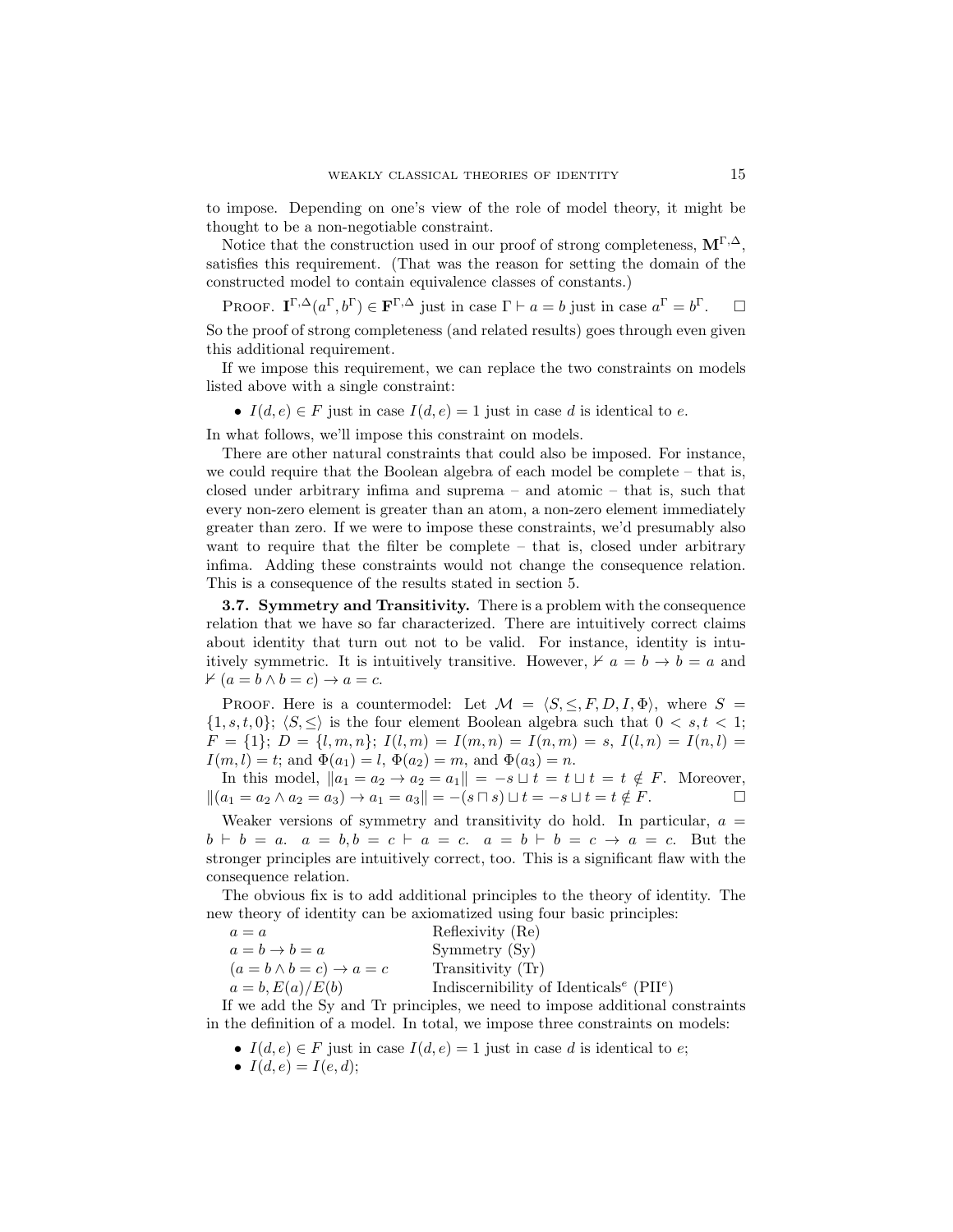# •  $I(d, e) \sqcap I(e, f) \leq I(d, f)$ .

The second constraint is intuitively correct. The third constraint is also intuitively correct, since higher in the Boolean algebra corresponds, in some sense, to "truer".<sup>[27](#page-15-1)</sup> The third constraint says, in effect, that  $I(d, f)$  is at least as true as  $I(d, e) \sqcap I(e, f)$ .

It may be helpful to think about these three constraints as follows: Suppose we look not at identity but at distinctness. Let  $N I(d, e)$  be  $-I(d, e)$ . Then the constraints are equivalent to the following:

- NI $(d, e) = 0$  just in case d is identical to e;
- $\text{NI}(d, e) = \text{NI}(e, d);$
- $\text{NI}(d, f) \leq \text{NI}(d, e) \sqcup \text{NI}(e, f);$
- $I(d, e) \in F$  just in case  $I(d, e) = 1$ .

The first three of these constraints say that NI behaves like a metric, except that the range of the function is a Boolean algebra rather than the non-negative real numbers. (The third constraint is just the triangle inequality.) The constraints on models are thus very natural.

It is easy to show that the new consequence relation is strongly sound with respect to the algebraic semantics with the new constraints imposed on models. The second constraint ensures that Sy is valid and the third constraint ensures that Tr is valid. The strong completeness proof is also straightforward. The Lindenbaum-Tarski construction goes just as before. It is easy to show that the model  $M^{\Gamma,\Delta}$  satisfies the new constraints. Sy ensures that the model satisfies the second constraint and Tr ensures that it satisfies the third.

The resulting logic, however, has a problematic feature. It is a strongly classical logic.

Lemma 3.14. The minimal weakly classical consequence relation for our language that obeys Re, Sy, Tr, and PII<sup>e</sup> also obeys PII<sup>c</sup>.

**PROOF.** We prove this by induction on the complexity of  $E(a)$ . The base cases are the cases where  $E(a)$  is  $a = a, a = c$ , or  $c = a$  for some distinct constant c. Each of these cases is easy. For illustration, here is one of them:

•  $E(a)$  is  $a = c$ : The case where  $E(b)$  is  $a = c$  is trivial. Suppose instead that  $E(b)$  is  $b = c$ . By Tr,  $\vdash (a = b \land b = c) \rightarrow a = c$ . So  $\vdash a = b \rightarrow a$  $(b = c \rightarrow a = c)$ . That is,  $\vdash a = b \rightarrow (E(b) \rightarrow E(a))$ . Again by Tr,  $\vdash$   $(c = a \land a = b) \rightarrow c = b$ . So  $\vdash$   $a = b \rightarrow (c = a \rightarrow c = b)$ . By Sy,  $\vdash a = c \leftrightarrow c = a$  and  $\vdash b = c \leftrightarrow c = b$ . So,  $\vdash a = b \rightarrow (a = c \rightarrow b = c)$ . That is,  $\vdash a = b \rightarrow (E(a) \rightarrow E(b))$ . Therefore,  $\vdash a = b \rightarrow (E(a) \leftrightarrow E(b))$ .

For the inductive step, suppose  $\vdash a = b \rightarrow (E(a) \leftrightarrow E(b))$  and  $\vdash a = b \rightarrow$  $(G(a) \leftrightarrow G(b))$ . It easily follows that  $\vdash a = b \rightarrow (\neg E(a) \leftrightarrow \neg E(b))$ ,  $\vdash a = b \rightarrow$  $((E(a) \wedge G(a)) \leftrightarrow (E(b) \wedge G(b))), \vdash a = b \rightarrow ((E(a) \vee G(a)) \leftrightarrow (E(b) \vee G(b))),$  $\vdash a = b \rightarrow ((E(a) \rightarrow G(a)) \leftrightarrow (E(b) \rightarrow G(b))),$  and  $\vdash a = b \rightarrow ((E(a) \leftrightarrow$  $G(a) \leftrightarrow (E(b) \leftrightarrow G(b))$ . Therefore, PII<sup>c</sup> obtains.

<span id="page-15-1"></span><span id="page-15-0"></span> $27$  For instance, if elements of the Boolean algebra correspond to sets of possible worlds, the ≤ relation corresponds to the subset relation. So higher in the algebra corresponds to truth in a superset of worlds.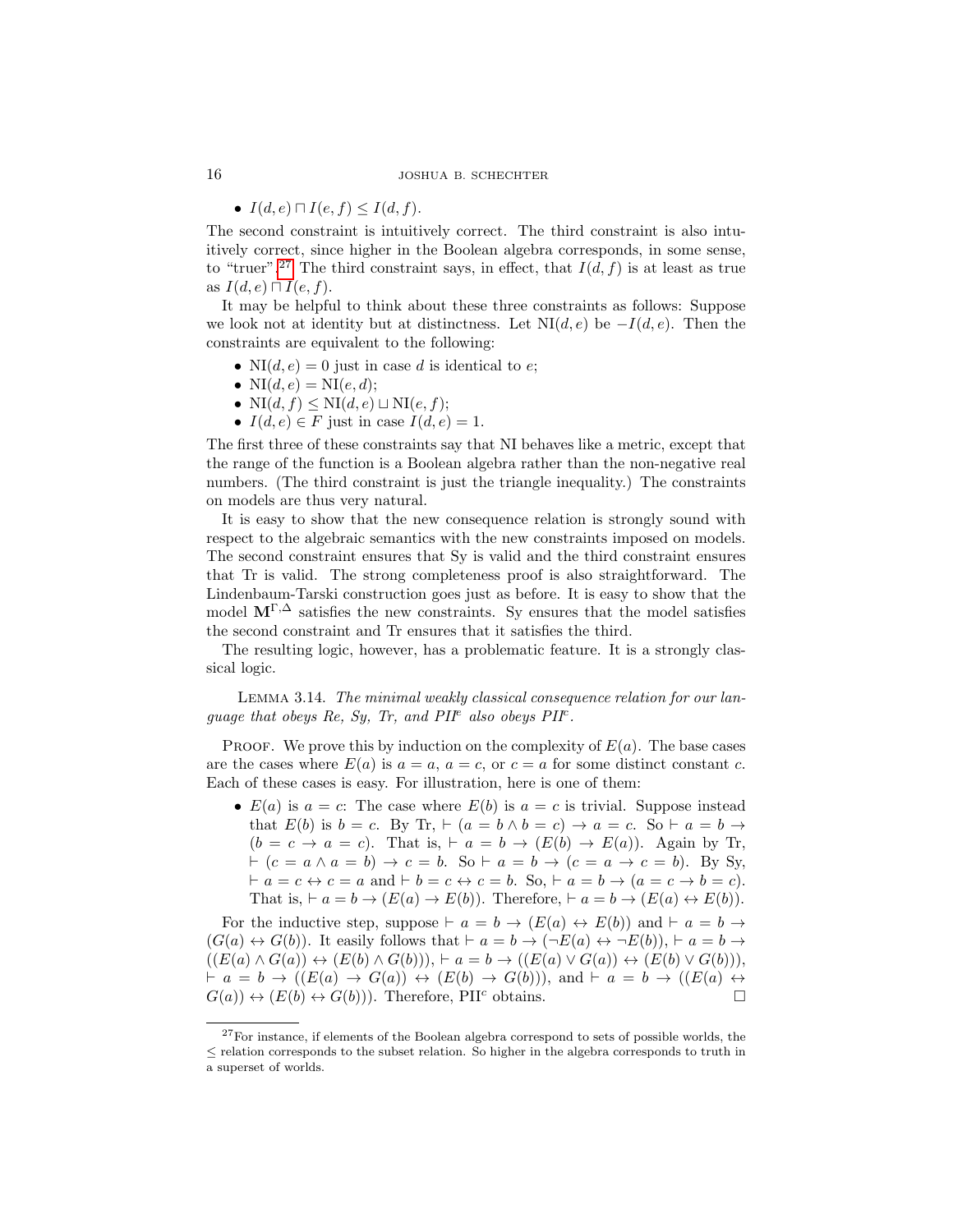Lemma 3.15. Any weakly classical consequence relation with an axiomatization that has as its only rules Modus Ponens and PII<sup>e</sup> is strongly classical just in case it obeys PII<sup>c</sup>.

PROOF. Suppose that a weakly classical consequence relation obeys  $PII<sup>e</sup>$  but not PII<sup>c</sup> . Then there is a counterexample to Conditional Introduction. So the consequence relation is not strongly classical.

Now suppose that a weakly classical consequence relation has an axiomatization that has as its only rules Modus Ponens and  $PII<sup>e</sup>$ . Suppose it obeys  $PII<sup>c</sup>$ . We show that if  $\Gamma, A \vdash B$  then  $\Gamma \vdash A \rightarrow B$ . The argument is based on a simple modification of the usual inductive proof of the deduction theorem:

- $B \in \Gamma: \Gamma \vdash B$ .  $B \vdash A \rightarrow B$ . So  $\Gamma \vdash A \rightarrow B$ .
- B is an axiom:  $\vdash B$ .  $B \vdash A \to B$ . So  $\vdash A \to B$ . So  $\Gamma \vdash A \to B$ .
- B is derived from C and  $C \rightarrow B$  using Modus Ponens: By induction,  $\Gamma \vdash A \to C$  and  $\Gamma \vdash A \to (C \to B)$ .  $A \to C$ ,  $A \to (C \to B) \vdash A \to B$ . So  $\Gamma \vdash A \to B$ .
- B is derived from  $a = b$  and  $E(a)$  by PII<sup>e</sup>: So  $B = E(b)$ . By induction,  $\Gamma \vdash A \to a = b$  and  $\Gamma \vdash A \to E(a)$ . By  $\text{PII}^c$ ,  $\vdash a = b \to (E(a) \leftrightarrow E(b))$ .  $A \rightarrow a = b, A \rightarrow E(a), a = b \rightarrow (E(a) \leftrightarrow E(b)) \vdash A \rightarrow E(b).$  So  $\Gamma \vdash A \rightarrow E(b).$

Since the consequence relation is a weakly classical consequence relation that obeys Conditional Introduction, it is strongly classical.

Given these two lemmas, the following result is immediate:

<span id="page-16-0"></span>PROPOSITION 3.16. The minimal weakly classical consequence relation for our language that obeys Re, Sy, Tr, and  $PII<sup>e</sup>$  is strongly classical.

In a sense, this is a nice result. It demonstrates that the weakly classical theory of identity that includes  $PII<sup>e</sup>$ , Re, Sy, and Tr is not missing any logical truth concerning identity that can be stated in our language. On the other hand, the whole point of the endeavor was to avoid a strongly classical logic. We wanted to accept  $PII<sup>e</sup>$  without also having to accept  $PII<sup>c</sup>$ . So the result might seem to be very problematic.

This problem is not, however, very serious. The reason that we can prove  $PII<sup>c</sup>$ is that the language we have been working with so far is expressively very limited. If we expand our language by adding a stock of predicates, for instance, the logic becomes a merely weakly classical logic. We will have it that  $a = b \vdash Pa \leftrightarrow Pb$ but not  $\vdash a = b \rightarrow (Pa \leftrightarrow Pb)$ .

3.8. Adding Predicates. Let us add a stock of predicates to our language. In particular, for each natural number  $n$ , we add a (possibly empty) stock of *n*-place predicates,  $P_1^n, P_2^n, \ldots$  In the expanded language, the atomic sentences are defined to include expressions of the form  $a = b$  as well as expressions of the form  $P_m^n a_1 \ldots a_n$ , where  $P_m^n$  is an *n*-place predicate and  $a_1, \ldots, a_n$  are constants. The formation rules for non-atomic sentences are as before.

The proof theory is as before. Our consequence relation is the minimal weakly classical consequence relation for the expanded language that includes  $PII<sup>e</sup>$ , Re, Sy, and Tr. PII<sup>e</sup> is now understood so that  $E(a)$  ranges over all sentences in the expanded language. As before, this consequence relation can be axiomatized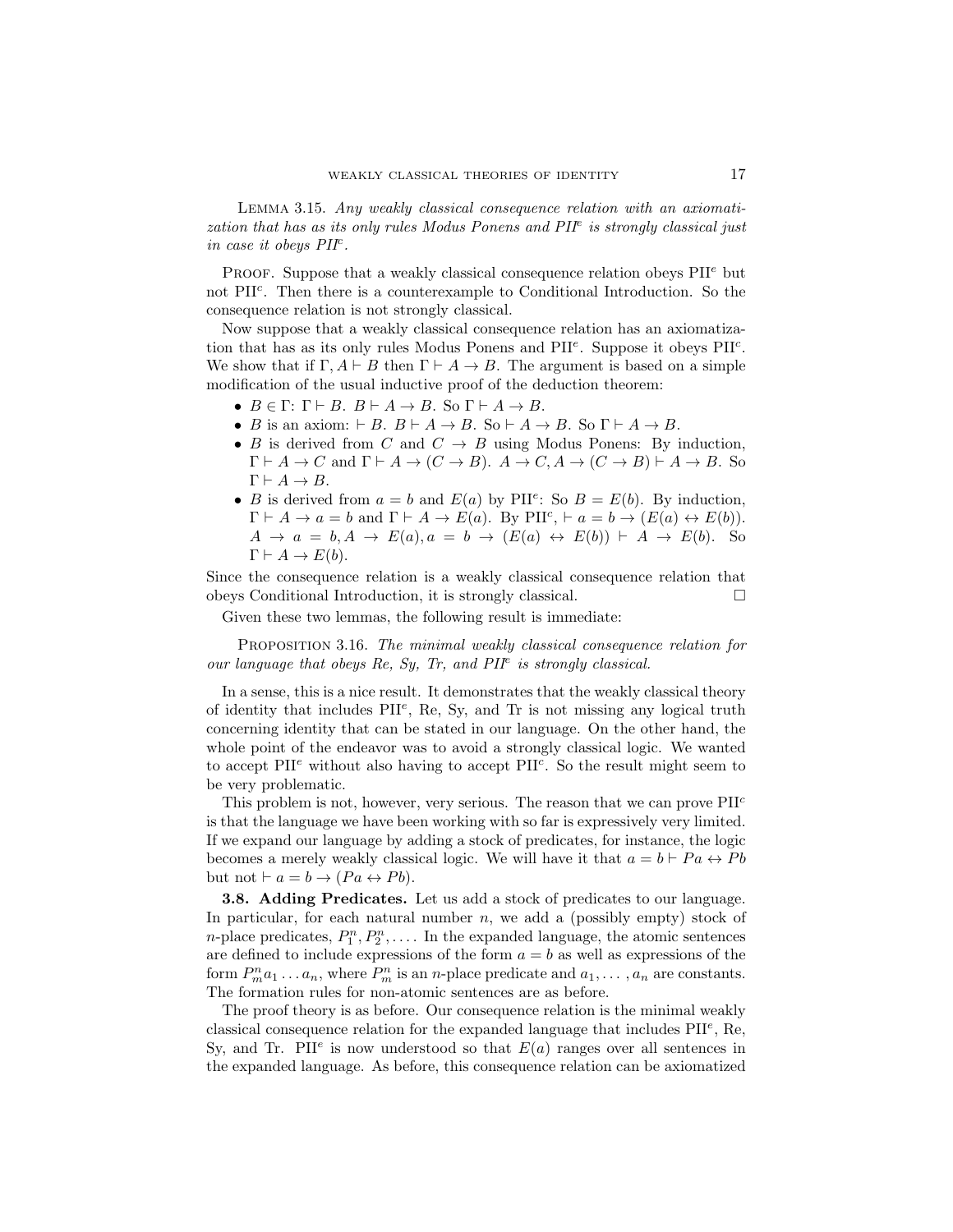using any Hilbert-style axiomatization of classical logic, the axioms schemas Re, Sy, and Tr, and the rule of inference  $PII<sup>e</sup>$ . For simplicity, we assume that the only other rule of inference is Modus Ponens.

The semantics is also straightforward. As before, a model is an ordered sextuple  $\langle S, \leq, F, D, I, \Phi \rangle$ . The interpretation function,  $\Phi$ , now maps constants to members of  $D$  and maps *n*-place predicates to functions from ordered *n*-tuples of members of  $D$  to  $S$ . The definition of the semantic value of a sentences in a model is as before with the addition of a clause for atomic sentences containing predicates:

•  $||P_m^n a_1 ... a_n|| = \Phi(P_m^n)(\Phi(a_1) ... \Phi(a_n)).$ 

The rest of the semantics, including the constraints on models, is just as before.<sup>[28](#page-17-0)</sup>

The proof of strong soundness is a straightforward modification of the above proof. The proof of strong completeness also requires only straightforward modifications. In the definition of the model  $M^{\Gamma,\Delta}$ , we now use as our interpretation function the function  $\mathbf{\Phi}^{\Gamma,\Delta}$ , defined as follows:

 $\mathbf{\Phi}^{\Gamma,\Delta}(a)=a^{\Gamma};$ 

 $\pmb{\Phi}^{\Gamma,\Delta}(P_m^n)(a_1^{\Gamma},\ldots,a_n^{\Gamma})=|P_m^n a_1\ldots a_n|^{\Delta}.$ 

In the analogue of the proof of Lemma [3.9,](#page-12-0) we must show that  $\Phi^{\Gamma,\Delta}$  is welldefined. This is easy.

PROOF. Suppose  $a_i^{\Gamma} = b^{\Gamma}$ . So  $\Gamma \vdash a_i = b$ . So  $\Gamma = \vdash a_i = b$ . So  $\Delta \vdash a_i = b$ .  $a_i = b \vdash P_m^m a_1 \ldots a_i \ldots a_n \leftrightarrow P_m^m a_1 \ldots b \ldots a_n$ . Therefore,  $|P_m^m a_1 \ldots a_i \ldots a_n|^{\Delta} =$  $|P_m^n a_1 \dots b \dots a_n|^{\Delta}$ . В последните поставите на селото на селото на селото на селото на селото на селото на селото на селото на се<br>Селото на селото на селото на селото на селото на селото на селото на селото на селото на селото на селото на

In the analogue of the proof of Lemma [3.10,](#page-12-1) we must show that  $||P_m^n a_1 ... a_n|| =$  $|P_m^n a_1 \dots a_n|^{\Delta}$ . This is easy, too.

PROOF.  $||P_m^n a_1 ... a_n|| = \Phi^{\Gamma,\Delta}(P_m^n)(a_1^{\Gamma}, ..., a_n^{\Gamma}) = |P_m^n a_1 ... a_n|^{\Delta}$  $\Box$ 

The rest of the proof of strong completeness (and related results) goes through just as before.

If there is at least one predicate in the language, we can show that  $PII<sup>c</sup>$  is not valid.

PROOF. For simplicity, we work in a language with a single 1-place predicate,  $P_1^1$ . Here is a countermodel: Let  $\mathcal{M} = \langle S, \leq, F, D, I, \Phi \rangle$ , where  $S = \{1, s, t, 0\}$ ;  $\langle S, \leq \rangle$  is the four element Boolean algebra such that  $0 < s, t < 1$ ;  $F = \{1\}$ ;  $D = \{l, m\}; I(l, m) = I(m, l) = s; \Phi(a_1) = l, \Phi(a_2) = m, \Phi(P_1^1)(l) = s,$  $\Phi(P_1^1)(m) = t.$ 

In this model,  $||a_1 = a_2 \to (P_1^1 a_1 \leftrightarrow P_1^1 a_2)|| = -s \sqcup (t \sqcap s) = t \sqcup 0 = t \notin F$ .  $\Box$ So the consequence relation is weakly classical. Problem solved. We will therefore take this logic to be our base weakly classical logic with identity.

There is a remaining issue that deserves discussion. Consider the following schema:  $E(a)$ ,  $\neg E(b) \vdash \neg a = b$ . This is the contrapositive of PII<sup>e</sup>. This schema is intuitively correct.<sup>[29](#page-17-1)</sup> However, not every instance of this schema is valid in

<span id="page-17-0"></span><sup>&</sup>lt;sup>28</sup>If we were to remove the requirement that  $I(d, e) \in F$  just in case d is identical to e and return to the original two constraints, we would need to impose an additional constraint for predicates: If  $I(d, e) \in F$  then  $\Phi(P_m^n)(d_1, \ldots, d, \ldots, d_n) = \Phi(P_m^n)(d_1, \ldots, e, \ldots, d_n)$ .

<span id="page-17-1"></span><sup>&</sup>lt;sup>29</sup>[Heck](#page-38-4) [\(1998\)](#page-38-4), page 288, argues that if we accept  $PII^e$ , we should also accept its contrapositive.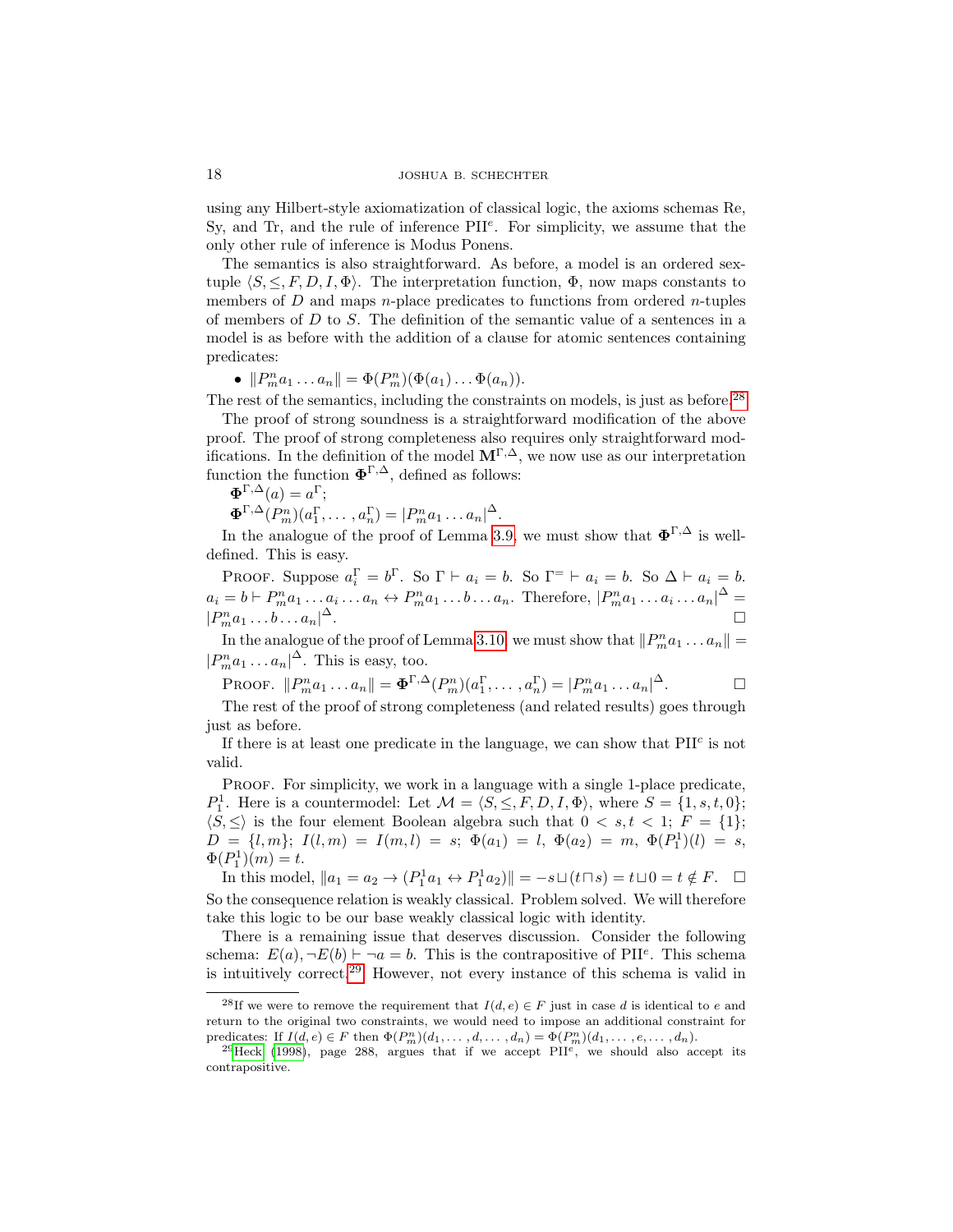our logic. (In general, in a weakly classical logic, while the contrapositive of a valid conditional is valid, the contrapositive of a valid entailment need not be valid.)

PROOF. We work in a language with a single 1-place predicate,  $P_1^1$ . Here is a countermodel: Let  $\mathcal{M} = \langle S, \leq, F, D, I, \Phi \rangle$ , where  $S = \{1, s, t, 0\}; \langle S, \leq \rangle$  is the four element Boolean algebra such that  $0 < s, t < 1$ ;  $F = \{1\}$ ;  $D = \{l, m\}$ ;  $I(l,m) = I(m,l) = s; \Phi(a_1) = d, \Phi(a_2) = e, \Phi(P_1^1)(d) = 1, \Phi(P_1^1)(e) = 0.$ 

In this model, 
$$
||P_1^1a_1|| = 1
$$
,  $||\neg P_1^1a_2|| = 1$ ,  $||\neg a_1 = a_2|| = t \notin \overline{F}$ .

We do get certain instances of the schema as valid in our logic. In particular, using Proposition [3.16,](#page-16-0) we can show that each instance of the schema where  $E(a)$ is built out of constants, the identity relation, and the familiar logical connectives is valid. But we do not get such simple instances as  $P_1^1a, \neg P_1^1b \vdash \neg a = b$ .

To handle this problem, we can add another rule to the proof theory:<br> $E(a), \neg E(b)/\neg a = b$  PII<sup>-1e</sup>  $E(a), \neg E(b)/\neg a = b$ 

If we do this, we have to impose an additional constraint on models. The only obvious constraint to impose is the following: If  $||E(a)|| \in F$  and  $-||E(b)|| \in F$ then  $-I(\Phi(a), \Phi(b)) \in F$ . It is straightforward to prove strong soundness and strong completeness for the semantics with this additional constraint.

We can also show that PII<sup>c</sup> is not valid on the new consequence relation.

PROOF. We work in a language with a single 1-place predicate,  $P_1^1$ . Here is a countermodel: Let  $\mathcal{M} = \langle S, \leq, F, D, I, \Phi \rangle$ , where  $S = \{1, r, s, t, u, v, w, 0\}$  and  $\leq$ is the relation depicted in the following Hasse diagram:



 $F = \{1\}; D = \{l, m\}; I(l, m) = I(m, l) = r; \text{ and } \Phi(a_1) = l, \Phi(a_2) = m,$  $\Phi(P_1^1)(l) = r$ , and  $\Phi(P_1^1)(m) = s$ .

This model satisfies the additional constraint: Suppose  $||E(a_1)|| = 1$ .  $E(a_1)$  is equivalent to a sentence in Conjunctive Normal Form – that is, a conjunction of disjunctions of atomic sentences and negations of atomic sentences. Each of the conjuncts has value 1. By a tedious enumeration of cases, it can be shown that substituting occurrences of  $a_2$  for some of the occurrences of  $a_1$  in a conjunct yields a sentence with value 1, r, or s. Thus,  $E(a_2)$  has value 1, r, s, or u. So there is no pair of sentences  $E(a_1)$  and  $E(a_2)$  such that  $E(a_1)$  and  $\neg E(a_2)$  both have designated values. By a similar argument, there is no pair of sentences  $E(a_1)$  and  $E(a_2)$  such that  $E(a_2)$  and  $\neg E(a_1)$  both have designated values. So the model satisfies the constraint.

In this model,  $||a_1 = a_2 \to (P_1^1 a_1 \leftrightarrow P_1^1 a_2)|| = -r \sqcup (s \sqcap r) = w \sqcup u = s \notin F$ . So  $PII<sup>c</sup>$  is not valid. is not valid.  $\square$ 

The problem with adding  $\text{PII}^{-1e}$  to the logic is that the proposed additional constraint on models is unattractive. It concerns not only atomic sentences but also sentences of arbitrary complexity. As is clear from the proof immediately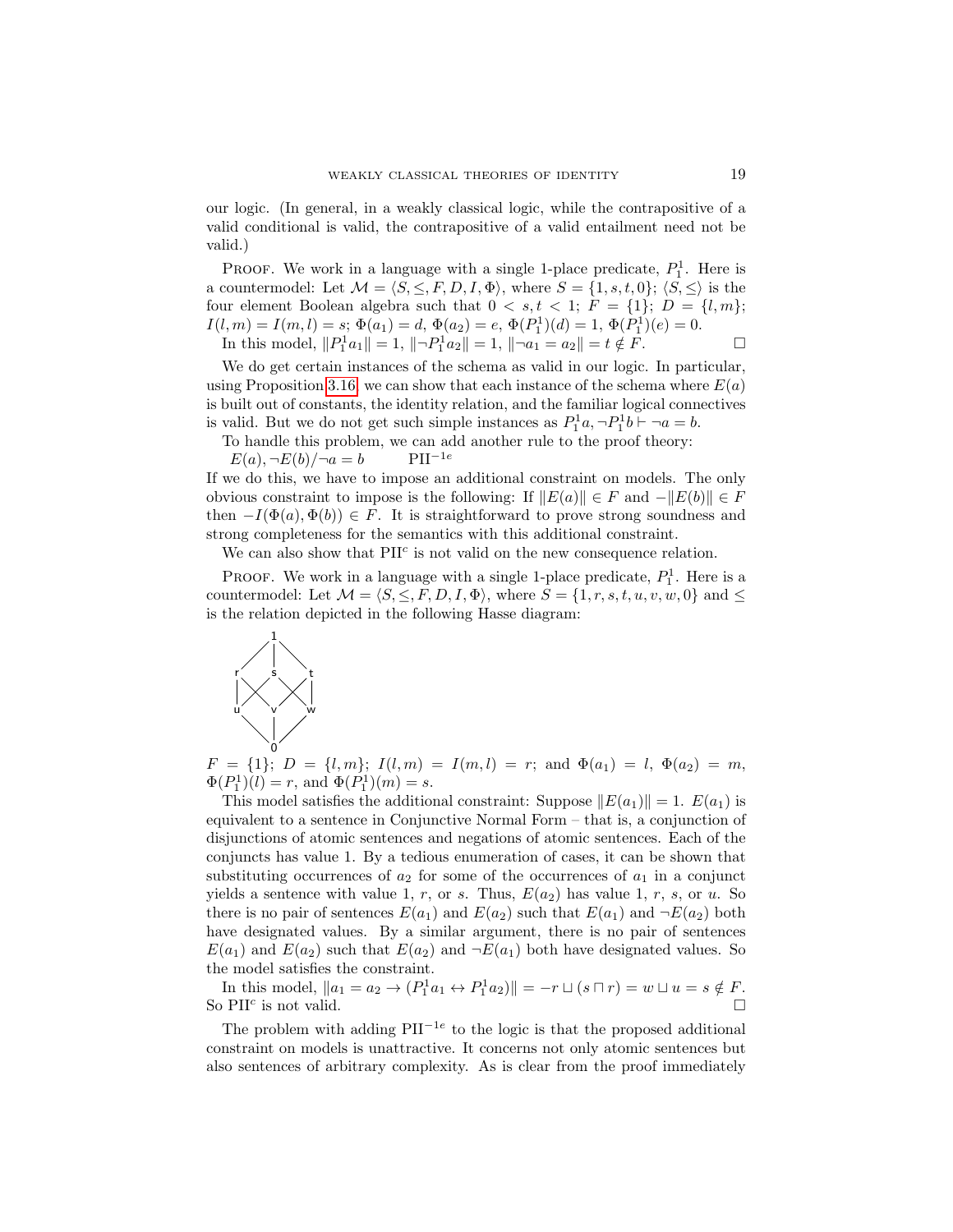### 20 JOSHUA B. SCHECHTER

above, verifying that a model satisfies the constraint can be tedious. And it is not clear that there is a simpler and more natural constraint that could instead be imposed. This is an unfortunate feature of the semantics.

In what follows, we will discuss both the base logic without  $PII^{-1e}$  and the logic that results from adding this rule.

As defined, our language lacks functions, variables, and quantifiers. If we add these to the language, our main results still obtain. The modifications needed in the definition of a model and in the proof of our main results are straightforward. They are the usual complications that arise for algebraic treatments of first-order logic.

§4. Adding a Modal Operator. Before we can return to the quasi-formal arguments for the strictness of identity, we must first examine how to add a modal operator to our language.

4.1. The Language. Our language is as before – containing constants and predicates but no functions, variables, or quantifiers – with the addition of a single one-place operator  $\Box$ . The atomic sentences are defined just as before. The non-atomic sentences are defined as before, with the addition of a clause for  $\Box$ : If A is a sentence, so is  $\Box A$ .

4.2. Proof Theory. The base logic for this language is the minimal weakly classical normal modal logic for our language that validates Re, Sy, Tr, and PII<sup>e</sup>. A logic is a normal modal logic just in case the following obtains:

 $(K) \qquad \vdash \Box(A \to B) \to (\Box A \to \Box B)$ 

(Nec) If  $\vdash A$  then  $\vdash \Box A$ 

This base logic can therefore be axiomatized using any Hilbert-style axiomatization of classical logic, the axioms schemas Re, Sy, and Tr, an axiom schema for K, the rule of inference  $PII^e$ , and a rule of proof for Nec. (If we like, we can strengthen the logic by also adding the rule  $\text{PII}^{-1e}$ .)

Since we are working with an algebraic semantics, we could use a weaker modal base logic. For instance, we could adopt only the very weak modal principle RE: If  $\vdash A \leftrightarrow B$  then  $\vdash \Box A \leftrightarrow \Box B$ . Alternatively, we could retain Nec and weaken K to  $K^e: \Box(A \to B) \vdash \Box A \to \Box B$ . We could weaken K still further to  $K^{e'}$ :  $\Box(A \to B), \Box A \vdash \Box B$ . For our purposes here, however, it will be convenient to work in a normal modal logic as our base logic.

There are several familiar modal principles that can be added to our base logic. For instance, we can add any of the following schemas:

- $(T)$   $\Box A \rightarrow A$
- (4)  $\Box A \rightarrow \Box \Box A$
- $(5) \qquad \neg \Box A \rightarrow \Box \neg \Box A$
- $(B)$   $A \rightarrow \Box \neg \Box \neg A$
- $(D)$   $\Box A \rightarrow \neg \Box \neg A$

The most plausible modal logic for metaphysical necessity is  $S5 = KT45DB$  $=$  K4DB  $=$  K5DB  $=$  KT4B  $=$  KT5. This logic is also plausibly a strengthening of the correct logic for definiteness (or determinacy). S5 will therefore be a particular focus of attention in what follows.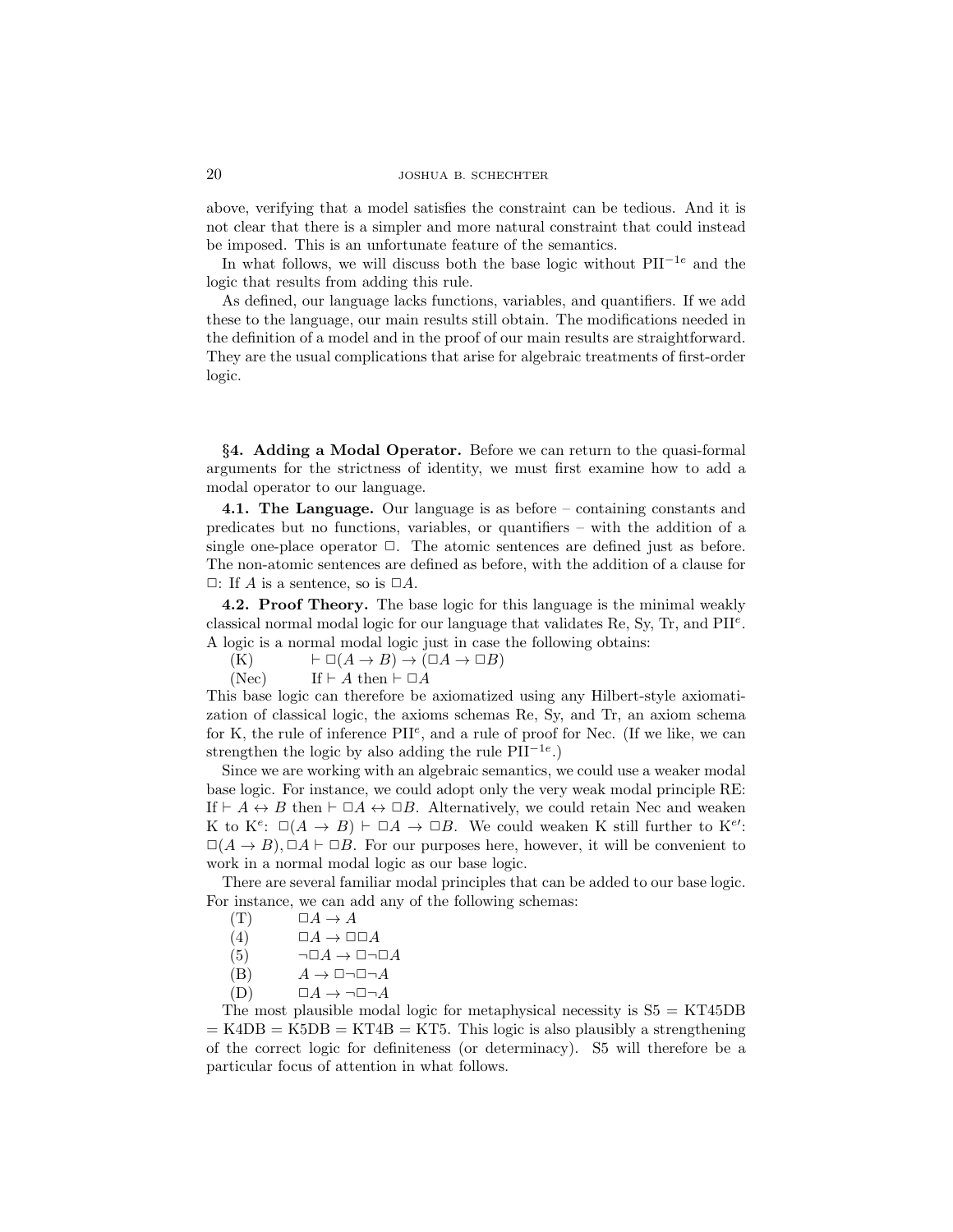4.3. Semantics. The semantics for this language is straightforward. We enrich the definition of a model to handle sentences containing  $\Box$ . The most natural way to do so is to add to each model a function  $N$  from  $S$  to  $S$ . The idea is that N maps the semantic value of a sentence to the semantic value that attributes necessity to the original semantic value.<sup>[30](#page-20-0)</sup> A model, therefore, is an ordered septuple  $\langle S, \leq F, N, D, I, \Phi \rangle$ , where  $\langle S, \leq F, D, I, \Phi \rangle$  is defined as above and N is a function from S to S.

The definition of the semantic value of a sentence A in a model is defined as above, with the addition of the obvious clause for  $\Box$ :

$$
\bullet \|\Box A\| = N(\|A\|).
$$

The definitions of truth in a model and validity are as before.

As before, we impose the following constraints on models:

- $I(d, e) \in F$  just in case  $I(d, e) = 1$  just in case d is identical to e;
- $I(d, e) = I(e, d);$
- $I(d, e) \sqcap I(e, f) \leq I(d, f)$ .

If we add the rule  $PII^{-1e}$ , we also impose the following constraint:

• If  $||E(a)|| \in F$  and  $-||E(b)|| \in F$  then  $-I(\Phi(a), \Phi(b)) \in F$ .

We must impose additional constraints on models for the modal principles to be valid. It is easy to see that the semantics already validates RE. Indeed, it validates the more general principle:

 $(EQ)$  If  $\vdash A \leftrightarrow B$  then  $\vdash E \leftrightarrow E\langle B/A \rangle$ 

However, additional constraints are required for Nec and K.

For Nec, we need to impose the following constraint on models:  $N(1) = 1$ . Notice that, given this constraint, if we require models to have only a single designated value then  $A \models \Box A$ . This is not a plausible claim if  $\Box$  is interpreted to be an alethic modal operator. It is somewhat more plausible if  $\Box$  is interpreted to be a definiteness or determinately operator.

In discussing the case of K, it is helpful to consider a different modal principle:  $(R) \qquad \Box(A \wedge B) \leftrightarrow (\Box A \wedge \Box B)$ 

In a weakly classical modal logic with Nec, K is equivalent to R.

PROOF. From K and Nec we can derive R:  $\vdash (A \land B) \rightarrow A$ . By Nec,  $\vdash$  $\Box((A \land B) \to A)$ . By K,  $\vdash \Box((A \land B) \to A) \to (\Box(A \land B) \to \Box A)$ . By Modus Ponens,  $\vdash \Box(A \land B) \to \Box A$ . By analogous reasoning,  $\vdash \Box(A \land B) \to \Box B$ . It follows that  $\vdash \Box(A \land B) \rightarrow (\Box A \land \Box B)$ .

 $\vdash A \to (B \to (A \to B))$ . By Nec, K, and Modus Ponens,  $\vdash \Box A \to \Box (B \to$  $(A \rightarrow B)$ ). By K,  $\vdash \Box(B \rightarrow (A \rightarrow B)) \rightarrow (\Box B \rightarrow \Box(A \rightarrow B))$ . It follows that  $\vdash \Box A \to (\Box B \to \Box(A \land B))$  and so  $\vdash (\Box A \land \Box B) \to \Box(A \land B)$ . Combining this with the above,  $\vdash \Box(A \land B) \leftrightarrow (\Box A \land \Box B)$ .

From R and Nec we can derive K:  $\vdash ((A \rightarrow B) \land A) \leftrightarrow (A \land B)$ . By Nec and  $K, \vdash \Box((A \to B) \land A) \leftrightarrow \Box(A \land B)$ . Using  $R, \vdash \Box(A \land B) \rightarrow (\Box A \land \Box B)$ .  $\text{So } \vdash \Box(A \land B) \to \Box B$ . So  $\vdash \Box((A \land B) \land A) \to \Box B$ . Using R,  $\vdash (\Box(A \rightarrow$  $B) \wedge \Box A$   $\rightarrow \Box((A \rightarrow B) \wedge A)$ . So  $\vdash (\Box(A \rightarrow B) \wedge \Box A) \rightarrow \Box B$ . Therefore,  $\vdash \Box(A \to B) \to (\Box A \to \Box B).$ 

<span id="page-20-0"></span> $30$ In algebraic semantics, it is more common to treat possibility rather than necessity as basic. But treating necessity as basic is slightly more convenient for our purposes here.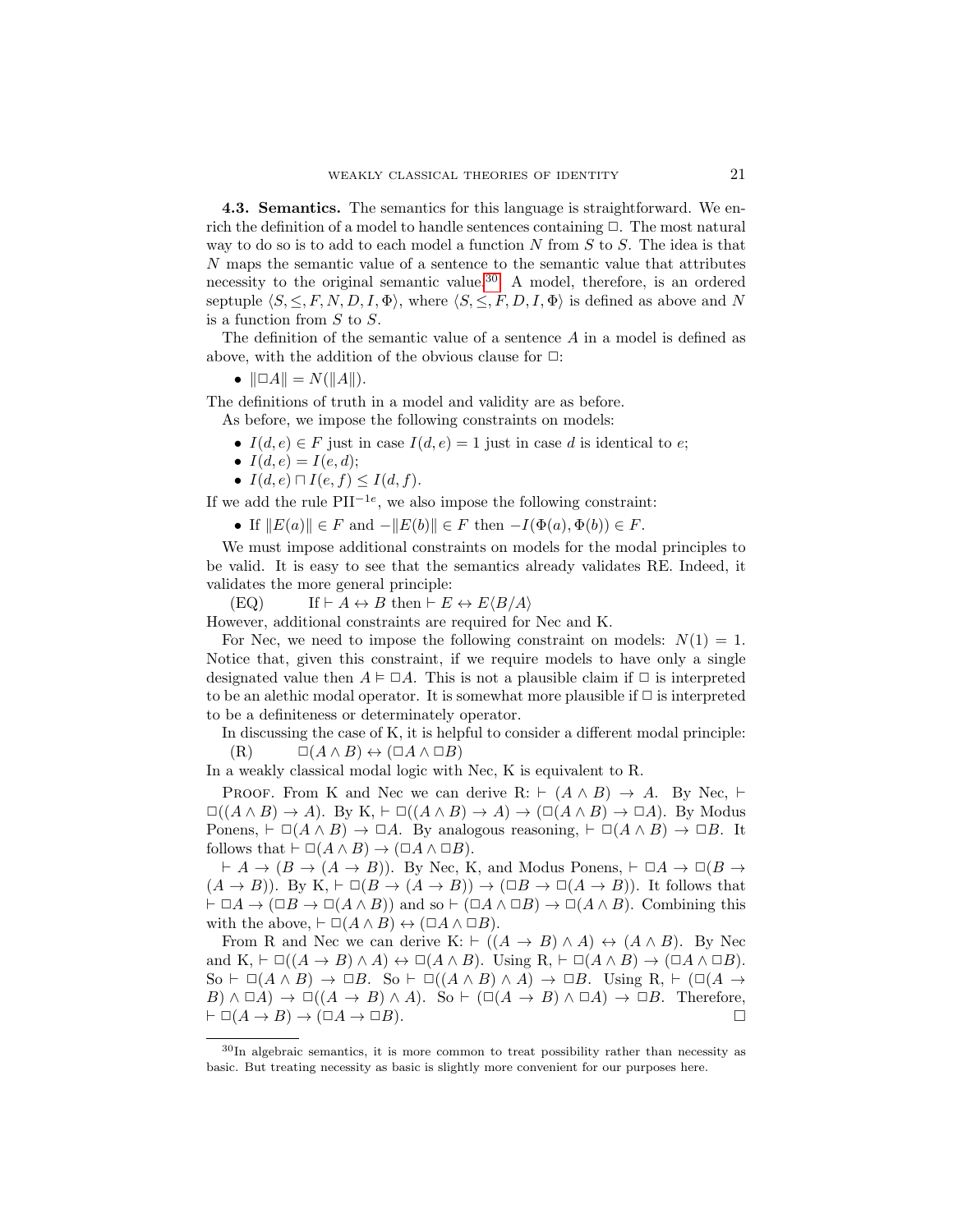The obvious constraint corresponding to R is  $N(p \sqcap q) = N(p) \sqcap N(q)$ . For our base modal logic, we therefore impose two constraints on  $N$  in models:

- $N(1) = 1$ ;
- $N(p \sqcap q) = N(p) \sqcap N(q)$ .

It is straightforward to determine the constraints on models that correspond to the other modal principles listed above.

- For T:  $N(p) \leq p$ ;
- For 4:  $N(p) \leq N(N(p));$
- For 5:  $-N(p) \le N(-N(p));$
- For B:  $p \leq N(-N(-p));$
- For D:  $N(p) \leq -N(-p)$ .

In particular, here is a natural list of constraints for S5:

- $N(1) = 1$ :
- $N(p \sqcap q) = N(p) \sqcap N(q);$
- $N(p) \leq p$ ;
- $N(p) \leq N(N(p));$
- $\bullet$  –N(p)  $\leq N(-N(p)).$

Notice that the penultimate constraint is redundant.

There is an illuminating alternative characterization of the constraints for S5. Given a Boolean algebra, we say that the semantic value  $p$  is a Boolean combination of the semantic values  $q_1, \ldots, q_n$  just in case p can be generated from the qs by taking complements, finite infima, and finite suprema. Given this definition, the last two constraints can be replaced with the following:

• If p is a Boolean combination of  $N(p_1), \ldots, N(p_n)$  then  $N(p) = p$ .

PROOF. It is easy to see that this constraint entails the constraints corresponding to the 4 and 5 principles.

We show that the constraints listed for S5 entail this new constraint by induction on the complexity of the Boolean combination. It suffices to consider the base case and the cases of complement and pairwise infimum.

- $p = N(p_i)$ : So  $N(p) = N(N(p_i)) = N(p_i)$  (by the constraints for T and  $4) = p.$
- $p = -q$  where  $q = N(q)$ :  $N(p) = N(-N(q)) = -N(q)$  (by the constraints for T and  $5$ ) =  $q$ .
- $p = q_1 \sqcap q_2$  where  $q_1 = N(q_1)$  and  $q_2 = N(q_2)$ :  $N(p) = N(q_1 \sqcap q_2)$  =  $N(q_1) \sqcap N(q_2)$  (by the constraint for R) =  $q_1 \sqcap q_2 = p$ .

Notice that the set of constraints for S5 is weaker than the constraint that  $N(p) = 1$  if  $p = 1$  and  $N(p) = 0$  otherwise. This is not the appropriate constraint for S5 since any model that satisfies both this constraint and the constraint for  $\rm{PII^{-1}}$ e obeys  $\rm{PII}^{c.31}$  $\rm{PII}^{c.31}$  $\rm{PII}^{c.31}$ 

PROOF. Suppose  $\mathcal{M} \nvDash a = b \rightarrow (E(a) \leftrightarrow E(b))$ . So  $||a = b \rightarrow (E(a) \leftrightarrow E(b))|| \notin$ F. By the proposed constraint,  $\|\Box(a = b \rightarrow (E(a) \leftrightarrow E(b)))\| = 0$ . It follows that  $-\|\Box(a = b \rightarrow (E(a) \leftrightarrow E(b)))\| = 1 \in F$ .  $\|\Box(a = a \rightarrow (E(a) \leftrightarrow E(a)))\| =$  $1 \in F$ . By the constraint for  $PII^{-1e}$ , it follows that  $-I(\Phi(a), \Phi(b)) \in F$ . So

<span id="page-21-0"></span><sup>&</sup>lt;sup>31</sup>See section [6.2](#page-31-0) for the result that PII<sup>c</sup> does not follow from S5 and PII<sup>-1e</sup>.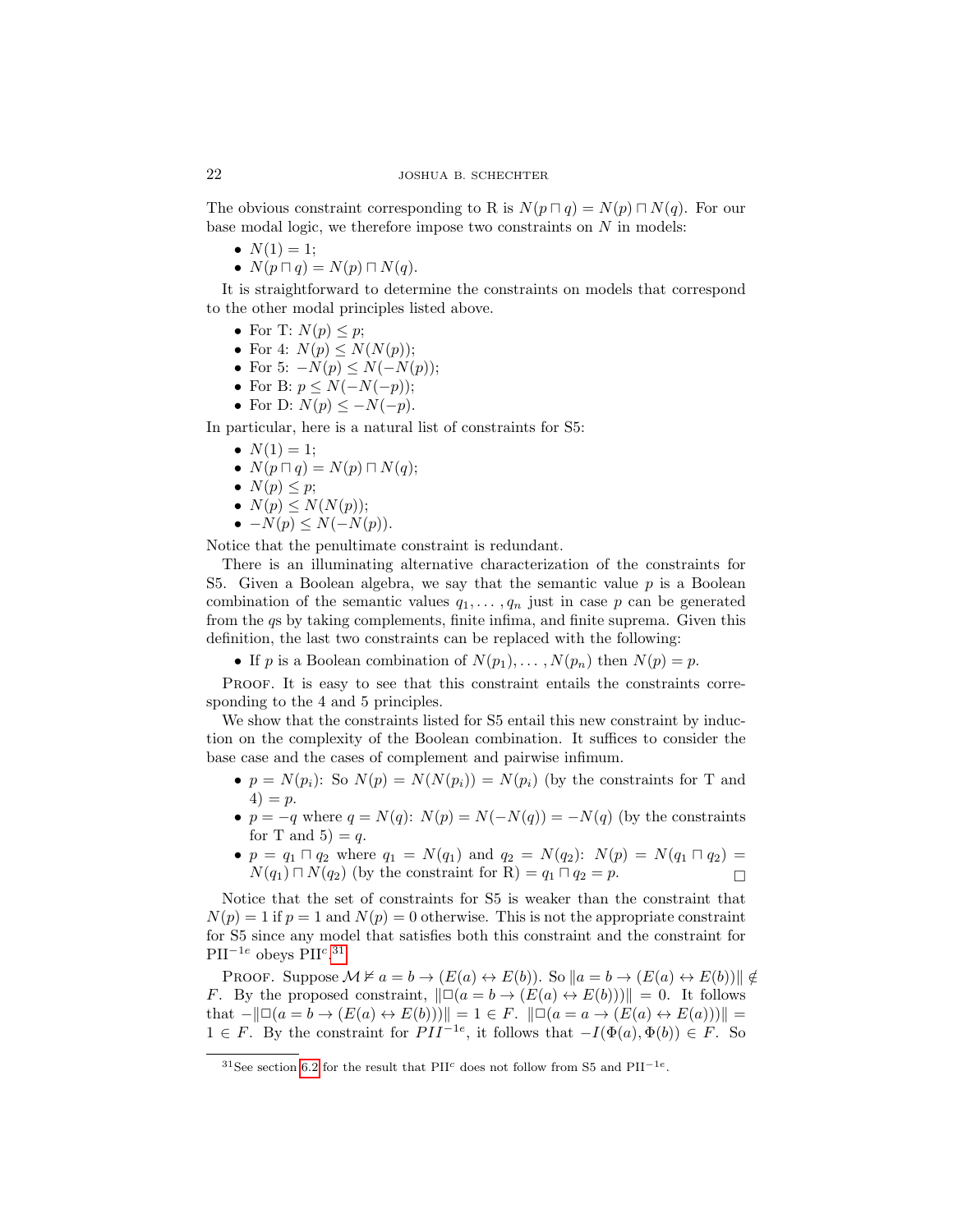$\|\neg a = b\| \in F$ . Since  $\|a = b \to (E(a) \leftrightarrow E(b))\| \notin F$ ,  $\|\neg a = b\| \notin F$ . This is a  $\Box$ contradiction.

4.4. Soundness and Completeness. It is straightforward to prove the strong soundness of each of the weakly classical normal modal logics with identity described above with respect to our algebraic semantics with the corresponding constraints imposed on models.

It is also straightforward to prove the corresponding strong completeness results (and related results). We say that a set of sentences  $\Delta$  is necessitationclosed just in case for every sentence A, if  $\Delta \vdash A$  then  $\Delta \vdash \Box A$ . Given a set of sentences  $\Gamma$  and a necessitation-closed set of sentences  $\Delta$  such that  $\Gamma^{\pm} \subseteq \Delta \subseteq \Gamma$ , we define the model  $\mathbf{M}^{\Gamma,\Delta}$  to be  $\langle \mathbf{S}^{\Delta}, \leq^{\Delta}, \mathbf{F}^{\Gamma,\Delta}, \mathbf{N}^{\Delta}, \mathbf{D}^{\Gamma}, \mathbf{\Phi}^{\Gamma}, \mathbf{I}^{\Gamma,\Delta} \rangle$ , where  $\langle S^{\Delta}, \leq^{\Delta}, \mathbf{F}^{\Gamma, \Delta}, \mathbf{D}^{\Gamma}, \mathbf{\Phi}^{\Gamma}, \mathbf{I}^{\Gamma, \Delta} \rangle$  is defined as above and  $\mathbf{N}^{\Delta}(|A|^{\Delta}) = |\Box A|^{\Delta}$ . We use  $M^{\Gamma,\Delta}$  as our model for  $\Gamma$  in the proof of strong completeness.

We must make four additions to the proof of strong completeness. First, it must be shown that  $\mathbb{N}^{\Delta}$  is well-defined. (This is the reason for requiring that  $\Delta$ be necessitation-closed.)

PROOF. Suppose  $|A|^{\Delta} = |B|^{\Delta}$ . So  $\Delta \vdash A \leftrightarrow B$ . So  $\Delta \vdash A \to B$  and  $\Delta \vdash$  $B \to A$ . Since  $\Delta$  is necessitation-closed,  $\Delta \vdash \Box(A \to B)$  and  $\Delta \vdash \Box(B \to A)$ . By K,  $\Delta \vdash \Box A \rightarrow \Box B$  and  $\Delta \vdash \Box B \rightarrow \Box A$ . Therefore,  $\Delta \vdash \Box A \leftrightarrow \Box B$ .  $\Box$ 

Second, it must be shown that for every Γ, there is a necessitation-closed  $\Delta$ such that  $\Gamma^{\pm} \subseteq \Delta \subseteq \Gamma$ . This is easy:  $\Gamma^{\pm}$  is itself a necessitation-closed set.

PROOF. Suppose  $\Gamma^{\pm} \vdash A$ . We show that  $\Gamma^{\pm} \vdash \Box A$  by induction on the derivation of A.

- $A \in \Gamma^{\pm}$ : A is  $a = b$ . By Re,  $\vdash a = a$ . By Nec,  $\vdash \Box a = a$ . By PII<sup>e</sup>,  $a = b, \Box a = a \vdash \Box a = b.$  So  $a = b \vdash \Box a = b.$  So  $\Gamma^{\pm} \vdash \Box a = b.$
- A is an axiom:  $\vdash A$ . By Nec,  $\vdash \Box A$ . So  $\Gamma = \vdash \Box A$ .
- Modus Ponens: Suppose A is derived from B and  $B \to A$  via an application of Modus Ponens. By induction,  $\Gamma^- \vdash \Box B$  and  $\Gamma^- \vdash \Box (B \to A)$ . By K,  $\Gamma$ <sup>=</sup>  $\vdash$   $\Box$ *B*  $\rightarrow$   $\Box$ *A*. So  $\Gamma$ <sup>=</sup>  $\vdash$   $\Box$ *A*.
- PII<sup>e</sup>: Suppose A is  $E(b)$  and is derived from  $a = b$  and  $E(a)$  via an application of PII<sup>e</sup>. By induction,  $\Gamma^{\pm} \vdash \Box E(a)$ . By PII<sup>e</sup>,  $a = b, \Box E(a) \vdash$  $\Box E(b)$ . So  $\Gamma$ <sup>=</sup>  $\vdash \Box E(b)$ .

Thus, we can use the model  $M^{\Gamma,\Gamma^-}$  as our model for  $\Gamma$  in the proof of completeness.

Third, it must be shown that  $N^{\Delta}$  satisfies the appropriate constraints for the given weakly classical modal logic with identity.

PROOF. Here is the proof for each of the modal principles listed above: Nec:  $\vdash$  T. By Nec,  $\vdash$   $\Box$ T. So  $\vdash$   $\Box$ T  $\leftrightarrow$  T. So  $\Delta$   $\vdash$   $\Box$ T  $\leftrightarrow$  T. So  $\mathbf{N}^{\Delta}(\mathbf{1}^{\Delta})$  =  $N^{\Delta}(|\top|^{\Delta}) = |\square \top|^{\Delta} = |\top|^{\Delta} = 1^{\Delta}.$ 

R: By R,  $\vdash \Box(A \land B) \leftrightarrow (\Box A \land \Box B)$ . So  $\Delta \vdash \Box(A \land B) \leftrightarrow (\Box A \land \Box B)$ . So  $\mathbf{N}^{\Delta}(|A|^{\Delta}\sqcap |B|^{\Delta}) = \mathbf{N}^{\Delta}(|A\wedge B|^{\Delta}) = \left|\Box(A\wedge B)\right|^{\Delta} = \left|\Box A\wedge\Box B\right|^{\Delta} = \left|\Box A\right|^{\Delta}\sqcap$  $|\Box B|^{\Delta} = \mathbf{N}^{\Delta}(|A|^{\Delta}) \cap \mathbf{N}^{\Delta}(|B|^{\Delta}).$ 

T: By T,  $\vdash \Box A \to A$ . So  $\Delta \vdash \Box A \to A$ . So  $\mathbf{N}^{\Delta}(|A|)^{\Delta} = |\Box A|^{\Delta} \leq^{\Delta} |A|^{\Delta}$ .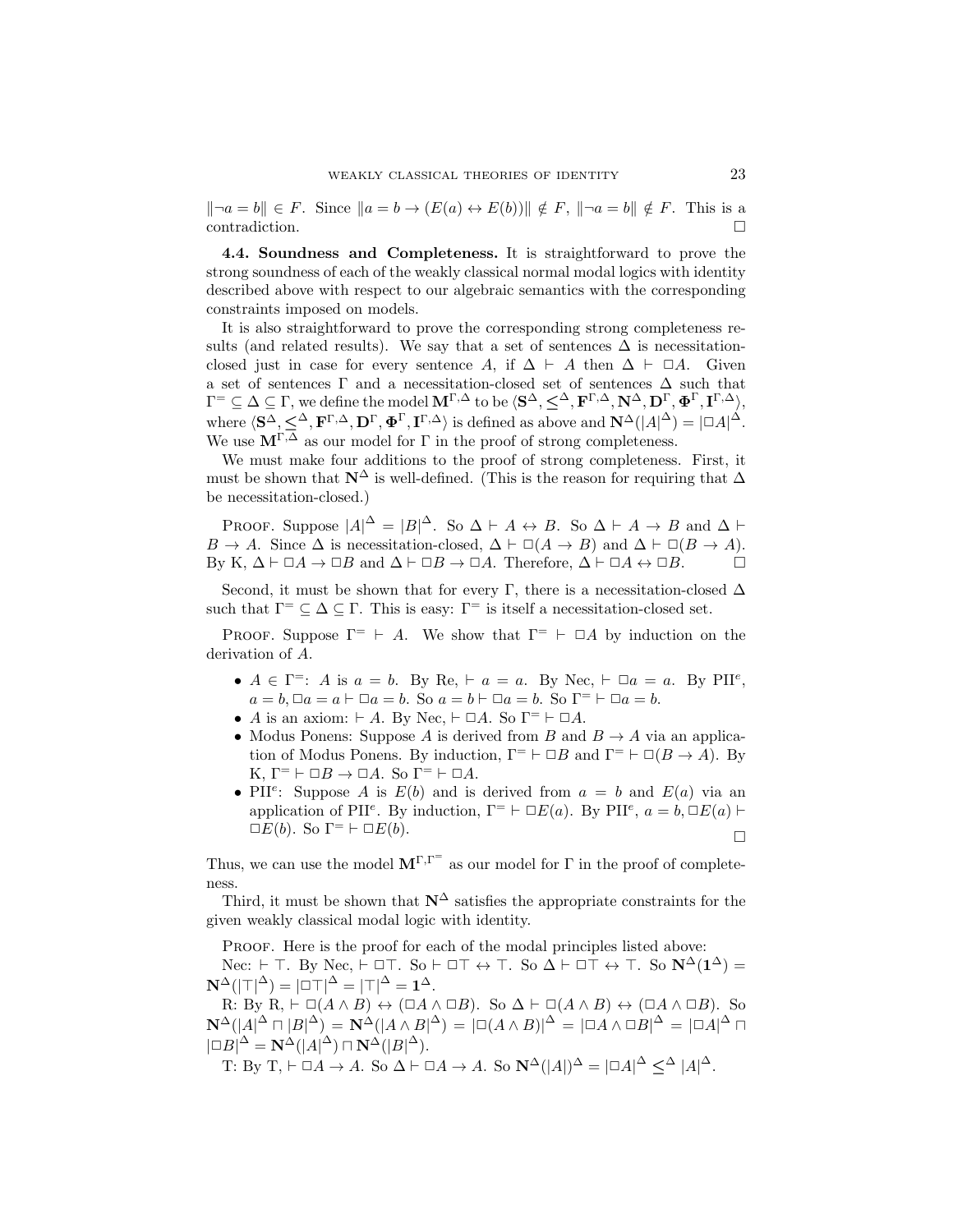4: By  $4$ ,  $\vdash \Box A \rightarrow \Box \Box A$ . So  $\Delta \vdash \Box A \rightarrow \Box \Box A$ . So  $\mathbf{N}^{\Delta}(|A|^{\Delta}) = |\Box A|^{\Delta} \leq^{\Delta}$  $|\Box\Box A|^{\Delta} = \mathbf{N}^{\Delta}(\mathbf{N}^{\Delta}(|A|^{\Delta})).$ 5: By  $5, \vdash \neg \Box A \rightarrow \Box \neg \Box A$ . So  $\Delta \vdash \neg \Box A \rightarrow \Box \neg \Box A$ . So  $-\mathbf{N}^{\Delta}(|A|^{\Delta}) =$  $|\neg \Box A|^{\Delta} \leq^{\Delta} |\Box \neg \Box A|^{\Delta} = \mathbf{N}^{\Delta}(-\mathbf{N}^{\Delta}(|A|^{\Delta})).$ B: By B,  $\vdash A \to \Box \neg \Box \neg A$ . So  $\Delta \vdash A \to \Box \neg \Box \neg A$ . So  $\left| A \right|^{\Delta} \leq^{\Delta} \left| \Box \neg \Box \neg A \right|^{\Delta} =$  $\mathbf{N}^{\Delta}(-\mathbf{N}^{\Delta}(-|A|^{\Delta})).$  ${\bf N}^{\Delta}(-{\bf N}^{\Delta}(-|A|^{\Delta})).$ D: By D,  $\vdash \Box A \to \neg \Box \neg A$ . So  $\Delta \vdash \Box A \to \neg \Box \neg A$ . So  $\mathbf{N}^{\Delta}(|A|^{\Delta}) = |\Box A|^{\Delta} \leq^{\Delta}$  $|\neg \Box \neg A|^{\Delta} = -\mathbf{N}^{\Delta}(-|A|^{\Delta}).$ 

Finally, in the proof of the analogue of Lemma [3.10,](#page-12-1) it must be shown that  $\|\Box A\| = |\Box A|^{\Delta}$ . This is also easy.

Proof.  $\|\Box A\| = \mathbf{N}^{\Delta}(\|A\|) = \mathbf{N}^{\Delta}(|A|^{\Delta}) = |\Box A|^{\Delta}$ . — Процессиональные производствование и производствование и производствование и производствование и производс<br>В 1990 году в 1990 году в 1990 году в 1990 году в 1990 году в 1990 году в 1990 году в 1990 году в 1990 году в<br>

The remainder of the strong completeness proof (and the proofs of related results) goes just as before.

If we add the rule  $A/\Box A$  to any of the weakly classical normal modal logics with identity described above, it will be strongly sound and strongly complete with respect to the semantics with the corresponding constraints on models and the additional constraint that the filter contain only the top value of the Boolean algebra. This is because any set  $\Gamma$  will be necessitation-closed given the addition of the new rule. So  $M^{\Gamma,\Gamma}$  is well-defined. This model has only a single designated value. So  $M^{\Gamma,\Gamma}$  can be used as the model for  $\Gamma$  in the proof of strong completeness for the single designated value semantics.

§5. Relational Semantics. We have so far made use of an algebraic approach to semantics. It is more common to make use of a relational approach, especially when discussing languages containing a modal operator. In this section, I present a relational semantics and state the constraints on models corresponding to each of the weakly classical theories of identity described above. I do so both because this style of semantics is more familiar and because it is illuminating to see what relational models look like for our weakly classical logics with identity.

In this section, I do not provide detailed proofs of strong soundness and strong completeness. I only present the main definitions and constructions needed for these (and related) results. The proofs are straightforward given the definitions and constructions.

5.1. Semantics. On the relational semantics, a model, M, is an ordered sextuple  $\langle W, R, \mathbb{Q}, D, I, \Phi \rangle$  where W is a non-empty set – the set of worlds. R is a binary relation on  $W$  – the accessibility relation.  $\omega$  is a non-empty subset of  $W$  – the set of actual worlds.<sup>[32](#page-23-0)</sup> D is a non-empty set – the domain of the model. I is a function that maps each world to a subset of  $D \times D$  – the identity function of the model.  $\Phi$  is a function that maps each constant to a member of

<span id="page-23-0"></span><sup>32</sup>This semantics thus bears some resemblance to the suggestion in [Akiba](#page-38-5) [\(2004\)](#page-38-5), [Barnes](#page-38-6) [\(2009\)](#page-38-6), and [Williams](#page-39-9) [\(2008\)](#page-39-9) that there are multiple actual worlds. Notice that we needn't think of  $W$  and  $@$  as representing sets of worlds. They can be thought of representing sets of precisifications or of some other kind of entity.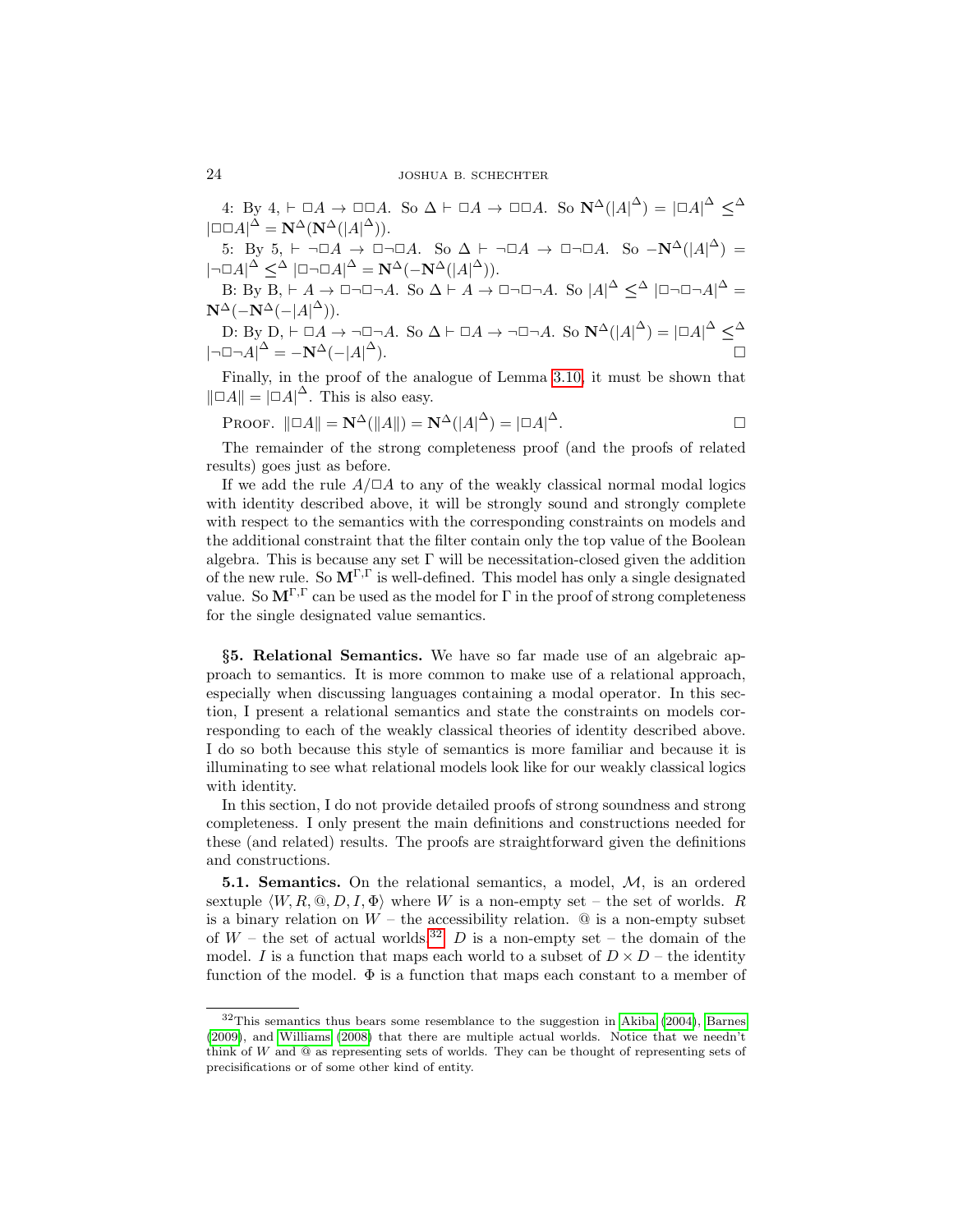D and maps each n-place predicate to a function that maps each world to a set of ordered *n*-tuples of members of  $D$  – the interpretation function of the model.

Given a model and a sentence A of the language we write  $w \in A$  to mean that the sentence A is true at the world  $w \in W$ . This is recursively defined as follows:

- $w \vDash a = b$  just in case  $\langle \Phi(a), \Phi(b) \rangle \in I(w);$
- $w \models P_m^n a_1 \dots a_n$  just in case  $\langle \Phi(a_1), \dots, \Phi(a_n) \rangle \in \Phi(P_m^n)(w);$
- $w \vDash \neg A$  just in case  $w \not\models A$ ;
- $w \models A \land B$  just in case  $w \models A$  and  $w \models B$ ;
- $w \models A \lor B$  just in case  $w \models A$  or  $w \models B$ ;
- $w \models A \rightarrow B$  just in case  $w \not\models A$  or  $w \models B$ ;
- w  $\vdash A \leftrightarrow B$  just in case either  $w \not\models A$  or  $w \models B$  and either  $w \not\models B$  or  $w \models A$ ;
- $w \models \Box A$  just in case for every  $v \in W$  such that  $wRv, v \models A$ .

Given a model M, we write  $M \models A$  to mean that A is true in M. This obtains just in case for every  $w \in \mathbb{Q}, w \models A$ . In other words, a sentence is true in a model if it is true at each of the actual worlds. We write  $\mathcal{M} \models \Gamma$  to mean that every member of  $\Gamma$  is true in  $\mathcal{M}$ .

We must impose constraints on models so that our theory of identity is true in every model. We impose the following two constraints:

- For every  $w \in W$ ,  $I(w)$  is an equivalence relation;
- $\langle d, e \rangle \in I(w)$  for every  $w \in \mathbb{Q}$  just in case d is identical to e.

The first constraint is needed for Re, Sy, and Tr. It is a very natural constraint. The second constraint is needed for PII<sup>e</sup>. In effect, it says that if two objects are identical at every actual world then they are identical simpliciter (and thus are identical at all worlds). Notice that there is no requirement that distinct worlds otherwise agree about identity.

If we also have  $\text{PII}^{-1e}$  in the logic, we need to impose a third constraint:

• If  $w \in E(a)$  and  $w \not\in E(b)$  for every  $w \in \mathcal{Q}$ , then  $\langle \Phi(a), \Phi(b) \rangle \notin I(w)$  for every  $w \in \mathbb{Q}$ .

In other words, if  $E(a)$  is true at every actual world and  $E(b)$  is false at every actual world then  $\neg a = b$  is true at every actual world.

No additional constraints are needed for K and Nec. Additional constraints are needed for the other modal principles. As is familiar, the T, 4, 5, B, and D schemas correspond to the accessibility relation being reflexive, transitive, Euclidean, symmetric, and serial, respectively. If the modal logic is S5, for example, then the accessibility relation is an equivalence relation on worlds.

Notice that the appropriate constraint for S5 is not  $R = W \times W$ . If a relational model satisfies both the constraint that  $R = W \times W$  and the constraint for PII<sup>-1e</sup> then it obeys PII<sup>c</sup>.<sup>[33](#page-24-0)</sup> This is not true for the weaker constraint that R is an equivalence relation.

If we add the rule  $A/\Box A$  to the logic, the corresponding constraint on relational models is that  $\mathbb{Q} = W$ . In other words, a sentence is true in a model just in case it is true at all worlds in the model.

<span id="page-24-0"></span><sup>&</sup>lt;sup>33</sup> According to the correspondence between relational and algebraic models defined below, the constraint that  $R = W \times W$  corresponds to the constraint that  $N(p) = 1$  if  $p = 1$  and  $N(p) = 0$  otherwise.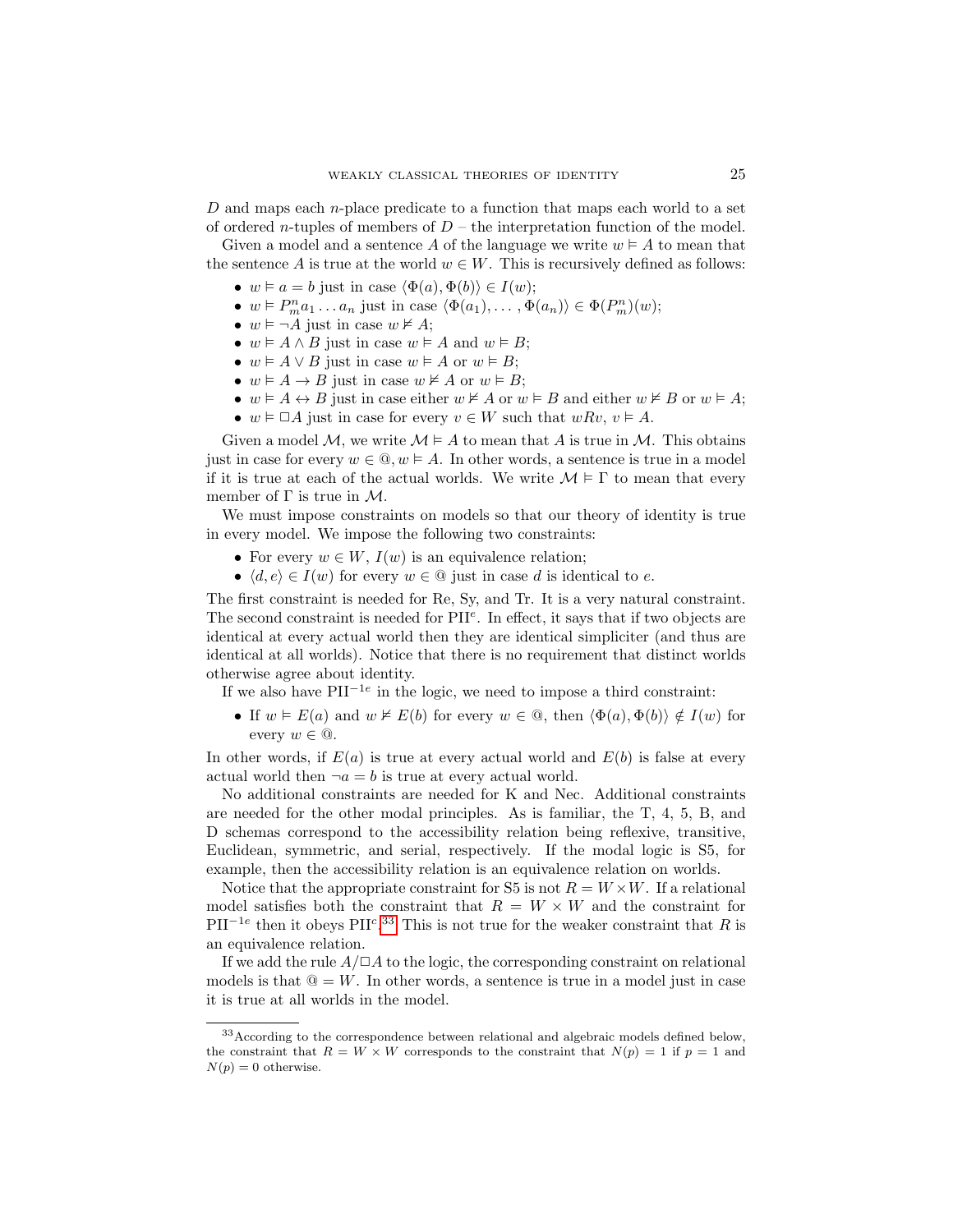Notice that if  $\omega$  is a singleton in a model, then PII<sup>c</sup> will be true in the model: If  $x = y$  is false at the actual world, then  $x = y \rightarrow (F(x) \leftrightarrow F(y))$  is true at the actual world. If  $x = y$  is true at the actual world, then x is identical to y and so  $x = y \rightarrow (F(x) \leftrightarrow F(y))$  is true at the actual world. This shows that it is crucial for our purposes that models can have multiple actual worlds.

As before, we write  $\models A$  to mean that A is valid. This obtains just in case for every model  $\mathcal{M}, \mathcal{M} \models A$ . We write  $\Gamma \models A$  to mean that  $\Gamma$  entails A. This obtains just in case for every model  $\mathcal{M}$ , if  $\mathcal{M} \models \Gamma$  then  $\mathcal{M} \models A$ .

If the language lacks a modal operator, the definition of a model can be simplified in the obvious ways.

5.2. Soundness and Completeness. It is straightforward to prove the strong soundness of each of the weakly classical logics with identity described above with respect to the relational semantics with the relevant constraints imposed on models.

The proof of strong completeness is a bit more complicated. Let  $\vdash$  be the consequence relation for any of the weakly classical normal modal logics with identity described above. Let  $\Gamma$  be a set of sentences that is consistent with respect to this consequence relation. We show how to define a model for Γ that can be used in the proof of strong completeness.

In the construction, we make use of a second consequence relation. Let  $\vdash^{-}$  be the consequence relation that has the same axiomatization as  $\vdash$  except that it lacks the rules PII<sup>e</sup> and PII<sup>-1e</sup>. For example, if  $\vdash$  is the minimal weakly classical consequence relation that obeys Re, Sy, Tr, PII<sup>e</sup>, K, Nec, and T, then  $\vdash^{-}$  is the minimal weakly classical consequence relation that obeys Re, Sy, Tr, K, Nec, and  $T. \vdash^-$  is always a strongly classical consequence relation.

We say that a set of sentences,  $\Theta$ , is maximal consistent<sup>-</sup> just in case it is maximal consistent with respect to  $\vdash^{-}$ . That is, it is consistent with respect to  $\vdash$  and it has no proper superset that is consistent with respect to  $\vdash$ . Since ` <sup>−</sup> is a strongly classical consequence relation, for any maximal consistent<sup>−</sup> set,  $\Theta$ ,  $A \in \Theta$  just in case  $\neg A \notin \Theta$ ;  $A \wedge B \in \Theta$  just in case both  $A \in \Theta$  and  $B \in \Theta$ ;  $A \vee B \in \Theta$  just in case either  $A \in \Theta$  or  $B \in \Theta$ ;  $A \to B \in \Theta$  just in case either  $A \notin \Theta$  or  $B \in \Theta$ ; and  $A \leftrightarrow B \in \Theta$  just in case either  $A \notin \Theta$  or  $B \in \Theta$  and either  $B \notin \Theta$  or  $A \in \Theta$ . Thus,  $\Theta$  behaves rather like a world.

For any set of sentences in the language,  $\Delta$ , let  $\Delta^+$  be the closure of  $\Delta$  under  $\vdash$ . That is,  $\Delta^+ = \{A \mid \Delta \vdash A\}.$ 

Given any set  $\Gamma$  and any necessitation-closed set  $\Delta$  such that  $\Gamma^{\pm} \subseteq \Delta \subseteq \Gamma$ , we make the following definitions:

 $\mathbf{W}^{\Delta} = \{ \Theta \mid \Theta \text{ is a maximal consistent}^{-} \text{ set of sentences containing } \Delta^{+} \};$  $\mathbf{R}^{\Delta} = \{ \langle w, v \rangle \mid \text{ for every sentence } A, \text{ if } \Box A \in w \text{ then } A \in v \};$  $\mathbf{\Theta}^{\Gamma} = \{ \Theta \mid \Theta \text{ is a maximal consistent}^{-} \text{ set of sentences containing } \Gamma^{+} \};$  $\mathbf{D}^{\Gamma} = \{a^{\Gamma} \mid a \text{ is a constant in the language}\};$  $\mathbf{I}^{\Gamma,\Delta}(w) = \{ \langle a^{\Gamma}, b^{\Gamma} \rangle \mid a = b \in w \};$  $\mathbf{\Phi}^{\Gamma,\Delta}(a)=a^{\Gamma};$  $\mathbf{\Phi}^{\Gamma,\Delta}(P_m^n)(w) = \{ \langle a_1^{\Gamma}, \ldots, a_n^{\Gamma} \rangle \mid P_m^n a_1 \ldots a_n \in w \};$  $\mathbf{M}^{\Gamma,\Delta} = \langle \mathbf{W}^{\Delta}, \mathbf{R}^{\Delta}, \mathbf{\Theta}^{\Gamma}, \mathbf{D}^{\Gamma}, \mathbf{I}^{\Gamma,\Delta}, \mathbf{\Phi}^{\Gamma,\Delta} \rangle.$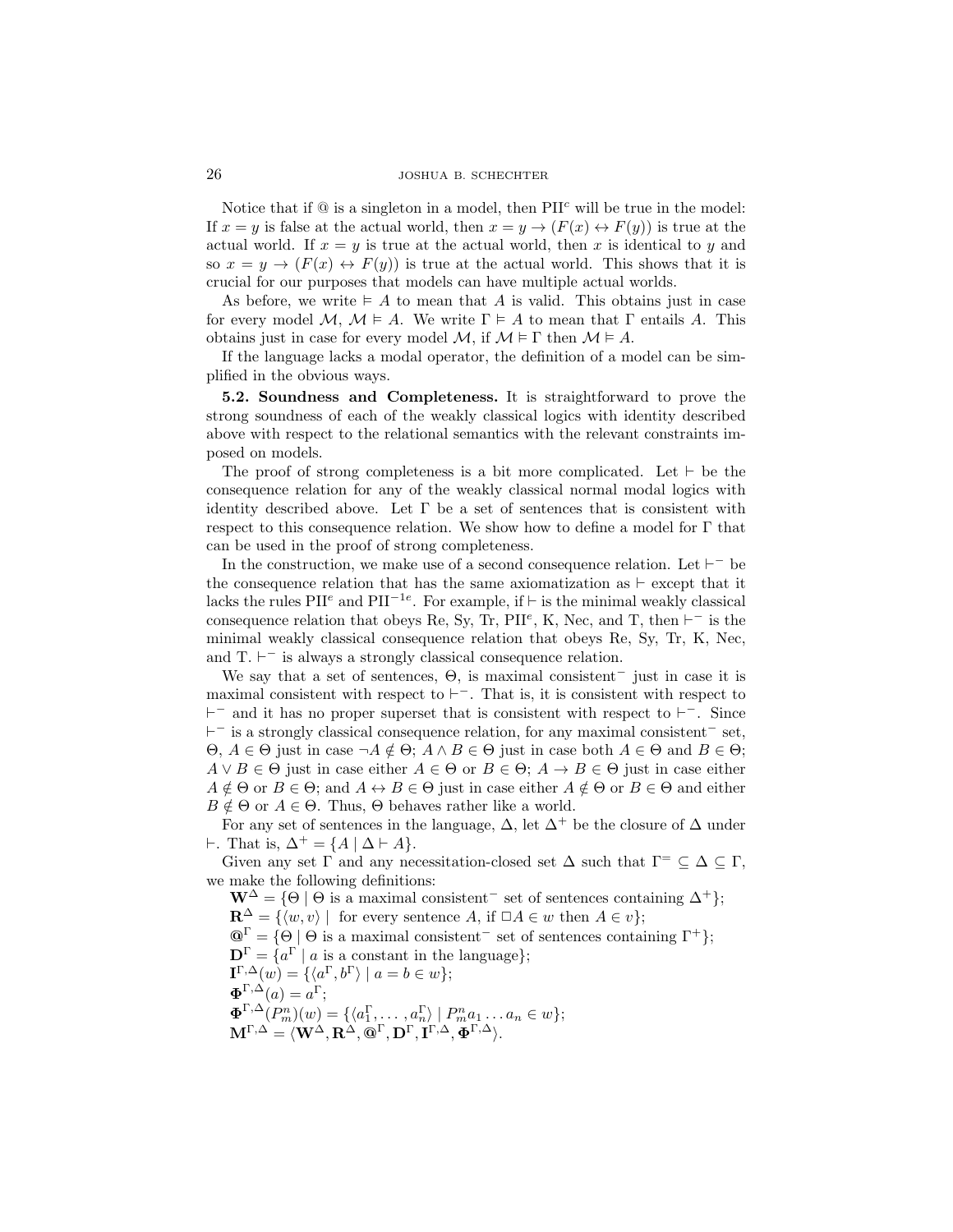If the language lacks a modal operator, the construction can be simplified in the obvious ways.

We can show that if  $\Gamma$  is consistent and  $\Delta$  is a necessitation-closed set such that  $\Gamma^{\pm} \subseteq \Delta \subseteq \Gamma$ , then  $\mathbf{M}^{\Gamma,\Delta}$  is a model. This model satisfies the relevant constraints for the consequence relation  $\vdash$  (with the sole exception of the case of the rule  $A/\Box A$ ).  $\mathbf{M}^{\Gamma,\Delta} \models A$  just in case  $\Gamma \vdash A$ . Since  $\Gamma^{-}$  is a necessitation-closed set, we can use  $M^{\Gamma,\Gamma^=}$  as our model for  $\Gamma$  in the proof of strong completeness.

If we add the rule  $A/\Box A$  to the logic,  $\Gamma$  will be a necessitation-closed set. So we can use the model  $M^{\Gamma,\Gamma}$  in the proof of strong completeness. In this model, the set of actual worlds is the set of worlds, since  $\mathbf{Q}^{\Gamma} = \mathbf{W}^{\Gamma}$ .

5.3. The Relationship between the Approaches. There is a natural mapping from relational models to algebraic models. Given any relational model  $\mathcal{M} = \langle W, R, \mathbb{Q}, D, I, \Phi \rangle$ , we can define a corresponding algebraic model  $\mathcal{M}' =$  $\langle S, \leq, F, N, D, I', \Phi' \rangle$  as follows:

 $S = \mathcal{P}(W)$  (that is, the powerset of W);  $p \leq q$  just in case  $p \subseteq q$ ;  $F = \{p \mid \mathbb{Q} \subseteq p\};$  $N(p) = \{w \mid \text{ if } wRv \text{ then } v \in p\};$ D is unchanged;  $I'(d, e) = \{w \mid \langle d, e \rangle \in I(w)\};$  $\Phi'(a) = \Phi(a);$  $\Phi'(P_m^n)(d_1, \ldots, d_n) = \{w \mid \langle d_1, \ldots, d_n \rangle \in \Phi(w)(P_m^n) \}.$ 

If M has  $\alpha$  worlds for some cardinal  $\alpha$ , M' will have  $2^{\alpha}$  semantic values. Notice that if  $\mathbb{Q} = W$ , then F will contain only the top value of the Boolean algebra. If  $@$  contains only a single world, then  $F$  will be an ultrafilter (and since the filter is complete, a principal ultrafilter).

It is straightforward to show that  $\mathcal{M} \models A$  just in case  $\mathcal{M}' \models A$ . It is also straightforward to show that if  $\mathcal M$  satisfies the constraints for relational models for any of the weakly classical theories of identity described above,  $\mathcal{M}'$  will satisfy the corresponding constraints for algebraic models.

 $\mathcal{M}'$  is based on a complete atomic Boolean algebra and has a complete filter. (The atoms of the algebra are the singletons. Given a set of of elements of the algebra, their suprema is their union and their infima is their intersection.) It follows that, in the statement of the strong completeness result for the algebraic semantics, we can require that the Boolean algebra of each model be atomic and complete and that the filter be complete.

There is also a mapping in the other direction. Suppose that we have an algebraic model based on an atomic complete Boolean algebra with a complete filter. By the Stone Representation theorem, the model will be isomorphic to a model based on a powerset algebra. Given such a model  $\mathcal{M} = \langle \mathcal{P}(W), \subseteq \mathcal{M} \rangle$  $\langle F, N, D, I, \Phi \rangle$ , we can define a relational model  $\mathcal{M}' = \langle W, R, \mathcal{Q}, D, I', \Phi' \rangle$  as follows: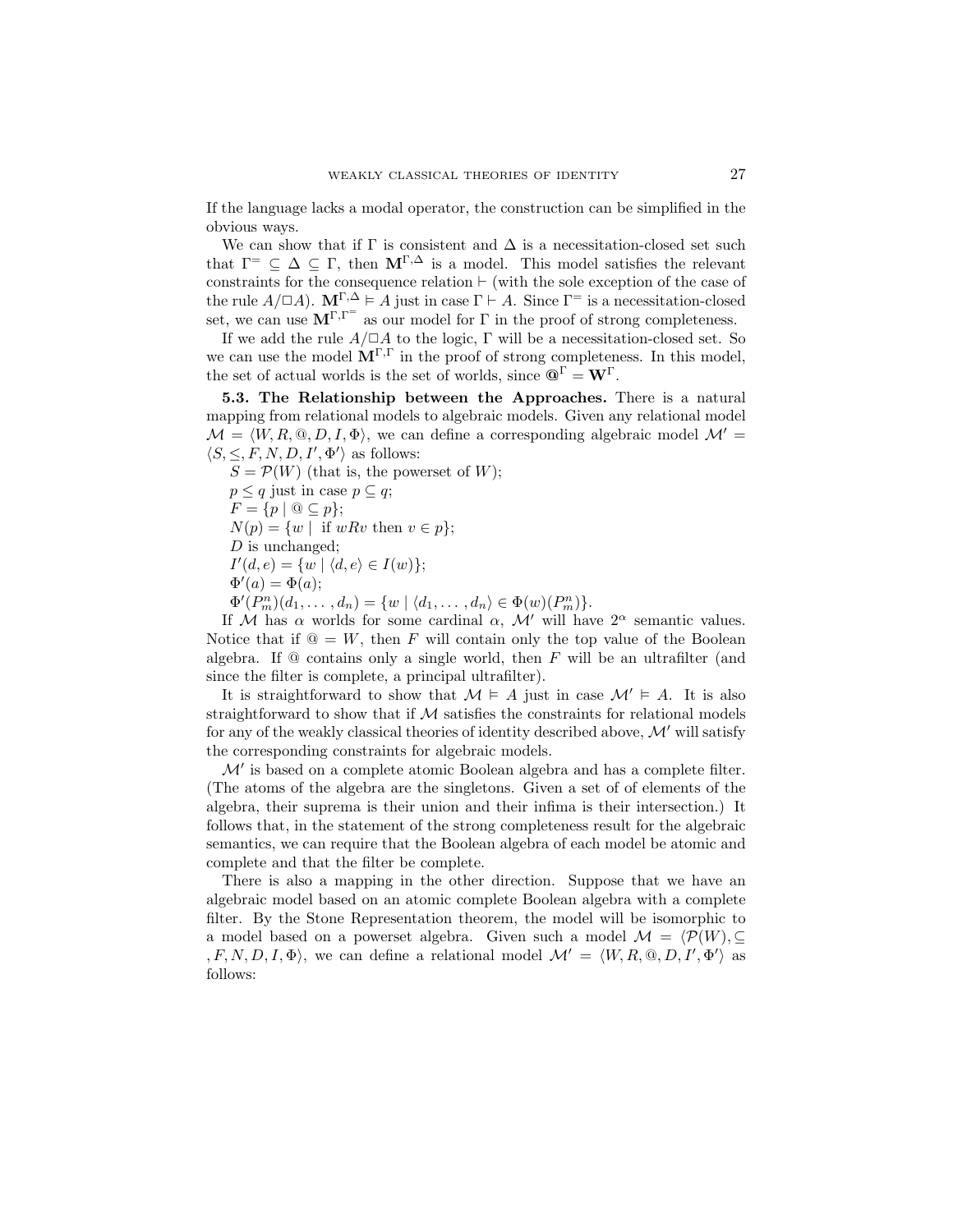W is the carrier set of  $\mathcal{P}(W)$ ; wRv just in case  $w \notin N(W - \{v\})$ ;  $\Omega$  is the intersection of F; D is unchanged:  $I(w) = \{ \langle d, e \rangle \mid w \in I(d, e) \};$  $\Phi'(a) = \overline{\Phi(a)};$  $\Phi'(P_m^n)(w) = \{ \langle d_1, \ldots, d_n \rangle \mid w \in \Phi(P_m^n)(d_1, \ldots, d_n) \}.$ 

If F contains only the top value of the Boolean algebra, then  $@=W$ . If F is an ultrafilter (and thus a principal ultrafilter), then @ will contain only a single world.

It is straightforward to show that  $\mathcal{M} \models A$  just in case  $\mathcal{M}' \models A$ . It is also straightforward to show that if  $M$  satisfies the constraints for algebraic models for any of the weakly classical theories of identity described above,  $\mathcal{M}'$  will satisfy the corresponding constraints for relational models.

These mappings show that the algebraic and relational approaches to semantics are essentially equivalent, at least if we require that algebraic models be based on complete atomic Boolean algebras and have complete filters. In the remainder of the paper, we'll rely on the algebraic approach to semantics. All of the models used in the proofs below will be finite, so they will satisfy these requirements. Corresponding relational models will be easy to read off from these algebraic models.

§6. The Quasi-Formal Arguments Revisited. We are finally in a position to return to the three quasi-formal arguments for the strictness of identity. Let us discuss them in turn.

6.1. The Collapse Argument. Let us first consider the collapse argument. Recall that the core of the collapse argument is the following technical result: Suppose we have a language with two identity predicates,  $=_1$  and  $=_2$ , that each obey the strongly classical theory of identity. That is, they each obey Re and PII<sup>c</sup>. Then we can show that  $\vdash a =_1 b \leftrightarrow a =_2 b$ . Moreover, we can show that the two identity predicates are fully intersubstitutable.

The situation is different if we move to a weakly classical logic with identity. Consider a language in which we have two identity predicates,  $=$ <sub>1</sub> and  $=$ <sub>2</sub>, as well as individual constants, predicates, the usual logical connectives, and parentheses. (For simplicity, we operate in a language without a modal operator.) Suppose that the consequence relation is the minimal weakly classical consequence relation such that each identity predicate obeys Re, Sy, Tr, and PII<sup>e</sup> . This consequence relation can be axiomatized using any Hilbert-style axiomatization of classical logic with the addition of the following axioms and rules: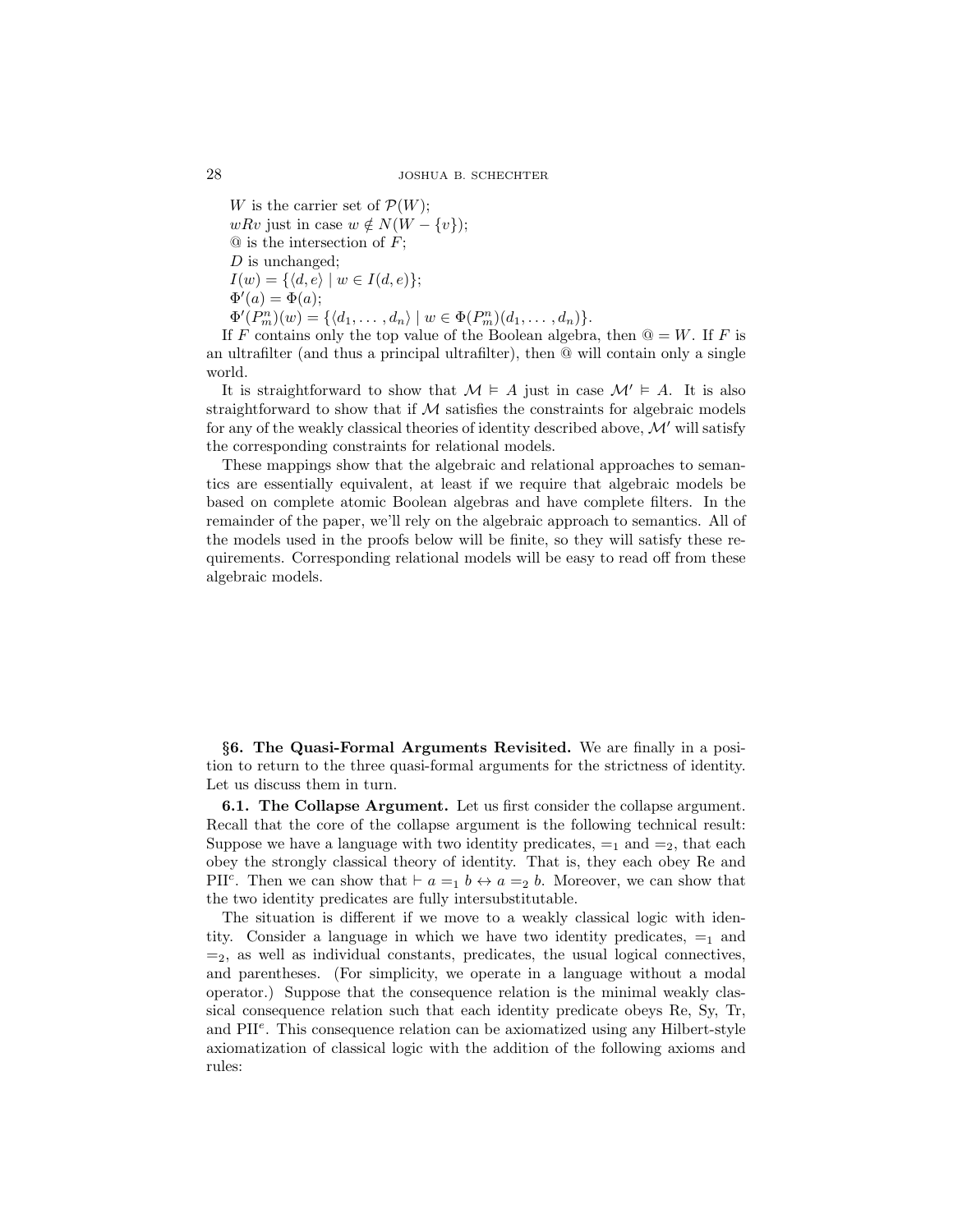| $a = a$                                     | $Reflexivity_1 (Re_1)$                                          |
|---------------------------------------------|-----------------------------------------------------------------|
| $a = a$                                     | Reflexivity <sub>2</sub> $(Re2)$                                |
| $a = b \rightarrow b = a$                   | Symmetry <sub>1</sub> $(Sy_1)$                                  |
| $a = b \rightarrow b = a$                   | Symmetry <sub>2</sub> (Sy <sub>2</sub> )                        |
| $(a=_1 b \wedge b=_1 c) \rightarrow a=_1 c$ | Transitivity <sub>1</sub> $(Tr1)$                               |
| $(a=_2 b \wedge b=_2 c) \rightarrow a=_2 c$ | Transitivity <sub>2</sub> $(Tr2)$                               |
| $a =_1 b, E(a)/E(b)$                        | Indiscernibility of Identicals <sup>e</sup> (PII <sup>e</sup> ) |
| $a =_2 b, E(a)/E(b)$                        | Indiscernibility of Identicals <sup>e</sup> (PII <sup>e</sup> ) |
|                                             |                                                                 |

We can assume that the only other rule of inference is Modus Ponens.

The semantics for this language is a simple modification of the algebraic semantics presented above. A model is a septuple,  $\langle S, \leq, F, D, I_1, I_2, \Phi \rangle$ . We let  $||a = 1 b|| = I_1(\Phi(a), \Phi(b))$  and  $||a = 2 b|| = I_2(\Phi(a), \Phi(b))$ . We impose the following constraints on models:

- $I_1(d, e) \in F$  just in case  $I_1(d, e) = 1$  just in case d is identical to e;  $I_2(d, e) \in F$  just in case  $I_2(d, e) = 1$  just in case d is identical to e;
- $I_1(d, e) = I_1(e, d); I_2(d, e) = I_2(e, d);$
- $I_1(d, e) \sqcap I_1(e, f) \leq I_1(d, f);$   $I_2(d, e) \sqcap I_2(e, f) \leq I_2(d, f).$

It is straightforward to modify the proofs above to show the strong soundness and strong completeness of this consequence relation with respect to the semantics.

 $PII_1^c$  and  $PII_2^c$  are not theorems of this theory. So the argument for the intersubstitutivity of  $=_1$  and  $=_2$  does not go through.

We can show that  $a =_1 b + a =_2 b^{34}$  $a =_1 b + a =_2 b^{34}$  $a =_1 b + a =_2 b^{34}$ 

PROOF. By Re<sub>2</sub>,  $\vdash a =_2 a$ . By PII<sub>1</sub><sup>e</sup>,  $a =_1 b, a =_2 a \vdash a =_2 b$ . So  $a =_1$  $b \vdash a =_2 b$ . Similarly, using PII<sub>2</sub> and Re<sub>1</sub>,  $a =_2 b \vdash a =_1 b$ . Therefore,  $a = 1$   $b + a = 2$   $b^{35}$  $35$ 

However,  $\neg a =_1 b \nvdash \neg a =_2 b$  and  $\neg a =_2 b \nvdash \neg a =_1 b$ .

PROOF. Here is a countermodel: Let  $\mathcal{M} = \langle S, \leq, F, D, I_1, I_2 \Phi \rangle$ , where  $S =$  $\{1, s, t, 0\}; \langle S, \leq \rangle$  is the four element Boolean algebra such that  $0 < s, t < 1;$  $F = \{1\}; D = \{l, m\}; I_1(l, m) = I_1(m, l) = 0 \text{ and } I_2(l, m) = I_2(m, l) = s;$  $\Phi(a_1) = l$  and  $\Phi(a_2) = m$ .

In this model,  $||\neg a_1 =_1 a_2|| = 1$  but  $||\neg a_1 =_2 a_2|| = -s = t \notin F$ . Therefore,  $\neg a_1 =_1 a_2 \nvDash \neg a_1 =_2 a_2$ . (To show that  $\neg a =_2 b \nvDash \neg a =_1 b$ , simply switch  $I_1$  and  $I_2$ .)

Thus, the two identity predicates are not fully intersubstitutable.

It follows that  $\nvdash a =_1 b \leftrightarrow a =_2 b$ . Indeed, the sentence  $\neg(a =_1 b \leftrightarrow a =_2 b)$  is consistent.

PROOF. Let  $\mathcal{M} = \langle S, \leq, F, D, I_1, I_2 \Phi \rangle$ , where  $S = \{1, s, t, 0\}; \langle S, \leq \rangle$  is the four element Boolean algebra such that  $0 \lt s, t \lt 1$ ;  $F = \{1\}$ ;  $D = \{l, m\}$ ;  $I_1(l,m) = I_1(m,l) = s$  and  $I_2(l,m) = I_2(m,l) = t$ ;  $\Phi(a_1) = l$  and  $\Phi(a_2) = m$ . In this model,  $\|\neg(a_1 =_1 a_2 \leftrightarrow a_1 =_2 a_2)\| = -(t \sqcap s) = -0 = 1 \in F.$   $\Box$ 

Moreover, the set  $\{a = 1 \mid b \lor a = 1 \mid c, \neg(a = 2 \mid b \lor a = 2 \mid c)\}$  is consistent.

<span id="page-28-0"></span><sup>&</sup>lt;sup>34</sup>Thus, on our weakly classical theory of identity, identity is unique in the sense of [Belnap](#page-38-7) [\(1962\)](#page-38-7). However, as we will see below, this does not entail that  $=1$  and  $=2$  are intersubstitutable in embedded contexts.

<span id="page-28-1"></span><sup>&</sup>lt;sup>35</sup>There is also a simple semantic proof:  $\mathcal{M} \models a =_1 b$  just in case  $I_1(\Phi(a), \Phi(b)) \in F$  just in case  $\Phi(a)$  is identical to  $\Phi(b)$  just in case  $I_2(\Phi(a), \Phi(b)) \in F$  just in case  $\mathcal{M} \models a =_2 b$ .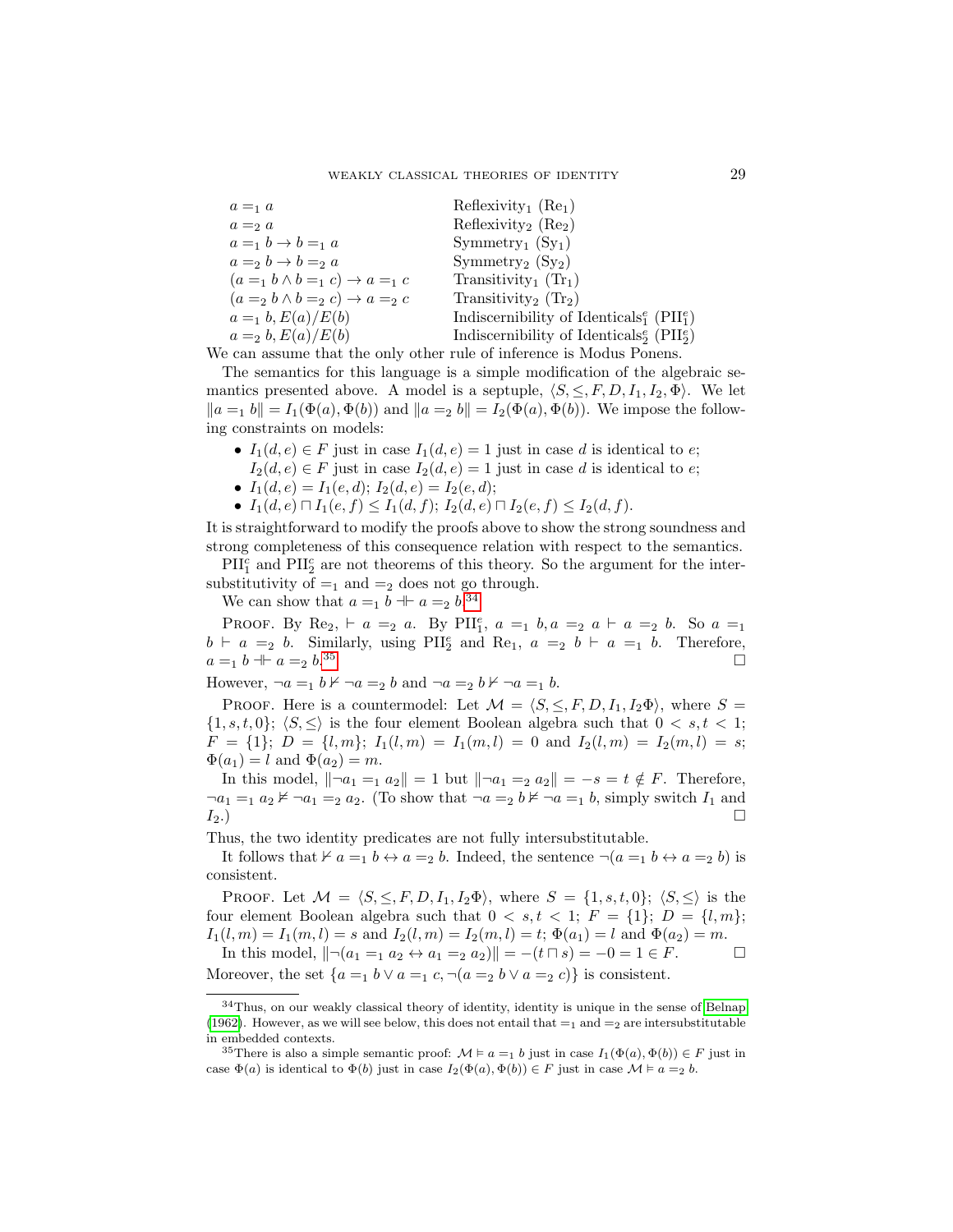PROOF. Let  $\mathcal{M} = \langle S, \leq, F, D, I_1, I_2, \Phi \rangle$ , where  $S = \{1, s, t, 0\}; \langle S, \leq \rangle$  is the four element Boolean algebra such that  $0 < s, t < 1$ ;  $F = \{1\}$ ;  $D = \{l, m, n\}$ ;  $I_1(l,m) = I_1(m,l) = s$ ,  $I_1(l,n) = I_1(n,l) = t$ ,  $I_1(m,n) = I_1(n,m) = 0$ , and  $I_2(l,m) = I_2(m,l) = I_2(l,n) = I_2(n,l) = I_2(m,n) = I_2(n,m) = 0; \ \Phi(a_1) = l,$  $\Phi(a_2) = m$ , and  $\Phi(a_3) = n$ .

In this model,  $||a_1 =_1 a_2 \vee a_1 =_1 a_3|| = I_1(l,m) \sqcup I_1(l,n) = s \sqcup t = 1 \in F$ .  $\|\neg(a_1 =_2 a_2 \vee a_1 =_2 a_3)\| = -(I_2(l,m) \sqcup I_2(l,n)) = -(0 \sqcup 0) = -0 = 1 \in F.$ 

Thus, it is consistent to accept that the two identity predicates are not equivalent. It is also consistent to accept both a sentence and the negation of the sentence that differs from the original sentence only in that it has occurrences of  $=_2$  where the original sentence has occurrences of  $=$ <sub>1</sub>. In short, the two identity predicates may behave very differently in embeddings.

Now suppose that we add the following two additional rules to the proof theory:  $E(a), \neg E(b)/\neg a =_1 b$ 

1  $E(a), \neg E(b)/\neg a =_2 b$ 2

It is easy to show that this new consequence relation is strongly sound and strongly complete with our semantics given an additional restriction on models: If  $||E(a)|| \in F$  and  $-||E(b)|| \in F$ , then  $-I_1(\Phi(a), \Phi(b)) \in F$  and  $-I_2(\Phi(a), \Phi(b)) \in$ F.

As before, on this consequence relation,  $a =_1 b + a =_2 b$ . We can now also show that  $\neg a =_1 b \nightharpoonup \neg a =_2 b$ .

PROOF. By Re<sub>1</sub>,  $\vdash a =_1 a$ . By PII<sub>2</sub><sup>-1e</sup>,  $a =_1 a, \neg a =_1 b \vdash \neg a =_2 b$ . So  $\neg a =_1 b \vdash \neg a =_2 b$ . By the analogous reasoning,  $\neg a =_2 b \vdash \neg a =_1 b$ .

Moreover, the sentence  $\neg(a =_1 b \leftrightarrow a =_2 b)$  is no longer consistent.

PROOF. By Re<sub>1</sub> and Re<sub>2</sub>,  $\vdash a =_1 a$  and  $\vdash a =_2 a$ . So  $\vdash a =_1 a \leftrightarrow a =_2 a$ . By PII<sub>1</sub><sup>-1e</sup>,  $a =_1 a \leftrightarrow a =_2 a, \neg(a =_1 b \leftrightarrow a =_2 b) \vdash \neg a =_1 b$ . So  $\neg(a =_1 b \leftrightarrow a =_2 b)$ b)  $\vdash \neg a =_1 b$ . Similarly, using PII<sub>2</sub><sup>-1e</sup>,  $\neg(a =_1 b \leftrightarrow a =_2 b) \vdash \neg a =_2 b$ .  $\neg a =_1$  $b, \neg a = b \vdash a = b \leftrightarrow a = b$ . Hence,  $\neg(a = b \leftrightarrow a = b) \vdash a = b \leftrightarrow a = b$ . Therefore,  $\neg(a = 1 \, b \leftrightarrow a = 2 \, b)$  is inconsistent.

So we can no longer consistently maintain that the two identity predicates are inequivalent.

Nevertheless, it remains true that  $\nvdash a = b \leftrightarrow a =_2 b$ .

PROOF. Here is a countermodel: Let  $\mathcal{M} = \langle S, \leq, F, D, I_1, I_2, \Phi \rangle$ , where  $S =$  $\{1, r, s, t, u, v, w, 0\}$  and  $\leq$  is the relation depicted in the following Hasse diagram:



 $F = \{1\}; D = \{l, m\}; I_1(l,m) = I_1(m,l) = r$  and  $I_2(l,m) = I_2(m,l) = s$ ; and  $\Phi(a_1) = l, \Phi(a_2) = m, \Phi(P_1^1)(l) = r, \text{ and } \Phi(P_1^1)(m) = s.$ 

This model satisfies the additional constraint: Suppose  $||E(a_1)|| = 1$ .  $E(a_1)$  is equivalent to a sentence in Conjunctive Normal Form – that is, a conjunction of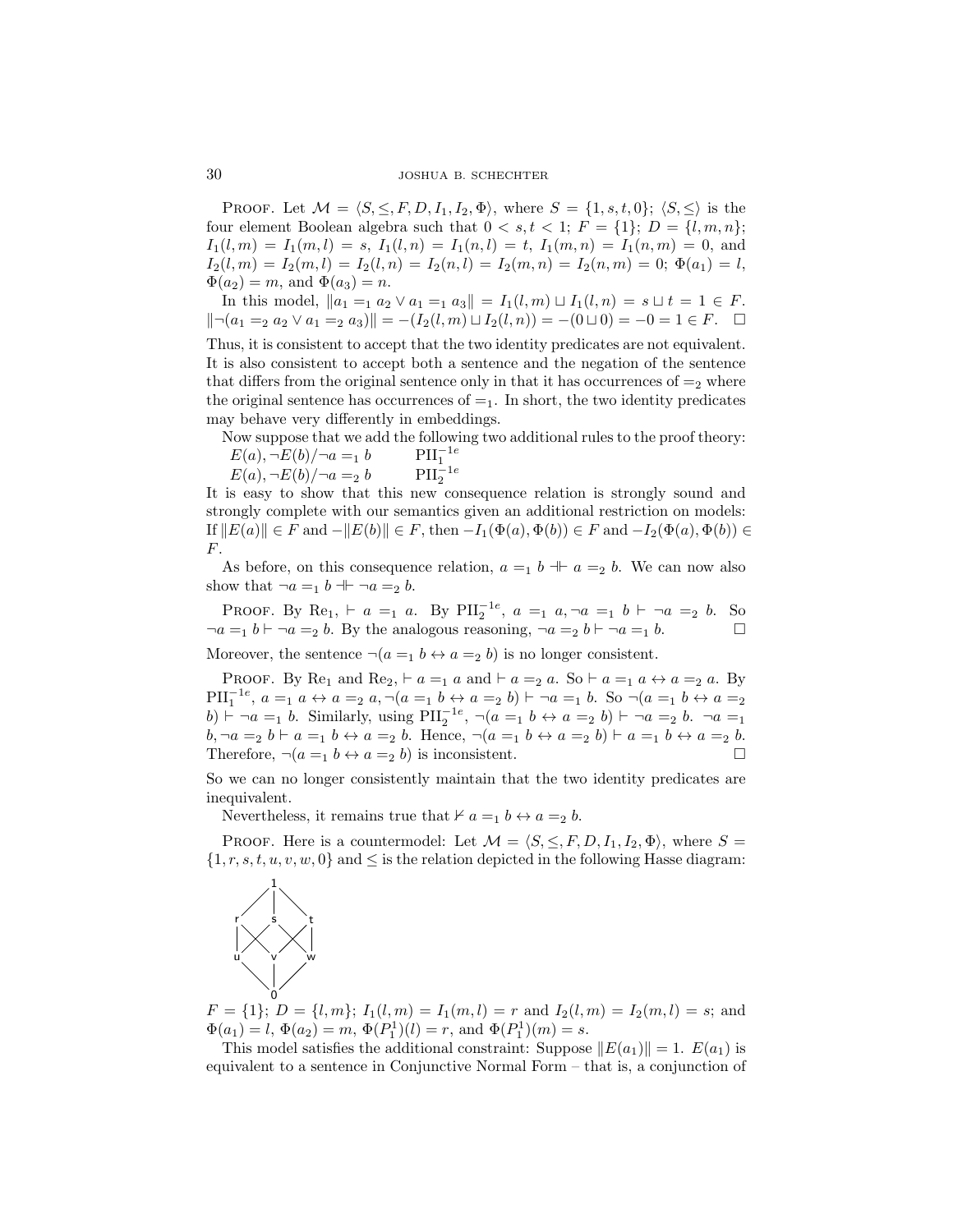disjunctions of atomic sentences and negations of atomic sentences. Each of the conjuncts has value 1. By a tedious enumeration of cases, it can be shown that substituting occurrences of  $a_2$  for some of the occurrences of  $a_1$  in a conjunct yields a sentence with value 1, r, or s. Thus,  $E(a_2)$  has value 1, r, s, or u. So there is no pair of sentences  $E(a_1)$  and  $E(a_2)$  such that  $E(a_1)$  and  $\neg E(a_2)$  both have designated values. By a similar argument, there is no pair of sentences  $E(a_1)$  and  $E(a_2)$  such that  $E(a_2)$  and  $\neg E(a_1)$  both have designated values. So the model satisfies the constraint.

In this model,  $||a_1 =_1 a_2 \leftrightarrow a_1 =_2 a_2|| = (-r \sqcap s) \sqcap (-s \sqcup r) = s \sqcap r = u \notin F$ .  $\Box$ 

So we can refrain from endorsing the claim that the two identity relations are equivalent. Similarly,  $a =_1 b \vee a =_1 c$  may be true in a model without  $a =_2$  $b \vee a =_{2} c$  being true in the model. So it is consistent to accept  $a =_{1} b \vee a =_{1} c$ without also accepting  $a =_2 b \vee a =_2 c$ . Thus, even if we add the rules  $\text{PII}_1^{-1e}$  and  $\text{PII}_{2}^{-1e}$  to the logic, the two identity predicates are not fully intersubstitutable.

Given these results, what should we make of the collapse argument and its alleged consequences? The weakly classical theory of identity generated by Re, Sy, Tr and  $PII^e$  is a very natural theory. It contains the claim that the identity relation is an equivalence relation and the rule  $PII<sup>e</sup>$ . If we adopt this theory as our theory of identity (perhaps also including the rule  $PII^{-1e}$ ), we can no longer make use of the collapse argument in arguing that: (i) the identity predicates of distinct speakers must have the same extension; (ii) the identity predicate determinately refers to a single determinate relation; and (iii) identities are necessary.

We can still argue that the identity predicates of two speakers must agree at least insofar as  $a =_1 b + a =_2 b$ . In other words, if one speaker accepts an identity statement and the other does not, at least one of them is making a mistake. However, if identity theory does not contain PII<sup>−</sup>1<sup>e</sup> , the speakers need not agree about which identity statements they deny. Moreover, even if identity theory includes PII<sup>−</sup>1<sup>e</sup> , the speakers needn't agree about how the identity predicate behaves in other embedded contexts. For instance, one speaker may accept that  $a = b \vee a = c$  while the other may not. Thus, we can no longer use the collapse argument to argue that two speakers must have identity predicates with the same extension.

Similarly, we can still argue that any two precisifications of the identity relation must agree at least insofar as  $a =_1 b + a =_2 b$ . In other words, if an identity is true on one precisification, it must be true on the other. But if identity theory does not include PII<sup>−</sup>1<sup>e</sup> , precisifications need not agree about when the negation of an identity claim is true. Moreover, even if identity theory includes PII<sup>-1e</sup>, precisifications need not agree on how the identity predicate behaves in other embedded contexts. For instance, the sentence  $a = b \vee a = c$  may be true on one precisification but not on another. Thus, two precisifications of the identity predicate may behave differently. We can no longer use the collapse argument to argue that identity cannot be vague or otherwise indeterminate.

Finally, we can still argue that if  $a = b$  obeys our weakly classical theory of identity, so does  $\Box a = b$ . We can still argue that  $a = b$  and  $\Box a = b$  must agree at least insofar as  $a = b + \square a = b$ . But irrespective of whether we include PII<sup>-1e</sup> in our theory of identity,  $a = b$  and  $\Box a = b$  may behave very differently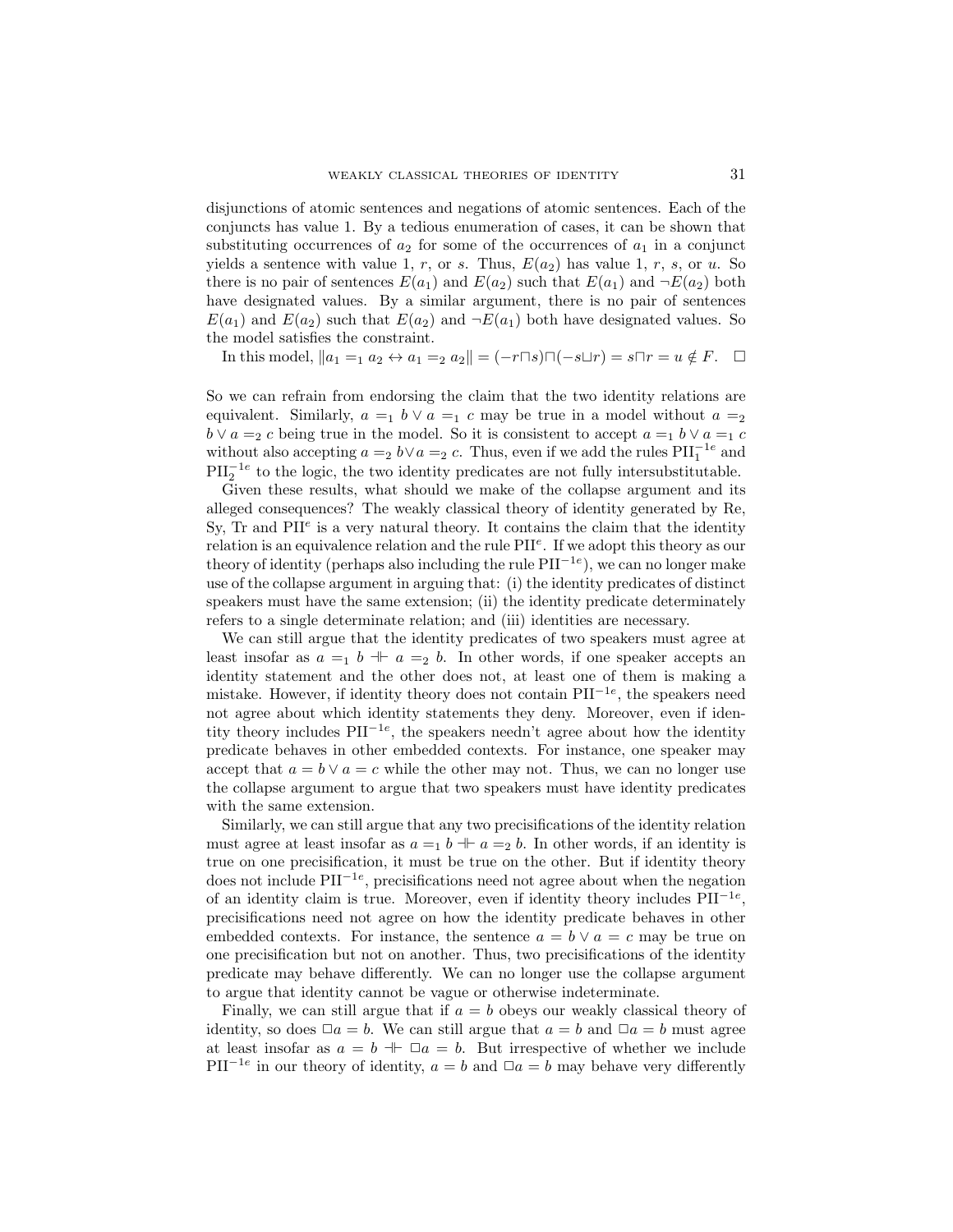in embeddings. In particular, we need not accept that  $\vdash a = b \rightarrow \Box a = b$ . So we can no longer make use of the collapse argument to argue that if an identity obtains, it obtains necessarily.

<span id="page-31-0"></span>6.2. Modality. Let us now consider the modal argument. Recall that the core of the modal argument is the following technical result: Suppose we have a strongly classical normal modal logic with identity. Suppose our theory of identity contains Re and PII<sup>c</sup>. Then we can show that  $\vdash a = b \rightarrow \Box a = b$ . Moreover, given additional modal principles, we can show that  $\vdash a = b \leftrightarrow \Box a =$  $b, \vdash \neg a = b \leftrightarrow \Box \neg a = b, \text{ and } \vdash \Box a = b \lor \Box \neg a = b.$  In particular, these results obtain in S5, the best candidate for the logic of metaphysical necessity. This suggests that identity and distinctness obtain necessarily and that given any pair of objects, they are either necessarily identical or necessarily distinct. There is no room for any sort of contingency concerning identity or distinctness.

The situation is different in weakly classical logic. Since  $PII<sup>c</sup>$  does not obtain, the argument that  $\vdash a = b \rightarrow \Box a = b$  does not go through. It is true that in our base weakly classical normal modal logic with identity,  $a = b \vdash \Box a = b$ .

PROOF. By Re,  $\vdash a = a$ . By PII<sup>e</sup>,  $a = b$ ,  $\Box a = a \vdash a = a$ . By Nec,  $\vdash \Box a = a$ . Therefore,  $a = b \vdash \Box a = b.$ 

In addition, if we have the T principle in the logic, we can show that  $\vdash \Box a =$  $b \rightarrow a = b$ . Thus, in KT, we can show that  $a = b + \Box a = b$ . Using T, we can also show that  $\vdash \Box \neg a = b \rightarrow \neg a = b$  and thus that  $\Box \neg a = b \vdash \neg a = b$ . However, even if we accept the S5 principles for necessity,  $\neg a = b \nvdash \Box \neg a = b$ ,  $\neg \Box \neg a = b \nvdash a = b$ , and  $\nvdash \Box a = b \vee \Box \neg a = b$ . Indeed, it is consistent to accept  $\neg(\Box a = b \vee \Box \neg a = b).$ 

PROOF. Here is a countermodel: Let  $\mathcal{M} = \langle S, \leq, F, D, I, N, \Phi \rangle$ , where  $S =$  $\{1, s, t, 0\}; \langle S, \leq \rangle$  is the four element Boolean algebra such that  $0 < s, t < 1$ ;  $F = \{1, s\}; D = \{l, m\}; I(l, m) = I(m, l) = t; N(1) = 1 \text{ and } N(0) = N(s) =$  $N(t) = 0$ ; and  $\Phi(a_1) = l$  and  $\Phi(a_2) = m$ .

In this model,  $\|\neg a_1 = a_2\| = -I(\Phi(a_1), \Phi(a_2)) = -I(l, m) = -t = s \in F$  but  $\|\Box \neg a_1 = a_2\| = N(s) = 0 \notin F.$ 

In this model,  $\|\neg \Box \neg a_1 = a_2\| = -N(-I(l, m)) = -N(-t) = -N(s) = -0$  $1 \in F$  but  $||a_1 = a_2|| = I(l, m) = t \notin F$ .

In this model,  $||\Box a_1 = a_2 \lor \Box \neg a_1 = a_1|| = N(I(l, m)) \sqcup N(-I(l, m)) = N(t) \sqcup$  $N(-t) = N(t) \sqcup N(s) = 0 \sqcup 0 = 0 \notin F$ .  $\|\neg(\Box a_1 = a_2 \lor \Box \neg a_1 = a_1)\| = 1 \in F$ .  $\Box$ Moreover,  $\nvdash a = b \rightarrow \Box a = b$ .

PROOF. Here is a countermodel: Let  $\mathcal{M} = \langle S, \leq, F, D, I, N, \Phi \rangle$ , where  $S =$  $\{1, s, t, 0\}; \langle S, \leq \rangle$  is the four element Boolean algebra such that  $0 < s, t < 1;$  $F = \{1, s\}; D = \{l, m\}; I(l, m) = I(m, l) = s; N(1) = 1 \text{ and } N(0) = N(s) = s$  $N(t) = 0$ ; and  $\Phi(a_1) = l$  and  $\Phi(a_2) = m$ .

In this model,  $||a_1 = a_2 \to \Box a_1 = a_2|| = -I(\Phi(a_1), \Phi(a_2)) \sqcup N(I(\Phi(a_1), \Phi(a_2))) =$  $-s \sqcup N(s) = t \sqcup 0 = t \notin F.$ 

If we accept a weakly classical normal modal logic with identity, we cannot both accept an identity and the claim that the identity is not necessary. That is, the sentence  $a = b \wedge \neg \Box a = b$  is inconsistent, as is the logically equivalent sentence  $\neg(a = b \rightarrow \Box a = b)$ . However, we can accept that it is possible that an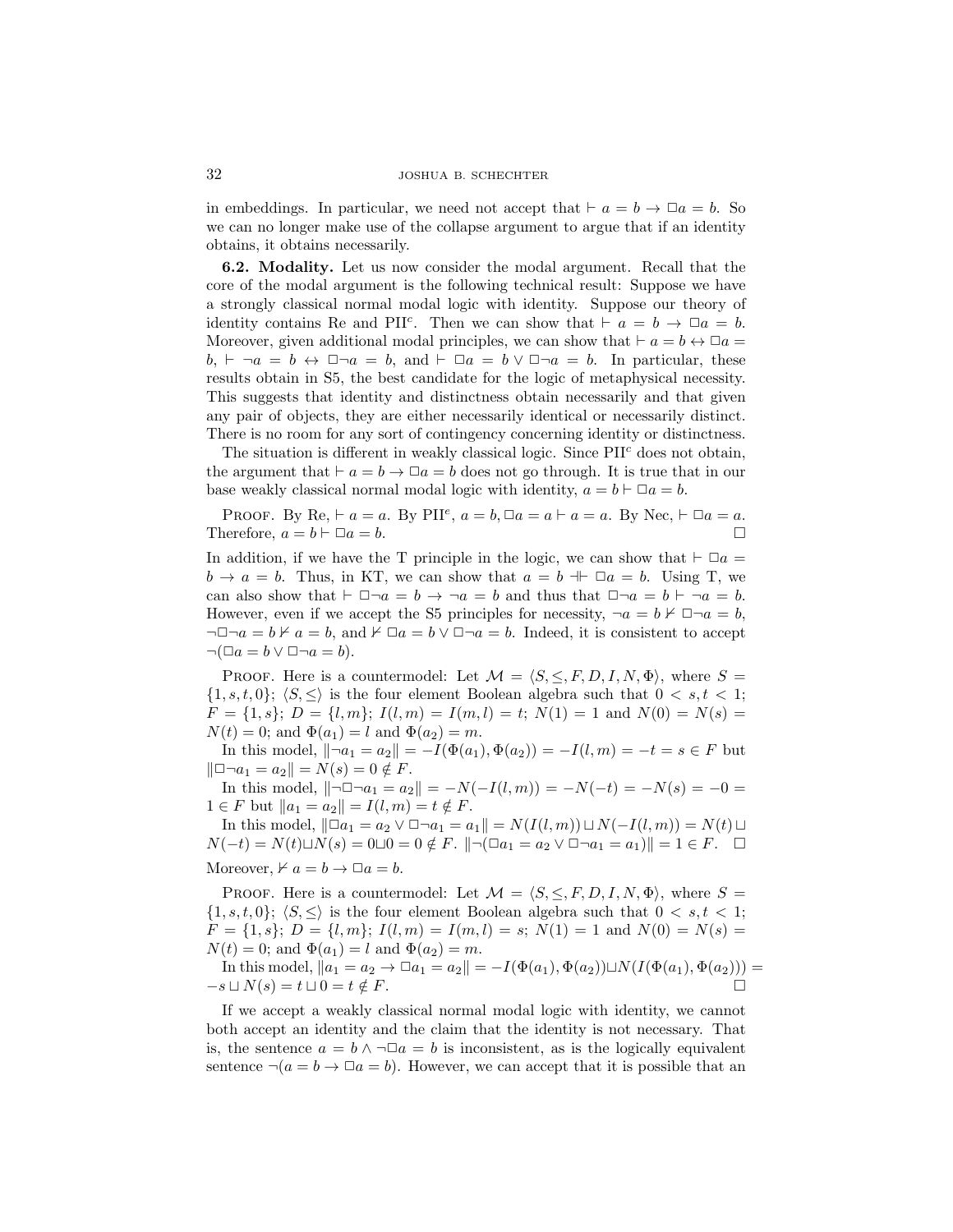identity is contingently true. That is,  $\neg \Box \neg (a = b \land \neg \Box a = b)$  is consistent, as is the logically equivalent sentence  $\neg \Box (a = b \rightarrow \Box a = b)$ . So we can consistently accept a positive claim about how  $a = b \rightarrow \Box a = b$  is defective, and not just withhold acceptance of it.

PROOF. Let  $\mathcal{M} = \langle S, \leq, F, D, I, N, \Phi \rangle$ , where  $S = \{1, s, t, 0\}; \langle S, \leq \rangle$  is the four element Boolean algebra such that  $0 < s, t < 1$ ;  $F = \{1, s\}$ ;  $D = \{l, m\}$ ;  $I(l,m) = I(m,l) = t; N(1) = 1$  and  $N(0) = N(s) = N(t) = 0;$  and  $\Phi(a_1) = l$ and  $\Phi(a_2) = m$ .

In this model,  $\|\neg \Box \neg (a_1 = a_2 \land \neg \Box a_1 = a_2)\| = -N(-(I(\Phi(a_1), \Phi(a_2)) \sqcap$  $-N(I(\Phi(a_1), \Phi(a_2))))$ ) =  $-N(-(I(l, m) \Box - N(I(l, m))))$  =  $-N(-(t \Box - N(t)))$  =  $-N(-(t \sqcap -0)) = -N(-(t \sqcap 1)) = -N(-t) = -N(s) = -0 = 1 \in F.$ 

All of these results continue to hold even if we add the rule PII<sup>-1e</sup> to our logic. Of the three countermodels presented above, the first and the third satisfy the constraint that if  $||E(a)|| \in F$  and  $-||E(b)|| \in F$  then  $-I(\Phi(a), \Phi(b)) \in F$ . (In each of these models, the only members of the domain are  $l$  and  $m$  and  $-I(l,m) \in F$ .) The result that  $\forall a = b \rightarrow \Box a = b$  requires a more complex model.

PROOF. Here is a countermodel: Let  $\mathcal{M} = \langle S, \leq, F, D, I, N, \Phi \rangle$ , where  $S =$  $\{1, r, s, t, u, v, w, 0\}$  and  $\leq$  is the relation depicted in the following Hasse diagram:



 $F = \{1\}; D = \{l, m\}; I(l, m) = I(m, l) = r; N(1) = 1, N(r) = N(s) = N(u)$ u, and  $N(0) = N(t) = N(v) = N(w) = 0$ ; and  $\Phi(a_1) = l$  and  $\Phi(a_2) = m$ .

This model satisfies the additional constraint: Suppose  $||E(a_1)|| = 1$ . Since we are operating in S5,  $E(a_1)$  is equivalent to a sentence in Modal Conjunctive Normal Form – that is, a conjunction of disjunctions of sentences of the form  $A$ ,  $\Box A$ , and  $\neg \Box A$ , where A has no modal operators.<sup>[36](#page-32-0)</sup> Each of the conjuncts has value 1. By a tedious enumeration of cases, it can be shown that substituting occurrences of  $a_2$  for some of the occurrences of  $a_1$  in a conjunct yields a sentence with value 1, r, s, or u. Thus,  $E(a_2)$  has value 1, r, s, or u. So there is no pair of sentences  $E(a_1)$  and  $E(a_2)$  such that  $E(a_1)$  and  $\neg E(a_2)$  both have designated values. By a similar argument, there is no pair of sentences  $E(a_1)$  and  $E(a_2)$ such that  $E(a_2)$  and  $\neg E(a_1)$  both have designated values. So the model satisfies the constraint.

In this model,  $||a_1 = a_2 \to \Box a_1 = a_2|| = -r \Box N(r) = w \Box u = s \notin F$ .  $□$ 

We do get an additional result by adding the rule PII<sup>-1e</sup>. Namely,  $\neg \Box a = b \vdash$  $\neg a = b^{37}$  $\neg a = b^{37}$  $\neg a = b^{37}$ 

<span id="page-32-0"></span> $36$ See [Hughes & Cresswell](#page-38-8) [\(1996\)](#page-38-8), page 82.

<span id="page-32-1"></span><sup>37</sup>I owe this observation to [Heck](#page-38-4) [\(1998\)](#page-38-4), page 288.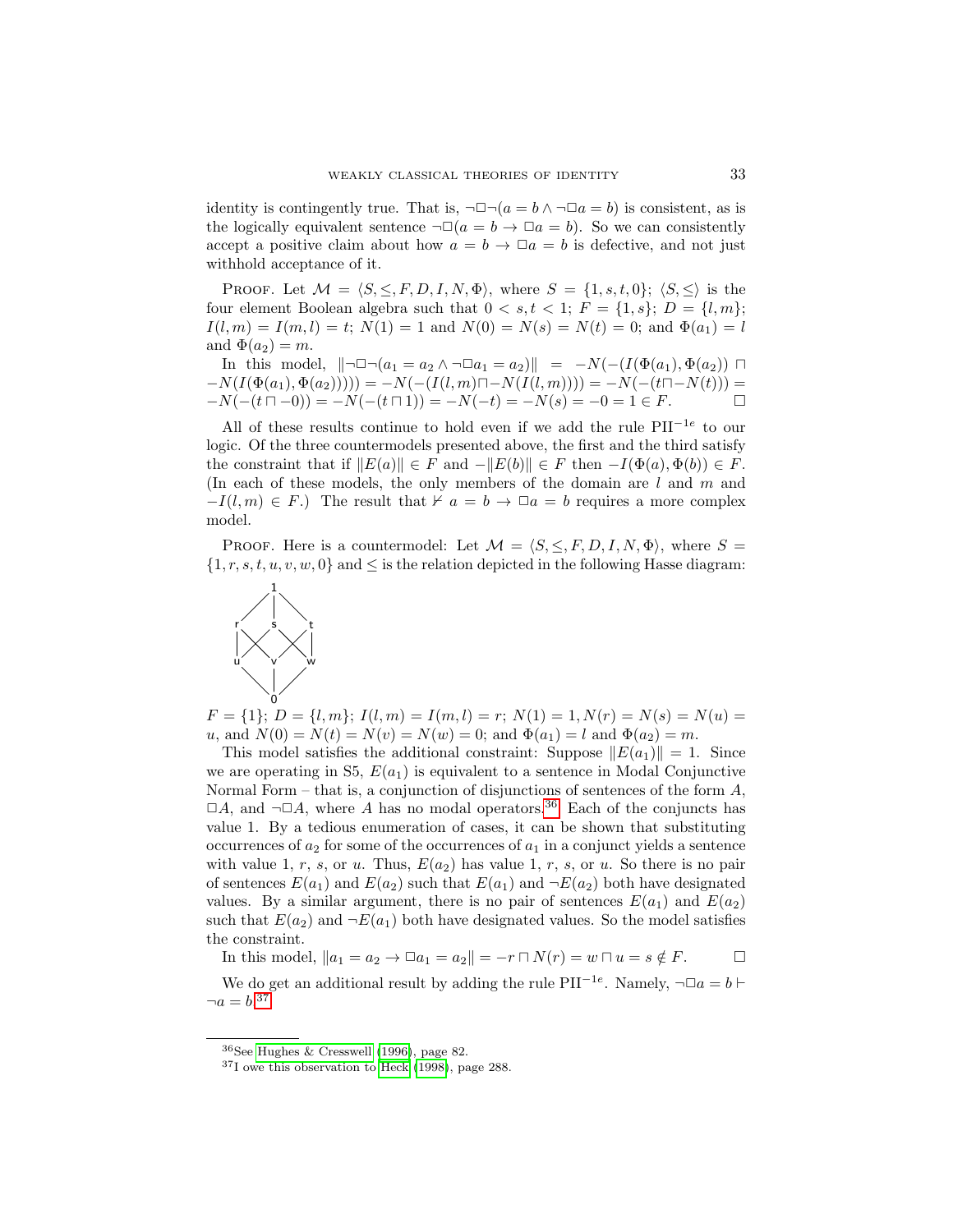### 34 JOSHUA B. SCHECHTER

Proof. Here is a countermodel for the case that the logic does not contain PII<sup>-1e</sup>: Let  $\mathcal{M} = \langle S, \leq, F, D, I, N, \Phi \rangle$ , where  $S = \{1, s, t, 0\}; \langle S, \leq \rangle$  is the four element Boolean algebra such that  $0 < s, t < 1$ ;  $F = \{1\}$ ;  $D = \{l, m\}$ ;  $I(l, m) =$  $I(m, l) = s$ ;  $N(1) = 1$  and  $N(0) = N(s) = N(t) = 0$ ; and  $\Phi(a_1) = l$  and  $\Phi(a_2) = m.$ 

In this model,  $\|\neg \Box a_1 = a_2\| = -N(I(\Phi(a_1), \Phi(a_2))) = -N(s) = -0 = 1 \in F$ .  $\|\neg a_1 = a_2\| = -I(\Phi(a_1), \Phi(a_2)) = -s = t \notin F.$ 

Now suppose that the logic contains  $PII^{-1e}$ . By Re and Nec,  $\vdash \Box a = a$ . By  $PII^{-1e}, \Box a = a, \neg \Box a = b \vdash \neg a = b.$  So  $\neg \Box a = b \vdash \neg a = b.$ 

The claim that  $\neg \Box a = b \vdash \neg a = b$  is the contrapositive of  $a = b \vdash \Box a = b$ . It should not be surprising, then, that we get the contrapositive of  $a = b \vdash \Box a = b$ when we add the contrapositive of  $PII<sup>e</sup>$  to the logic.

Given these results, what should we conclude about the necessity of the identity and distinctness relations? The weakly classical theory containing Re, Sy, Tr, and  $PII<sup>e</sup>$  is very natural. If we adopt it as our theory of identity, and we accept the S5 principles for  $\Box$ , we can no longer argue that the identity and distinctness relations obtain necessarily. It is true that we cannot accept an identity and fail to accept that it is necessary. But we can accept a distinctness claim without accepting that it is necessary. Moreover, we need not accept the conditional  $a = b \rightarrow \Box a = b$ . Indeed, we can accept  $\neg \Box \neg (a = b \land \neg \Box a = b)$ . That is, we can accept that it is possible for an identity to be true without being necessarily true. More strikingly still, it is consistent to accept that neither an identity nor its negation is necessary. And these results hold even if we endorse the rule  $PII^{-1e}$ .<sup>[38](#page-33-0)</sup> This suggests there is room for contingency in both the identity and the distinctness relations.

6.3. Vagueness. Finally, let us consider the vagueness argument. The operator Det can be treated as a modal operator, with the same semantics as  $\Box$ . As is true for the case of  $\Box$ , if Det obeys a weakly classical normal modal logic with identity, we can show that  $a = b \vdash \text{Det } a = b$ . If, in addition,  $\text{Det } A \vdash A$ , we can show  $a = b + \text{Det } a = b$ . However, even if our modal logic for Det is S5 (or some weakening of it),  $\neg a = b \nvdash \text{Det} \neg a = b$ ,  $\neg \text{Det} \neg a = b \nvdash a = b$ ,  $\nvdash$  Det  $a = b \vee$  Det  $\neg a = b$ , and  $\nvdash a = b \rightarrow$  Det  $a = b$ . Indeed, it is consistent to accept  $\neg(\text{Det } a = b \lor \text{Det } \neg a = b)$ . Moreover, while it is not consistent to accept  $a = b \wedge \neg \text{Det } a = b$ , it is consistent to accept  $\neg \text{Det } \neg (a = b \wedge \neg \text{Det } a = b)$  and the logically equivalent  $\neg \text{Det}(a = b \rightarrow \text{Det } a = b)$ . And each of these results continues to obtain even if we add the rule  $PII^{-1e}$  to the theory of identity.

Suppose V A is an abbreviation for  $\neg$  Det  $A \wedge \neg$  Det  $\neg A$ . (Thus, V A is logically equivalent to  $V \neg A$ .) Since  $a = b \vdash \text{Det } a = b$ , we have it that  $a = b \vdash \neg V a = b$ . However, we can easily show that  $\neg a = b \nvdash \neg \nabla a = b$ . Moreover,  $\nvdash a = b \rightarrow \neg$  $\neg \nabla a = b, \nvdash \neg a = b \rightarrow \neg \nabla a = b, \nvdash \nabla a = b \rightarrow \neg a = b, \text{ and } \nabla a = b \nvdash \neg a = b.$ Indeed,  $V a = b$  and the equivalent  $V \neg a = b$  are each consistent.

Given this weakly classical theory of identity, Evans's argument for the determinacy of identity breaks down. We no longer have  $PII<sup>c</sup>$ , and so cannot use it to

<span id="page-33-0"></span> $38$ If we endorse PII<sup>-1e</sup> and we claim of some identity that neither it nor its negation is necessary, we will be committed to the negation of the identity. But we won't be committed to the necessity of the negation.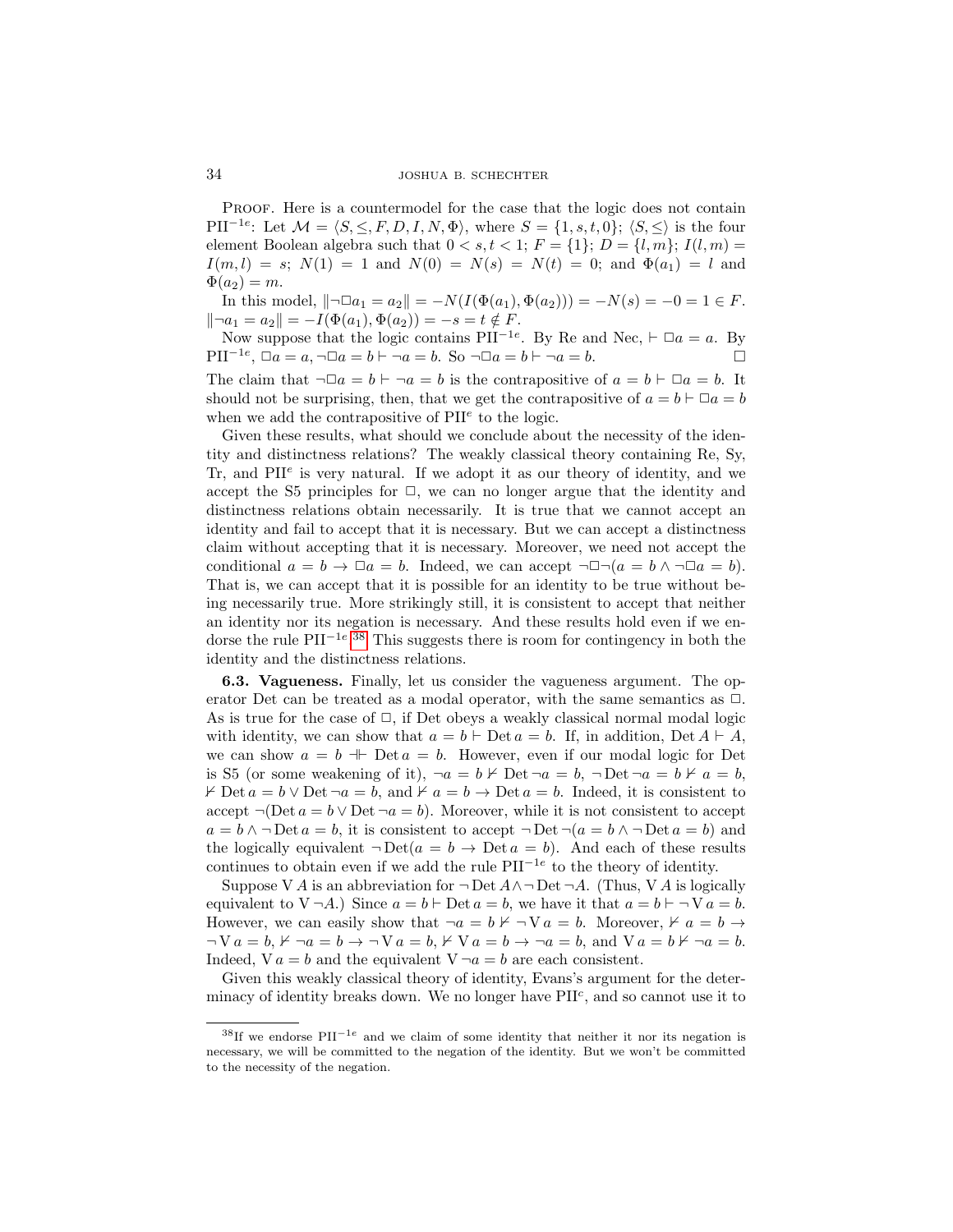show that  $\vdash \nabla a = b \rightarrow \neg a = b$ . Indeed, as we have seen, this sentence is no longer a theorem. Moreover, since  $\nvdash \neg a = b \rightarrow \neg V a = b$  and  $\nvdash \neg a = b \rightarrow \neg V \neg a = b$ , the later parts of Evans's argument fail, too.

The second strategy for arguing for the determinacy of identity and distinctness – based on an application of the Barcan-Kripke argument – also fails. It fails in exactly the same way as does the argument for the necessity of identity and distinctness.

So far, this is all straightforward. There is a complication, however. Many have found the rule  $A/Det A$  to be plausible. Indeed, this is a valid rule on certain supervaluational treatments of vagueness.<sup>[39](#page-34-0)</sup> On our algebraic semantics, this rule corresponds to the constraint that the only designated value in a model is the top value of the Boolean algebra. The trouble is that if our logic contains this rule as well as  $\text{PII}^{-1e}$ , we can show that  $\text{V } a = b$  is inconsistent.<sup>[40](#page-34-1)</sup>

PROOF. By our previous results, given  $PII^{-1e}$ ,  $\neg$ Det  $a = b \vdash \neg a = b$ . Since  $A \vdash$  Det A, we have it that  $\neg a = b \vdash$  Det  $\neg a = b$ . Thus,  $\neg$  Det  $a = b \vdash$  Det  $\neg a = b$ . So,  $\neg$ Det  $a = b$ ,  $\neg$ Det  $\neg a = b$   $\vdash$  Det  $\neg a = b$   $\land$   $\neg$ Det  $\neg a = b$ . It follows that  $V a = b \vdash Det \neg a = b \land \neg Det \neg a = b$ . Therefore,  $V a = b$  is inconsistent.

This is the residual force of Evans's original argument.

What should we make of this result? The inconsistency proof requires both the rule PII<sup>-1e</sup> and the rule A/Det A. So we might consider giving up one of these two rules. As we have seen,  $\text{PII}^{-1e}$  corresponds to an unattractive constraint in the semantics. Yet, it is a plausible rule governing identity. So it seems difficult to give up this rule. The real issue concerns the rule  $A/Det A$ . While this rule is widely endorsed, it does not strike me as obviously correct. Why think that someone committed to A is thereby committed to the determinacy of A?

Nevertheless, let us suppose that both rules are correct. Does this show that we must claim that identity claims are never vague? The answer is no. Since we are operating in a weakly classical logic, Reductio is not a valid meta-rule. So we cannot use it to conclude that  $\vdash \neg V \, a = b$ .<sup>[41](#page-34-2)</sup> Indeed, we can show that  $\nvdash \neg \mathbf{V} \, a = b$ , or equivalently, that  $\nvdash \mathbf{D} \in \mathbf{C} \, a = b \lor \mathbf{D} \in \neg a = b$ . We can also show that  $\nvdash a = b \rightarrow \text{Det } a = b$  and  $\nvdash \neg a = b \rightarrow \text{Det } \neg a = b$ .

PROOF. Here is a countermodel: Let  $\mathcal{M} = \langle S, \leq, F, D, I, N, \Phi \rangle$ , where  $S =$  $\{1, r, s, t, u, v, w, 0\}$  and  $\leq$  is the relation depicted in the following Hasse diagram:



<span id="page-34-0"></span><sup>39</sup>See, for instance, [Fine](#page-38-9) [\(1975\)](#page-38-9). On a supervaluational treatment, if logical consequence is defined as global validity, then A entails Det A. This is not so if logical consequence is defined as local validity. See [Williamson](#page-39-5) [\(1994\)](#page-39-5), chapter 5.

<span id="page-34-1"></span><sup>40</sup>See [Heck](#page-38-4) [\(1998\)](#page-38-4), page 288.

<span id="page-34-2"></span><sup>41</sup>See [Heck](#page-38-4) [\(1998\)](#page-38-4), page 291.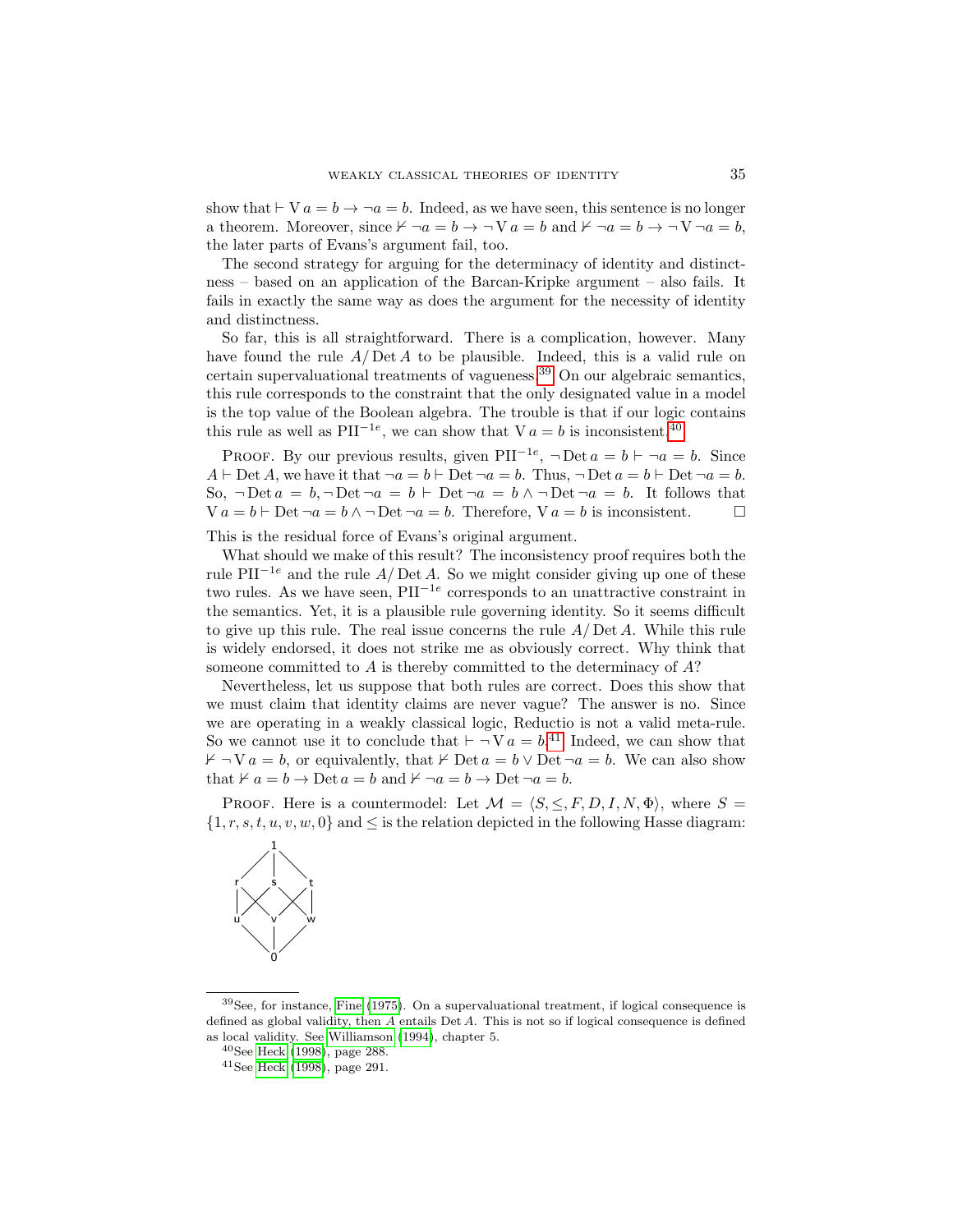36 JOSHUA B. SCHECHTER

 $F = \{1\}; D = \{l, m\}; I(l, m) = I(m, l) = r; N(1) = 1, N(r) = N(s) = N(u) = 0$ u, and  $N(0) = N(t) = N(v) = N(w) = 0$ ; and  $\Phi(a_1) = l$  and  $\Phi(a_2) = m$ .

As we have already shown (on page [33\)](#page-31-0), this model satisfies the constraint for  $PII^{-1e}$ . This model has only a single designated value.

In this model,  $\|\text{Det }a_1 = a_2 \vee \text{Det } \neg a_1 = a_2\| = N(I(l, m)) \sqcup N(-I(l, m)) =$  $N(r) \sqcup N(-r) = N(r) \sqcup N(w) = u \sqcup 0 = u \notin F.$ 

In this model,  $||a_1 = a_2 \rightarrow Det a_1 = a_2 || = -I(l, m) \sqcup N(I(l, m)) = -r \sqcup$  $N(r) = w \sqcup u = s \notin F.$ 

In this model,  $||\neg a_1 = a_2 \rightarrow \text{Det } \neg a_1 = a_2 || = I(l, m) \sqcup N(-I(l, m)) = r \sqcup$  $N(-r) = r \sqcup N(w) = r \sqcup 0 = r \notin F.$ 

So we can withhold assent to the claim that an identity is not vague. We can also withhold assent to the definiteness of identity and the definiteness of nonidentity. We just cannot consistently claim that an identity is vague. This provides us with less wiggle room than before, but it still provides us enough to resist endorsing the definiteness or determinacy of the identity and distinctness relations.

Given that we can avoid endorsing the determinacy of identity, is there any positive claim we can consistently accept about how  $\neg$  V  $a = b$  is defective? For example, can we consistently accept  $\neg$ Det $\neg$ V  $a = b$ ? The answer is that we cannot, at least assuming that we are operating in S5. In S5, iterated modalities collapse. However, there are reasons to think that S5 is not the correct modal logic for the definiteness or determinately operators. If higher-order indeterminacy is a genuine phenomenon, then we should move to a weaker modal logic for Det. And if we endorse a weaker modal logic, we may be able to consistently claim that  $\neg$  V  $a = b$  is defective, and not merely fail to endorse it.

Given these results, what should we conclude about the determinacy of the identity and distinctness relations? The weakly classical theory containing Re, Sy, Tr, and PII<sup>e</sup> is a very natural theory. It is plausible that the correct logic for determinacy (or definiteness) is some weakening of S5. If we adopt this theory as our theory of identity, and we adopt some weakening of S5 as our theory of determinacy, we can no longer argue that the identity and distinctness relations are determinate. It is true that we cannot accept an identity and fail to accept that it is determinate. But we can accept a distinctness claim without accepting that it is determinate. Moreover, we need not accept the conditional  $a = b \rightarrow \text{Det } a = b$ . Indeed, we can accept  $\neg \text{Det}(a = b \rightarrow \text{Det } a = b)$ . That is, we can accept that it is not determinate that if an identity is true, it is determinately true. More strikingly still, we can accept that it is vague whether an identity obtains. And these results obtain even if we endorse the rule  $PII^{-1e}$ .

If we also endorse the (perhaps dubious) rule  $A/Det A$ , we can show that  $\neg a = b \vdash \text{Det } \neg a = b$ . Moreover, it is no longer consistent to claim that it is vague whether an identity obtains. Nevertheless, we need not accept  $a = b \rightarrow$  Det  $a = b$ or  $\neg a = b \rightarrow$  Det  $\neg a = b$ . So the arguments for the determinacy of identity and non-identity fail. Even with this rule, then, there is room to avoid endorsing the determinacy of the identity and distinctness relations.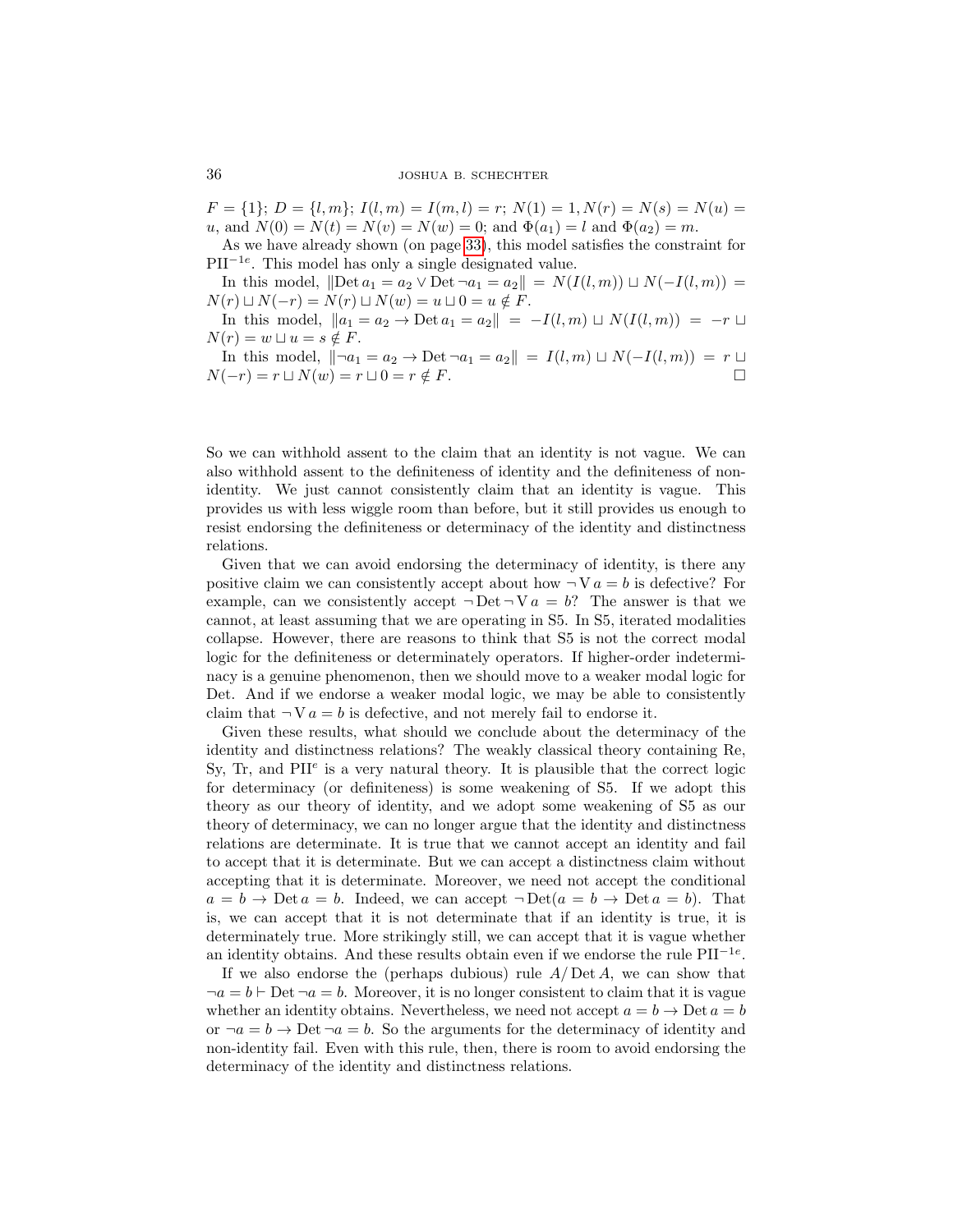§7. Discussion. Let's take stock. If we accept strongly classical logic and a theory of identity that contains the claim that identity is reflexive and the claim  $PII<sup>c</sup>$ , there are compelling arguments that suggest that (i) there is a single identity relation and a single distinctness relation; (ii) the identity and distinctness relations obtain necessarily; and (iii) the identity and distinctness relations obtain definitely and determinately. On the other hand, if we accept a merely weakly classical logic and the weaker theory of identity that contains the claim that identity is an equivalence relation as well as the rule  $PII<sup>e</sup>$  (and perhaps also the rule  $PII^{-1e}$ , the arguments are blocked.

In the weaker theory, we can still argue that  $a =_1 b + a =_2 b$ . Given two identity relations, if one accepts an identity claim, so must the other. If we accept PII<sup>-1e</sup>, we can also argue that  $\neg a =_1 b + \neg a =_2 b$ . Given any two identity relations, if one accepts a distinctness claim, so must the other. But even if we accept  $\text{PII}^{-1e}$ , two identity relations may behave very differently in other embedded contexts. In short, there is room for multiple extensionallyinequivalent identity and distinctness relations.

In the weaker theory of identity, we can argue that  $a = b \vdash \Box a = b$  and  $a =$  $b \vdash$  Det  $a = b$ . If we accept an identity claim, we must accept that it is necessary, definite, and determinate. But even if we accept  $\text{PII}^{-1e}$ ,  $\neg a = b \nvdash \Box \neg a = b$  and  $\neg a = b \nvdash \text{Det} \neg a = b$ . If we accept a distinctness claim, we need not accept that it is necessary, definite, or determinate. Moreover,  $\nvdash a = b \rightarrow \Box a = b$  and  $\forall a = b \rightarrow \text{Det } a = b.$  Indeed, it is consistent to accept  $\neg(\Box a = b \lor \Box \neg a = b)$ and  $\neg(\text{Det } a = b \lor \text{Det } \neg a = b)$ . That is, we can accept that neither an identity nor its negation is necessary. We can also accept that neither an identity not its negation is definite or determinate. In other words, there is room for contingency, vagueness, and indeterminacy in the identity and distinctness relations.

If we endorse both PII<sup>-1e</sup> and  $A/Det A$ , our wiggle room declines further. But even in this setting, we need not accept  $a = b \rightarrow$  Det  $a = b$  or  $\neg a = b \rightarrow$ Det  $\neg a = b$ . So we need not accept the definiteness and determinacy of the identity and distinctness relations.

It seems, then, that we can accept a reasonable theory of identity and reasonable principles for  $\Box$  and Det without committing ourselves to the uniqueness, necessity, or determinacy of the identity and distinctness relations.

Supposing that our only two options are (a) the strongly classical theory of identity containing Re and PII<sup>c</sup>; and (b) the weakly classical theory of identity containing Re, Sy, Tr, and PII<sup>e</sup> (and perhaps also PII<sup>-1e</sup>), how should we decide between them? There are really two decisions to make. The first decision is between strongly classical logic and (merely) weakly classical logic. Assuming we go for weakly classical logic, the second decision is between the two theories of identity. (Given strongly classical logic, the two theories are equivalent.)

How should we decide between strongly classical and weakly classical logic? This question is bound up with fundamental questions concerning the nature of logic. On one picture, logic is intimately tied to reasoning; logic tells us how we ought to (deductively) reason. This picture sits well with the idea that the standard Natural Deduction rules – including the meta-rules – are of central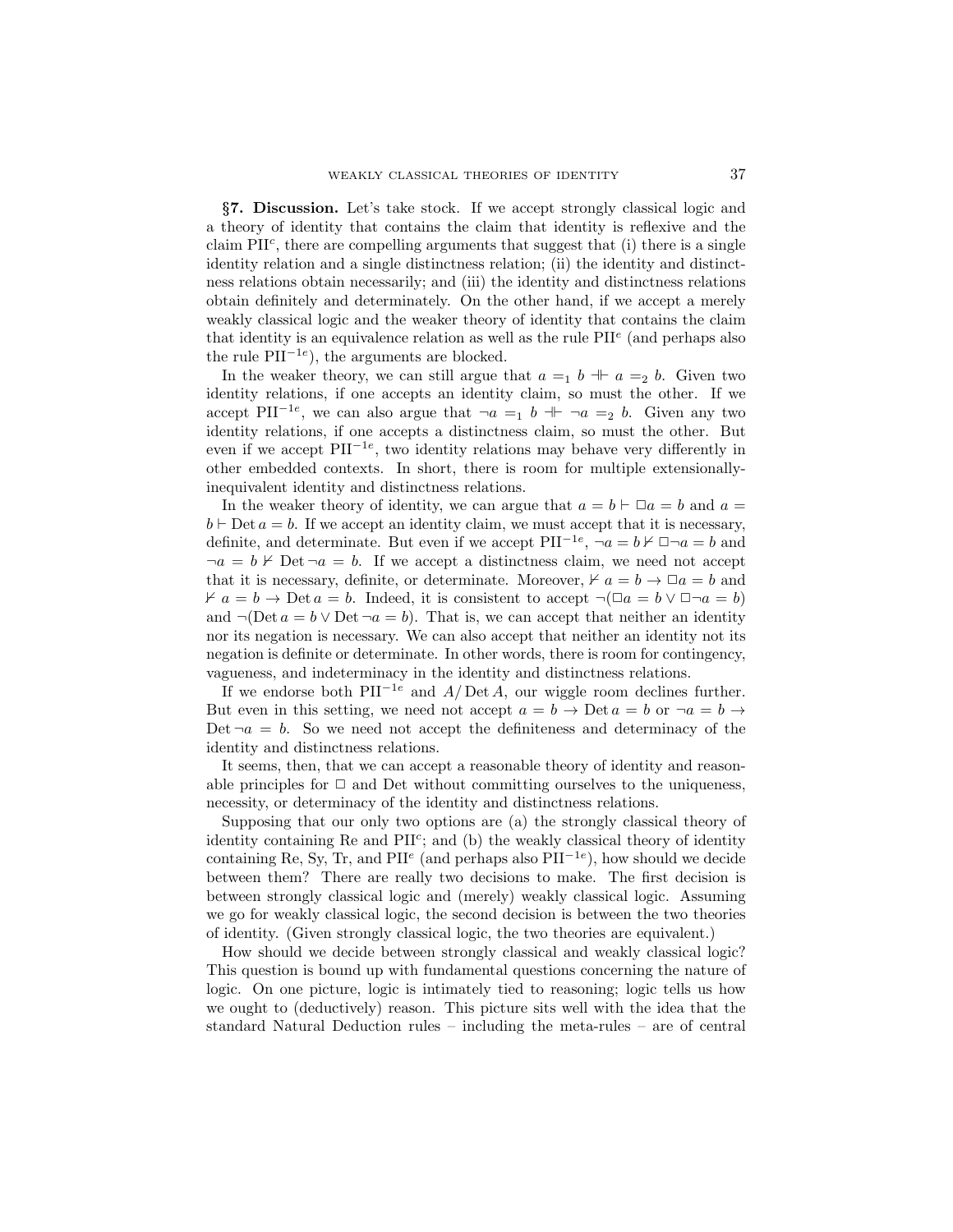### 38 JOSHUA B. SCHECHTER

importance.[42](#page-37-0) Perhaps such rules are built into the logical concepts, as certain versions of Conceptual Role Semantics maintain. Even if they are not, such rules tell us how we should reason. Given this picture, we should presumably endorse the classical meta-rules. We should accept strongly classical logic.<sup>[43](#page-37-1)</sup>

On an alternative picture of the nature of logic, logic is not directly connected with reasoning. It is not a normative but a descriptive theory. Logic is the theory of the (logical) consequence relation. It tells us what follows from what.<sup>[44](#page-37-2)</sup> This picture sits well with the idea that what is central to logic is not the Natural Deduction rules but the logical truths and entailment claims. Given this picture, we should presumably endorse (merely) weakly classical logic. We should only go on to accept strongly classical logic if the rules governing the vocabulary in our language permit it.[45](#page-37-3)

The choice between strongly classical and weakly classical logic thus depends (in part) on which of these two pictures of the nature of logic is correct.

There is another – semantic – way to think about the choice between strongly classical and weakly classical logic.<sup>[46](#page-37-4)</sup> Consider the claim  $\models A \rightarrow B$ . On a simple semantics for strongly classical logic,  $\vdash A \rightarrow B$  is true just in case whenever A is designated in a model, so is  $B$ . In contrast, on our algebraic semantics for weakly classical logic with identity, the claim is true just in case in every model  $||A|| \leq ||B||$ . So we can think about the choice between strongly classical and weakly classical logic by considering the partial order of semantic values. Does this partial order correspond to anything real? If the partial order corresponds to something real, should the semantics for the logical connectives make use of it, or should it only make use of the distinction between designated and undesignated values? These questions do not have obvious answers, but they provide a way to get a handle on the choice between strongly classical and weakly classical logic.

Supposing we end up endorsing weakly classical logic, how should we decide between the two theories of identity? Unfortunately, it is not entirely clear how to make this choice. Both theories are very natural. Perhaps there is some intuitive support for PII<sup>c</sup>. It is intuitive that if  $a$  is identical to  $b$  then  $a$  and b share the very same properties. This claim is most naturally understood as a conditional and not as an entailment. But, the difference is subtle, and this is, at best, very weak evidence. I suspect that the best way to decide between

<span id="page-37-0"></span><sup>42</sup>Indeed, [Gentzen](#page-38-10) [\(1935\)](#page-38-10) motivates the natural deduction rules in part by connecting them to reasoning.

<span id="page-37-1"></span><sup>&</sup>lt;sup>43</sup>This conclusion is not forced, however. We can accept the primacy of Natural Deduction formulations of logic and also accept a merely weakly classical logic. In particular, we can place side conditions on the standard Natural Deduction rules. For instance, we might accept a version of Conditional Introduction restricted so that the rule PII<sup>e</sup> cannot be used in subderivations. This is broadly analogous to what advocates for supervaluational semantics for truth sometimes do. They accept a version of Conditional Introduction restricted so that the rules governing the truth predicate cannot be used in subderivations. See, for instance, [McGee](#page-39-10) [& McLaughlin](#page-39-10) [\(2004\)](#page-39-10), section 3.

<span id="page-37-3"></span><span id="page-37-2"></span><sup>44</sup>See [Harman](#page-38-11) [\(1995\)](#page-38-11) for arguments for this picture of logic.

<sup>&</sup>lt;sup>45</sup>This conclusion is also not forced. We can accept that logic is the descriptive theory of the consequence relation and still claim that we should endorse strongly classical logic no matter what is in our language. For example, we might claim that the the meta-rules encode important patterns among entailments.

<span id="page-37-4"></span><sup>46</sup>For discussion of this issue, I am grateful to Gabriel Uzquiano.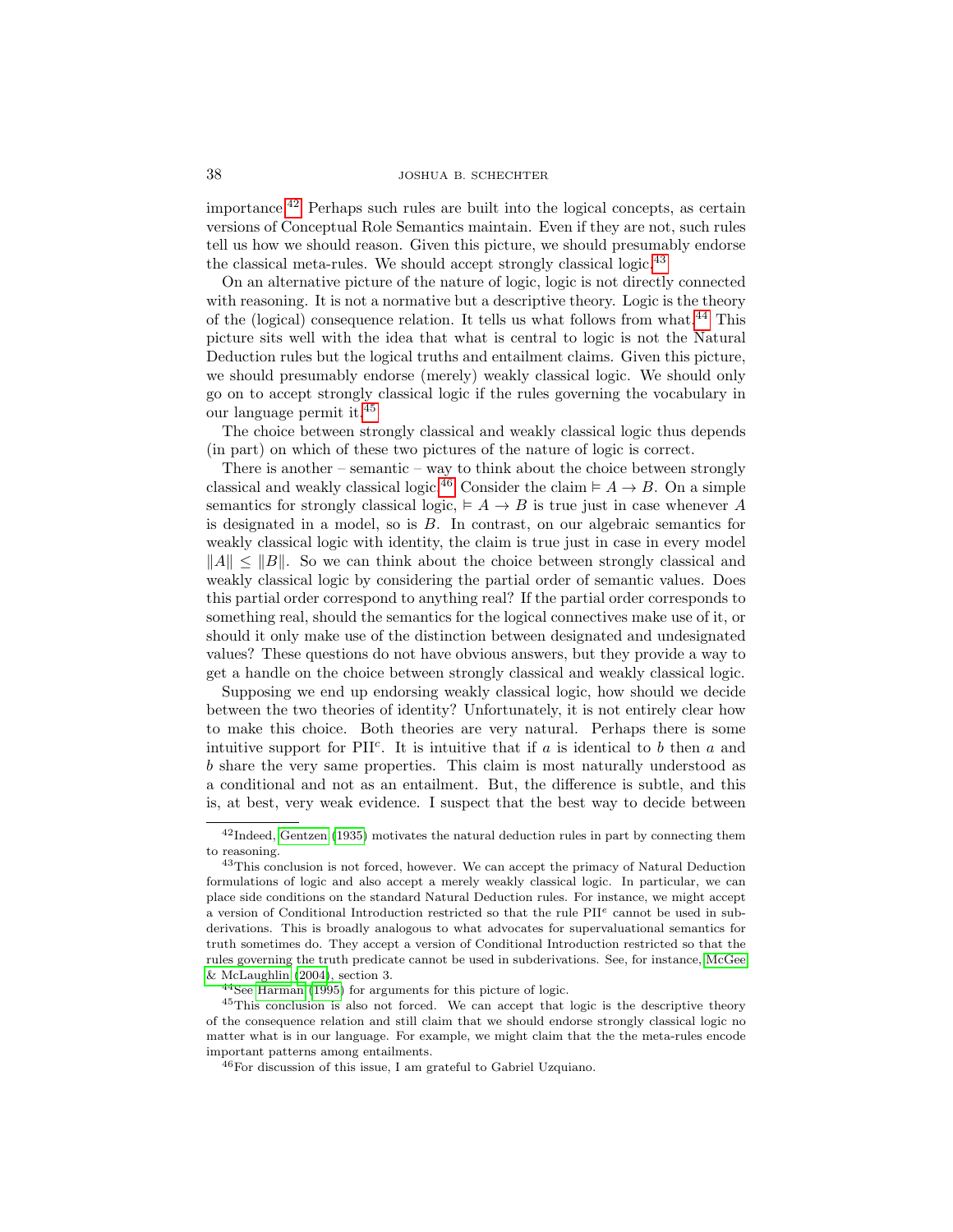these two views is to think about the consequences of the decision. Is it plausible that the identity and distinctness relations are necessary? Is it plausible that the identity and distinctness relations are definite and determinate? There may be good reasons from metaphysics to want there to be room for contingency, vagueness, or indeterminacy of identity. Perhaps, for instance, we should accept that there is "vagueness in the world" and perhaps this requires vagueness in the identity relation. If so, assuming that we want to hold onto classical logic, the best alternative may be to endorse a weakly classical theory of identity. At the very least, this should be one of the theoretical options open to us.

At the end of the day, we may decide that the weakly classical theory of identity is insufficiently powerful. We may find reason to endorse the strongly classical theory of identity. Even if we do so, I take it that the results presented here are of interest. They demonstrate that there is a significant difference between strongly classical and (merely) weakly classical logic. They show that there is a significant difference between the Principle of the Indiscernibility of Identicals in conditional form and in rule form. The arguments for the strictness of identity crucially rely on these differences. They rely on the power of strongly classical logic and the power of the Principle of the Indiscernibility of Identicals in conditional form. Even if we ultimately conclude that we should continue to accept the strongly classical theory of identity, it is important that we understand exactly what it is that we are accepting.

§8. Acknowledgements. This paper is a development of some ideas that arose in connection with [Schechter \(2011\)](#page-39-11). Thanks to Timothy Williamson for asking the question about identity that led me to the results presented here. Thanks to Richard Heck and Gabriel Uzquiano for helpful discussion. The first draft of this paper was written while I was a visiting fellow at New College, Oxford University. I am grateful to New College for their hospitality.

### REFERENCES

<span id="page-38-5"></span><span id="page-38-1"></span>Akiba, K. (2004). Vagueness in the world. No $\hat{u}$ s 38(3), 407–429.

Barcan, R. (1947). The identity of individuals in a strict functional calculus of second order. The Journal of Symbolic Logic  $12(1)$ , 12-15.

<span id="page-38-6"></span>Barnes, E. (2009). Indeterminacy, identity and counterparts: Evans reconsidered. Synthese 108(1), 81–96.

<span id="page-38-7"></span>Belnap, N. D. (1962). Tonk, plonk and plink. Analysis 22(6), 130–134.

<span id="page-38-2"></span>Evans, G. (1978). Can there be vague objects? Analysis 38(4), 208.

<span id="page-38-3"></span>Field, H. (2008). Saving Truth from Paradox. Oxford: Oxford University Press.

<span id="page-38-10"></span><span id="page-38-9"></span>Fine, K. (1975). Vagueness, truth and logic.  $Synthese$  30(3-4), 265-300.

Gentzen, G. (1934/1935). Untersuchungen ber das logische schließen. Mathematische Zeitschrift 39, 176-210 and 405-431.

<span id="page-38-11"></span>Harman, G. (1995). Rationality. In Smith, E. & Osherson, D., editors, Thinking: An Invitation to Cognitive Science (Second ed.)., pp. 175–211. Cambridge, MA.: The MIT Press.

<span id="page-38-4"></span>Heck, R. (1998). That there might be vague objects (so far as concerns logic). The Monist 81(2), 274–296.

<span id="page-38-8"></span>Hughes, G. E., & Cresswell, M. J. (1996). A New Introduction to Modal Logic. New York: Routledge.

<span id="page-38-0"></span>Kripke, S. (1971). Identity and necessity. In Munitz, M., editor, Identity and Individuation, pp. 135–164. New York: New York University Press.